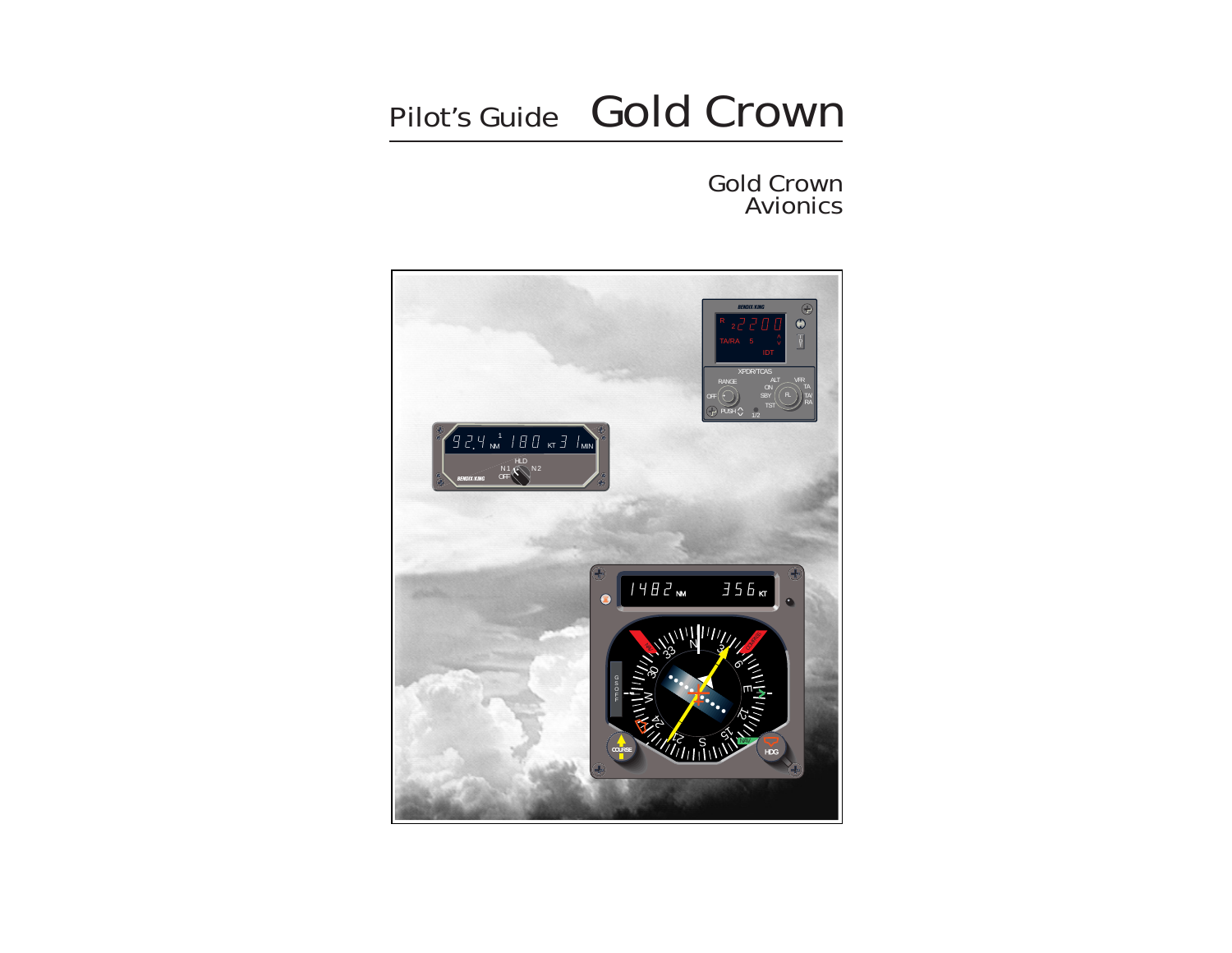# Table of Contents

| This Pilot's Guide compiles<br>the operation sections from<br><b>Bendix/King Gold Crown</b><br>Installation manuals.                                                                                                                                                        | The major sections of this<br>Pilot's Guide are arranged by unit<br>type with the subsections being<br>individual units. |                                       |  |  |
|-----------------------------------------------------------------------------------------------------------------------------------------------------------------------------------------------------------------------------------------------------------------------------|--------------------------------------------------------------------------------------------------------------------------|---------------------------------------|--|--|
| <b>VHF COMM</b><br><b>KFS 598</b><br><b>KFS 598A</b>                                                                                                                                                                                                                        |                                                                                                                          | 2<br>$3 - 5$                          |  |  |
| <b>NAV/VOR/ILS</b><br><b>KFS 564</b><br><b>KFS 564A</b><br>Navigation Indicator<br>Radio Magnetic Indicator (RMI)<br>KPI 552B and KPI 553A/B Controls and Indicators                                                                                                        |                                                                                                                          | 6<br>$7-9$<br>10<br>11<br>$12 - 13$   |  |  |
| <b>DME/TACAN</b><br>KDI 572/573/574 When Used With the KDM 706/706A<br>KFS 579A AND KDI 572/573/574 When Used With the KTU 709<br><b>KFS 579A TACAN Control Unit</b><br>KFS 579A NAV/TACAN Control Unit<br>TACAN/DME Channel Designation and Paired Frequencies Table 22-24 |                                                                                                                          | 14-16<br>$16 - 18$<br>19<br>$20 - 21$ |  |  |
| <b>ATCRBS TRANSPONDER</b><br><b>KFS 576/KFS 576A</b>                                                                                                                                                                                                                        |                                                                                                                          | 25-27                                 |  |  |
| RMI<br>KNI 582                                                                                                                                                                                                                                                              |                                                                                                                          | 28                                    |  |  |
| <b>ADF</b><br><b>KFS 586/586A</b>                                                                                                                                                                                                                                           |                                                                                                                          | 29-33                                 |  |  |
| <b>HF/SSB COMM</b><br><b>KFS 594</b><br><b>KCU 951</b>                                                                                                                                                                                                                      |                                                                                                                          | 34-35<br>36-39                        |  |  |
| <b>MARKER BEACON</b><br>KA 35 When Used With the KMR 675                                                                                                                                                                                                                    |                                                                                                                          | 40-41                                 |  |  |
| <b>RADAR ALTIMETER</b><br>KNI 415/416                                                                                                                                                                                                                                       |                                                                                                                          | 42-44                                 |  |  |
| <b>MODE S TRANSPONDER</b><br><b>KFS 578A</b>                                                                                                                                                                                                                                |                                                                                                                          | 45-48                                 |  |  |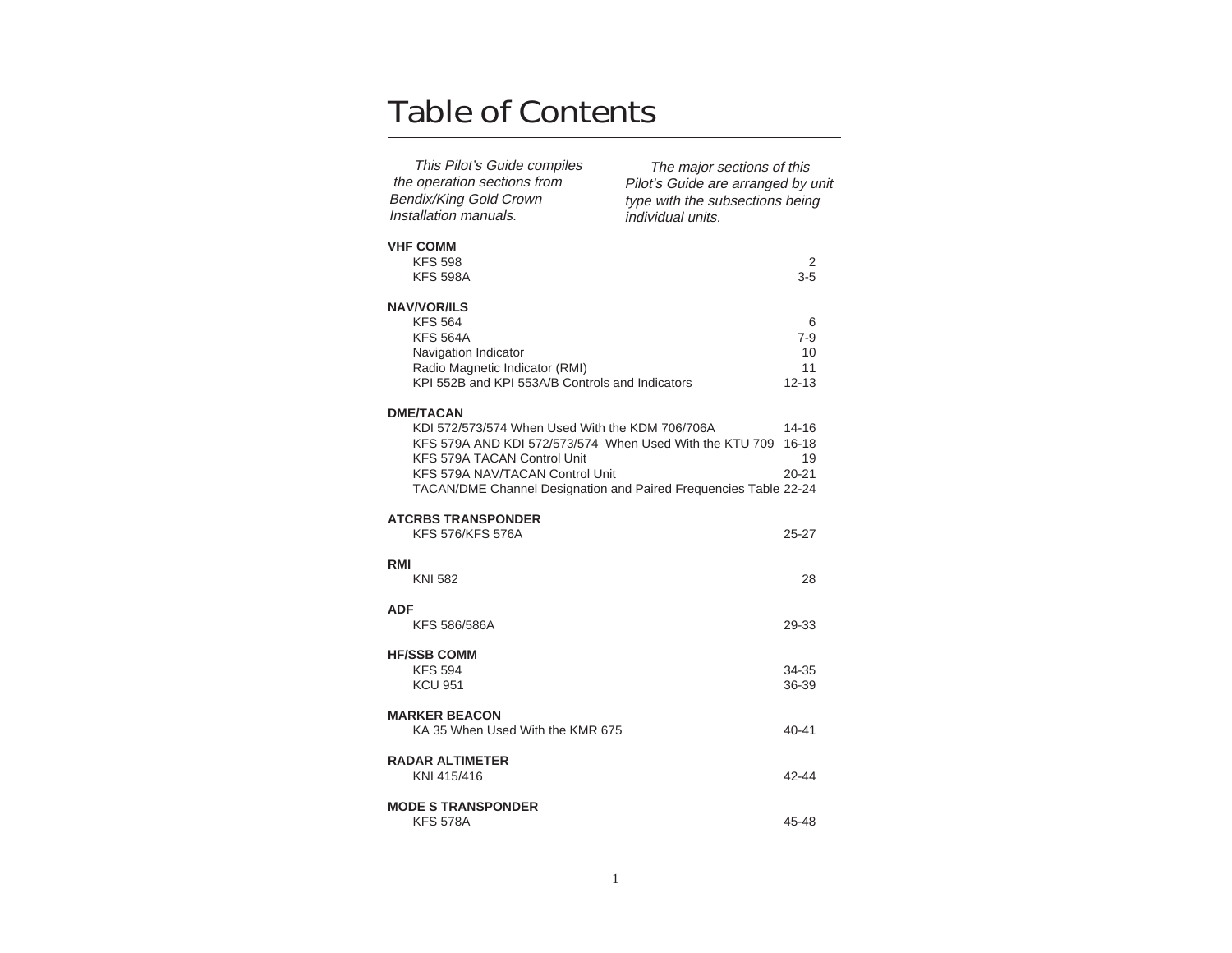# <span id="page-2-0"></span>VHF Comm

# **KFS 598 Operating Procedures**

Rotate the VOL control knob clockwise from the OFF position. To override the automatic squelch pull the VOL knob out and rotate the VOL control for desired listening level on the noise being produced by the receiver. Push the VOL knob back in to activate the automatic squelch.

Select the desired operating frequency in the Standby display by rotating the Frequency Control knobs either clockwise or counterclockwise. A clockwise rotation will increase the frequency while a counterclockwise rotation will decrease the frequency. The larger tuning knob will increase or decrease the MHz portion of the display in 1 MHz steps. At band edge (118 MHz on the low end and either 136 or 151 MHz on the high end) the next 1 MHz step will cause the display to wrap around to the opposite band edge. The smaller tuning knob will increase or decrease the KHz portion of the display in 50 KHz steps with the knob pushed in or in 25 KHz steps with the knob pulled out. Rollover to the opposite band edge occurs at 000 and 975 KHz. While in the Standby Entry mode, the transceiver remains tuned to the frequency displayed in the Active window at all times. To transfer the Standby Frequency to the active, press the Transfer Button. During the transmit operation, a TX annunciation will light just right of the active display, signifying that the transceiver is in the Transmit mode of operation.



**KFS 598 Comm Control Functions**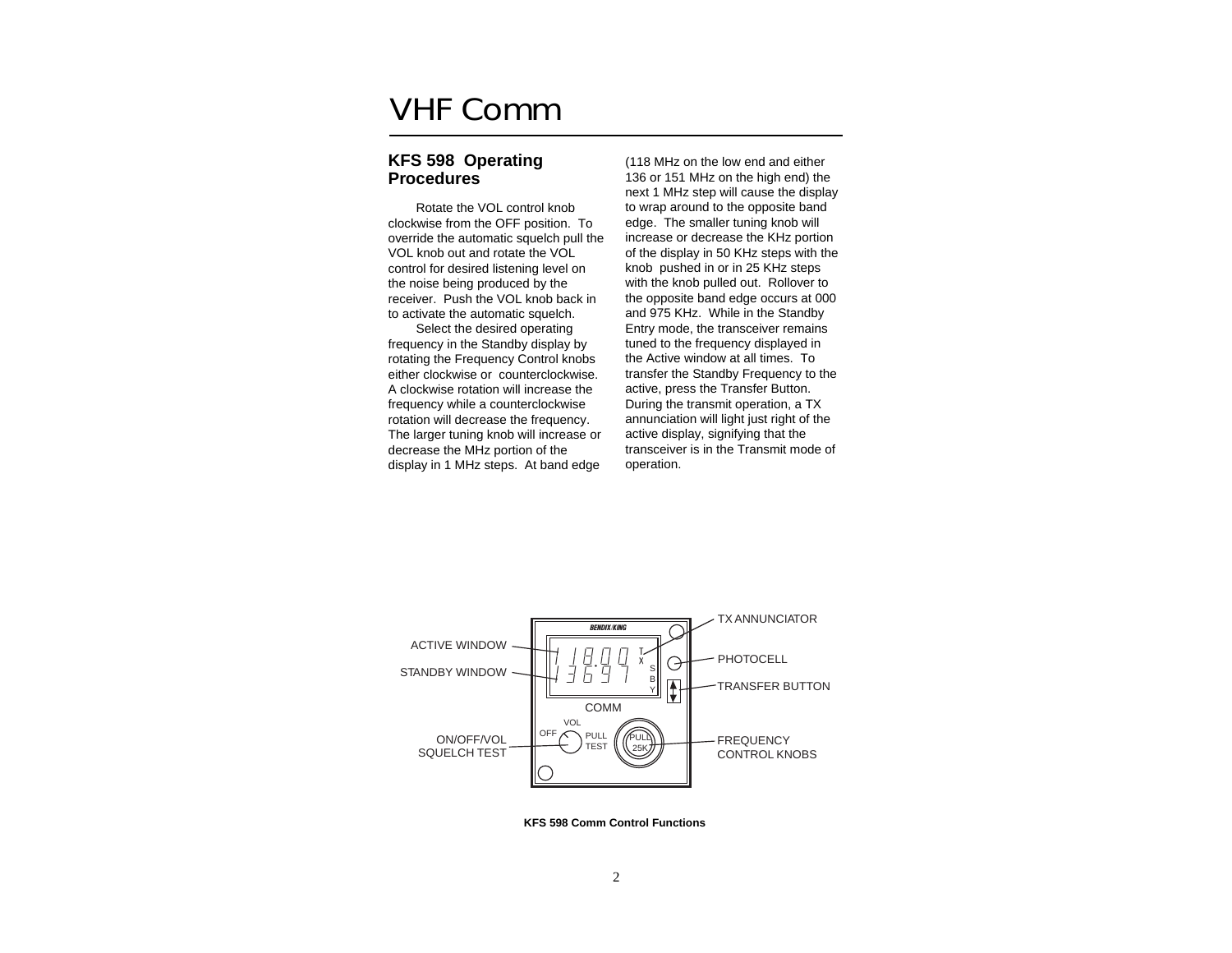<span id="page-3-0"></span>

**KFS 598A Control Functions**

# **KFS 598A Operating Procedures**

Rotate the VOL control knob clockwise from the OFF position. A momentary unsquelched state will occur. To override the automatic squelch state, push the PUSH TST knob. To return to the squelched state push the PUSH TST knob once again.

When the mic is keyed, the TX annunciator will light just right of the active display. If the mike key is held down for more than 1-1/2 minutes, the key line to the KTR 908 will be disabled. The total display will then flash as long as the mic key is depressed.

## **Frequency Mode**:

## **Standby Entry**

Frequency selection is accomplished in the Standby Entry mode by changing the frequency displayed in the Standby window of the display with the tuning knobs, and then transferring the selected frequency into the Active window by pressing the Transfer button. The larger tuning knob will increase or decrease the MHz portion of the display in 1 MHz steps. At band edge (118 MHz on the low end and either 136 or 151 MHz on the high end) the next 1 MHz step will cause the display to wrap around to the opposite band edge. The smaller tuning knob will increase or decrease the KHz portion of the display in 50 KHz steps with the knob pushed in or in 25 KHz steps with the knob pulled out. Rollover to the opposite band edge occurs at 000 and 975 KHz. While in the Standby Entry mode, the transceiver remains tuned to the frequency displayed in the Active window at all times. During the transmit operation, a TX annunciation will light just right of the active display. signifying that the transceiver is in the Transmit mode of operation.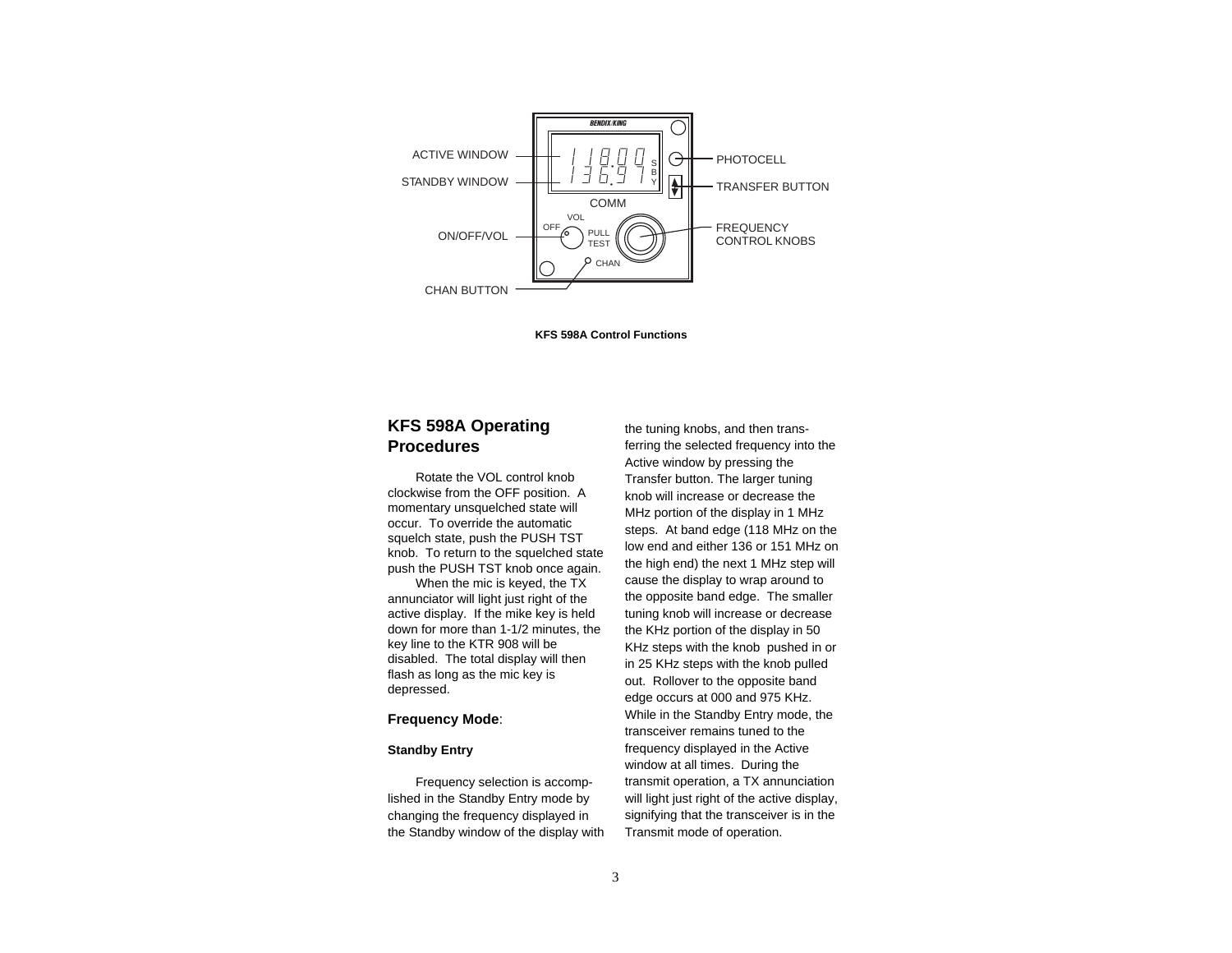# **Civil Operation**

## **Active Entry**

The Active Entry mode is entered by pressing and holding the Transfer button for more than 2 seconds. The frequency displayed in the Active window may then be changed with the Frequency Control knobs in the same manner as described above. The receiver will be tuned to the frequency displayed in the Active window at all times.

Momentarily pressing the Transfer button will return the control unit to the Standby Entry mode. The Standby frequency displayed prior to entering the Active Entry mode remains unchanged.

## **Channel Mode**

A. Momentarily pressing the CHAN button while in Frequency mode puts the unit in Channel mode. The unit remains tuned to the last active frequency displayed before entering Channel mode. The last used channel number is displayed unless no channels have been programmed, in which case the unit defaults to Channel 1 and dashes are displayed in the Standby window.

Turning either tuning knob changes the channel number and corresponding frequency. The channels will only increase and decrease to channels that have been programmed. If there has been no activity for five seconds the unit will return to Frequency mode and the channel frequency is placed in the Standby window. Pressing the CHAN button before the 5 second delay is completed will return the unit to Frequency mode and the status of Frequency mode prior to entering Channel mode remains the same.

B. When in Channel mode, pressing the Transfer button will return the unit to Frequency mode. The channel frequency will become the new Active frequency and the last Active frequency will become the new Standby frequency. If the unit was in Active Entry mode prior to entering Channel mode, pressing the Transfer button or allowing the unit to time out will bring it back to Standby Entry.

#### **Program Mode**

A. Program mode is selected by pressing and holding the CHAN button for longer than two seconds. The unit tunes the KTR 908 to last active frequency displayed before entering Program mode and the last used Channel number is displayed when Program mode is entered. The Channel number flashes and turning either tuning knob changes the Channel number. When the Channel number is flashing, pressing the Transfer button will cause the Channel number to stop flashing and cause the frequency to flash, unless the channel is Program Secured. The secured mode prevents the pilot from changing the programmed channels. This is accomplished by a strap in the aircraft wiring.

The tuning knobs then work as in Frequency mode, except between rollover points 118.XX to 136.XX and 136.XX to 118.XX, or 118.XX to 151.XX and 151.XX to 118.XX for extended frequency range, dashes are displayed to unprogram the channel. When frequency is flashing, pressing the Transfer button will cause the frequency to stop flashing and the Channel number to flash allowing the next channel to be programmed.

B. If no activity has occurred for 20 seconds the unit returns to Frequency mode. The unit can also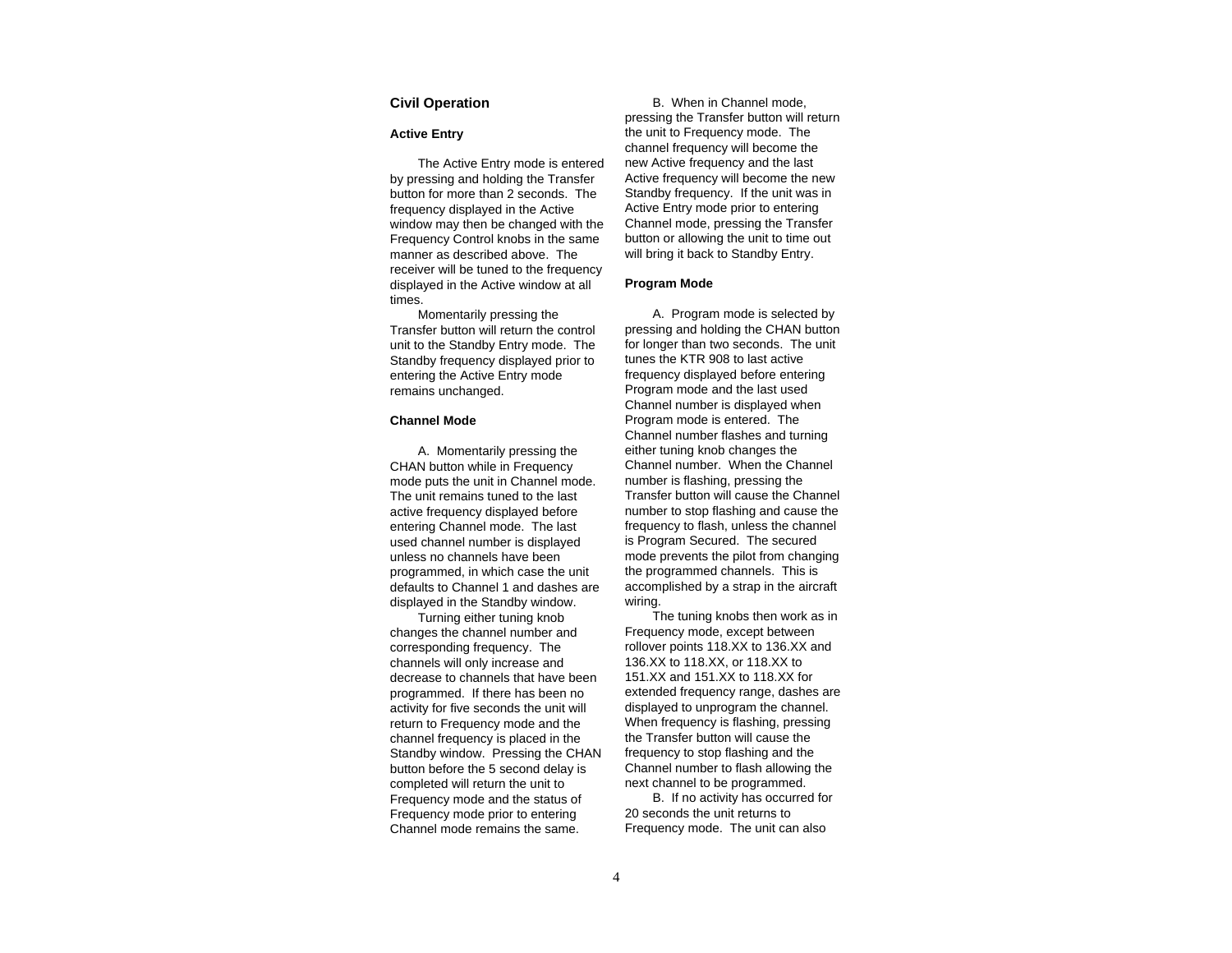be returned to Frequency mode from Program mode by pressing the CHAN button. Returning to Frequency mode will not change the Active or Standby frequencies from what they were prior to entering Program mode.

## **Remote Transfer**

Operates identically as front panel Transfer button with the exception that holding the Remote Transfer button for two seconds does not place unit in Active Entry.

# **Military Operation**

# **Channel Mode**

The Channel Mode operates the same as in civil operation except the Channel Mode does not time out and return to the Frequency Mode.

#### **Program Mode**

The Program Mode operates the same as in civil operation.

#### **Default Mode**

Turning the units on while holding the Transfer button down will bring the unit on in Active Entry and load 120.00MHz as the Active frequency. This will aid the pilot in blind tuning the radio in the case of display failure.

# **Remote Transfer**

Operates identically as front panel Transfer button with the exception that holding the Remote Transfer button for two seconds does not place unit in Active Entry.

## **Remote Channel**

Pressing the Remote Channel button will cause the system to enter the Channel mode of operation and will increase the channel from the previous channel number used.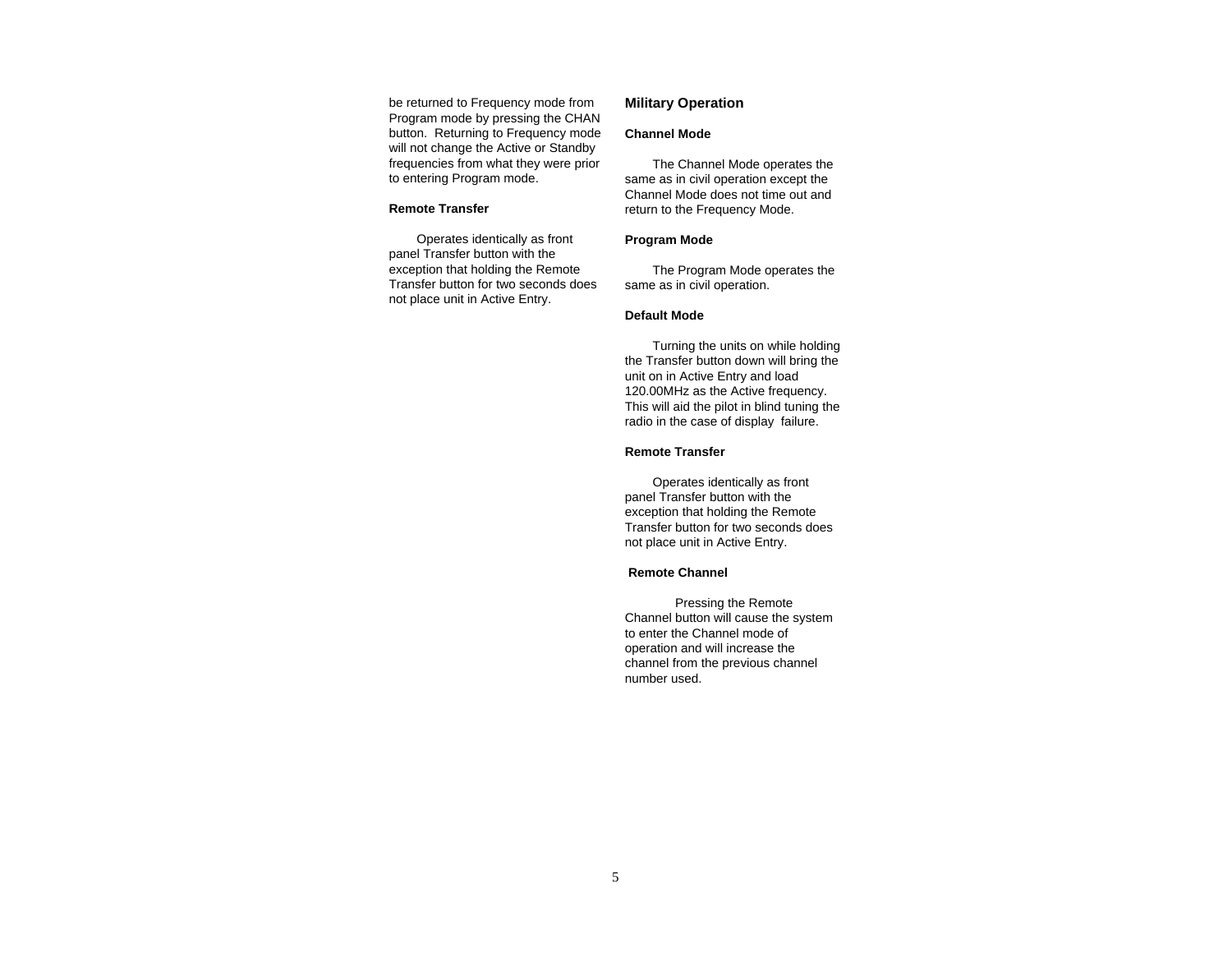# <span id="page-6-0"></span>NAV/VOR/ILS

# **KFS 564**

Rotate the VOL control clockwise from the OFF position to turn the system on. Clockwise rotation beyond the OFF position will increase the NAV audio volume. Counterclockwise rotation will decrease the audio volume.

Frequency selection is accomplished with the Frequency Control knobs. Clockwise rotation will increase the frequency and counterclockwise rotation will decrease the frequency. The larger knob will change the MHz portion of the display. At band edge (108 or 117MHz) the next 1MHz step will cause the display to wrap around to the opposite band edge. The smaller

knob will change the KHz portion of the display and will wrap around at the band edges (00 and 95) in the same manner.

With the smaller Frequency Control knob pushed in, frequency selection is accomplished by entering a frequency into the Standby display and then transferring that frequency into the Active window by pressing the Transfer button. Frequency selection may be accomplished directly in the Active window by pulling the smaller Frequency Control knob out, waiting until the Standby display shows dashes  $(- -$ , and then entering the desired frequency. The receiver will remain tuned to the frequency displayed in the Active window at all times.



**KFS 564 Control Functions**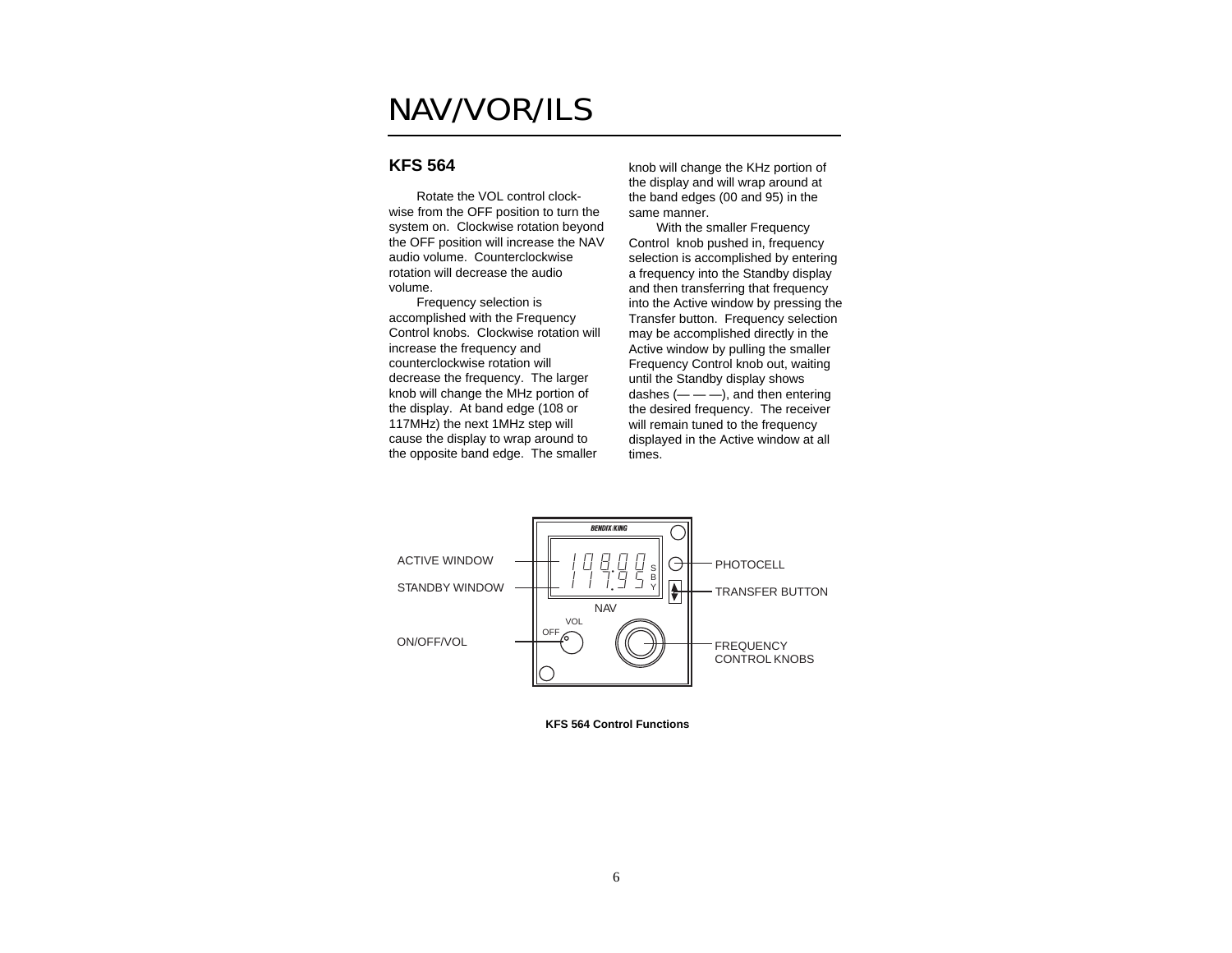<span id="page-7-0"></span>

**KFS 564A Control Functions**

# **KFS 564A**

# **On/Off and VOL Control**

Rotate the VOL control clockwise from the OFF position to turn the system on. Clockwise rotation beyond the OFF position will increase the NAV audio volume. Counterclockwise rotation will decrease the audio volume.

# **Frequency Mode:**

## **Standby Entry**

Frequency selection is accomplished in the Standby Entry mode by changing the frequency displayed in the Standby window of the display with the Frequency Select knobs, and then transferring the selected frequency into the Active window by pressing the Transfer button. The larger control knob will increase or decrease the MHz portion of the display in 1MHz steps with rollover at each band edge (108 or 117MHz). The smaller

Frequency Control knob will increment or decrement the KHz portion of the display in 50KHz steps. Rollover to the opposite band edge occurs at 00 or 95. While in the Standby Entry mode, the receiver remains tuned to the frequency displayed in the Active window at all times.

# **Active Entry**

The Active Entry mode is entered by pressing and holding the Transfer button for more than 2 seconds. The frequency displayed in the Active window may then be changed with the Frequency Control knobs in the same manner as described above. The receiver will be tuned to the frequency displayed in the Active window at all times.

Momentarily pressing the Transfer button will return the control unit to the Standby Entry mode. The Standby frequency displayed prior to entering the Active Entry mode remains unchanged.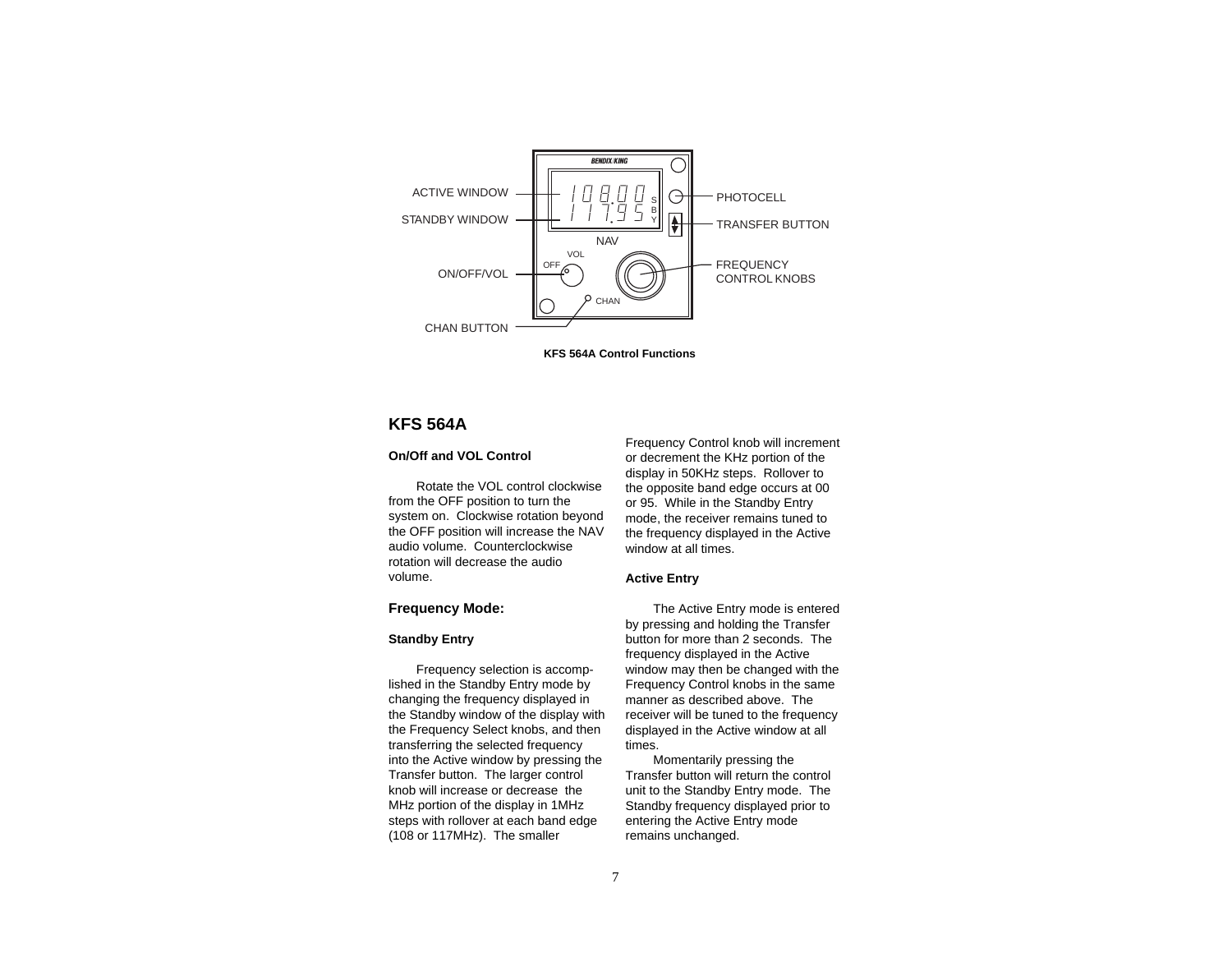## **Civil Operation**

#### **Channel Mode**

Momentarily pressing the CHAN button while in the Frequency mode will place the unit in the Channel mode. The receiver will remain tuned to the last Active frequency displayed before entering the Channel mode. The last Channel number used will be displayed, unless no channels have been programmed, in which case the unit defaults to Channel 1 and dashes are displayed in the Standby window.

Turning either Frequency Control knob will increase or decrease the Channel number. The unit will only increase or decrease to channels that have been programmed. The frequency associated with each Channel number will be displayed in the Standby window. If there is no knob activity for 5 seconds the unit will return to the Frequency mode and the Channel frequency will be displayed in the Standby window. Pressing the CHAN button will return the unit to the Frequency mode and the status of the Frequency mode prior to entering the Channel mode will remain the same.

When in the Channel mode, pressing the Transfer button will return the unit to the Frequency mode. The Channel frequency will become the new Active frequency and the last frequency used will be the new Standby frequency. If the unit was in the Active Entry mode prior to entering the Channel mode, pressing the Transfer button or allowing the unit to time out will bring the unit back to the Standby Entry mode.

#### **Program Mode**

The Program mode is entered by pressing and holding the CHAN button for more than 2 seconds. The receiver remains tuned to the last Active frequency displayed before entering the Program mode and the last Channel number used will be displayed. The Channel number will be flashing and may be changed with the Frequency Control knobs. Pressing the Transfer button will cause the Channel number to stop flashing and cause the frequency to flash (unless the channel is Program Secured). The frequency may then be changed with the Frequency Control knobs in the same manner as described above with the exception that the first step past any band edge will cause dashes to be displayed. Any Channel with dashes displayed will be unprogrammed. Pressing the Transfer button will cause the frequency displayed to stop flashing and the Channel number will flash allowing the next channel to be programmed.

The unit will revert to the Frequency mode if no knob activity takes place for 20 seconds. The unit may also be returned to the Frequency mode from the Program mode by momentarily pressing the CHAN button. On reentering the Frequency mode the Active and Standby frequencies displayed will be the last frequencies displayed prior to entering the Program mode.

#### **Remote Transfer**

Operates identically to the front panel Transfer button with the exception that holding the Remote Transfer button for 2 seconds does not cause the unit to enter the Active Entry mode.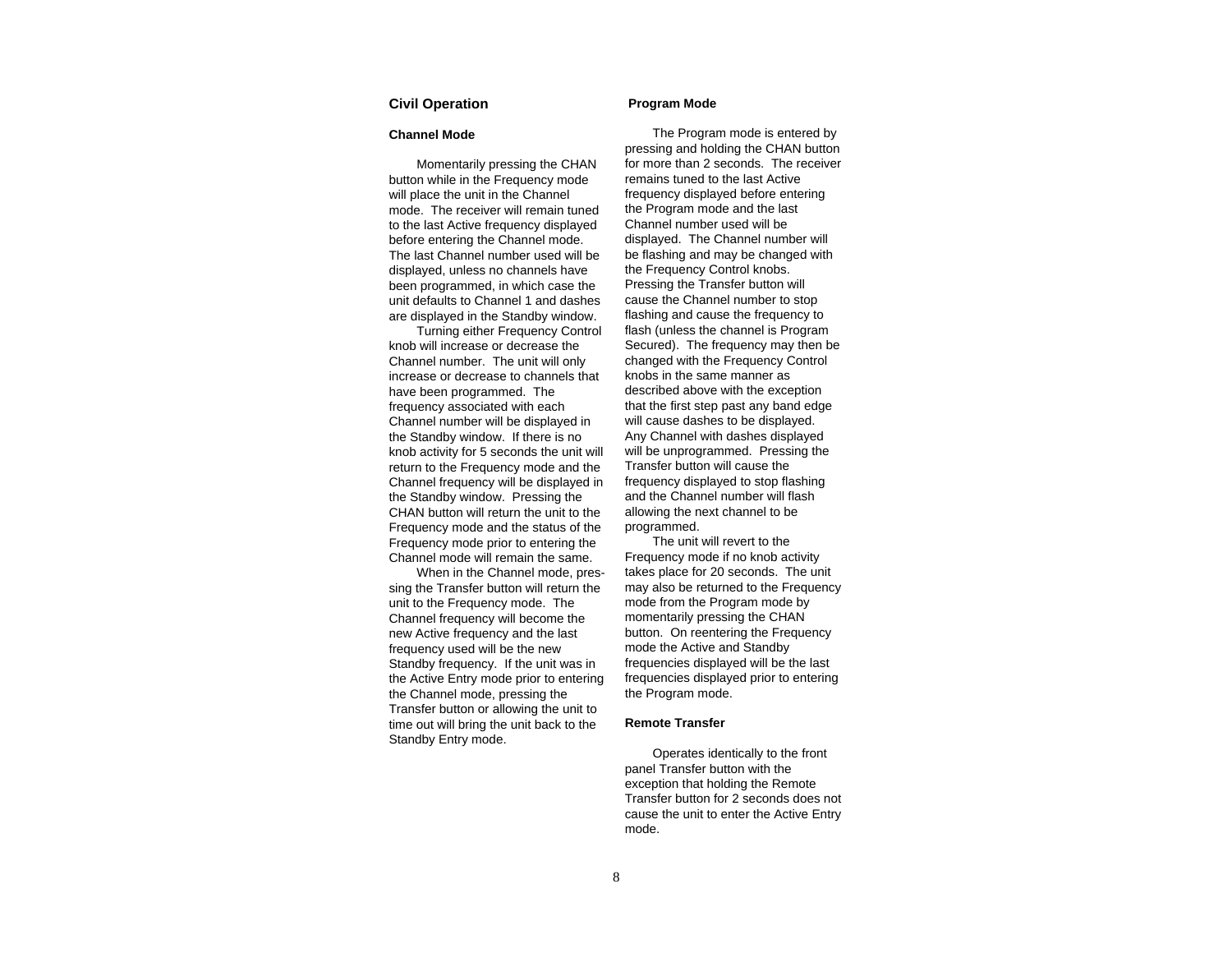# **Military Operation**

#### **Channel Mode**

Momentarily pressing the CHAN button while in the Frequency mode places the unit in the Channel mode. The last channel used will be the Channel number displayed. The receiver will be tuned to the frequency displayed in the Standby window. If no channels are programmed into the unit, the unit will display "CH 1" and dashes in the Standby display for 5 seconds and will tune the receiver to the last Active frequency. The unit will only channel to channel numbers with a frequency programmed into them.

**Note:** Channel mode does not time out as in civil operation.

Momentarily pressing the CHAN button will return the unit to the Frequency mode and the status will remain as it was prior to entering the Channel mode. Holding the Transfer button depressed for more than 2 seconds while in the Channel mode will cause the unit to enter the Active Tune mode.

#### **Program Mode**

Pressing and holding the CHAN button for longer than 2 seconds will cause the unit to enter the Program mode. The last channel in use will be displayed and will be flashing. The receiver will be tuned to the last Active frequency. While flashing, the Channel number may be changed with the Frequency Control knobs. Pressing the Transfer button will cause the Channel number to stop flashing and the frequency in the Standby window will flash. The frequency may then be changed with

the Frequency Control knobs in the manner described above. The first step past either band edge will cause dashes to be displayed in the Standby window. Any Channel with dashes entered will be unprogrammed. An unprogrammed Channel will display dashes in the Standby window when recalled, in which case the receiver will be tuned to the last valid Active frequency.

Pressing the CHAN button will return the unit to the mode in use prior to entering the Program mode. The receiver will be tuned to the frequency displayed in the Active window if it returns to the Frequency mode or will be tuned to the frequency displayed in the Standby window if it returns to the Channel mode.

#### **Default Mode**

Turning the unit on while holding the Transfer button down will bring the unit on in the Active Entry mode and display 110.00 as the Active frequency. This will aid the pilot in blind tuning the unit in case of a display failure.

#### **Remote Transfer**

Operates identically to the front panel Transfer button with the exception that holding the Remote Transfer button for 2 seconds does not cause the unit to enter the Active Entry mode.

#### **Remote Channel**

Pressing the Remote Channel button will cause the system to enter the Channel mode of operation and will increment the channel from the previous channel number used.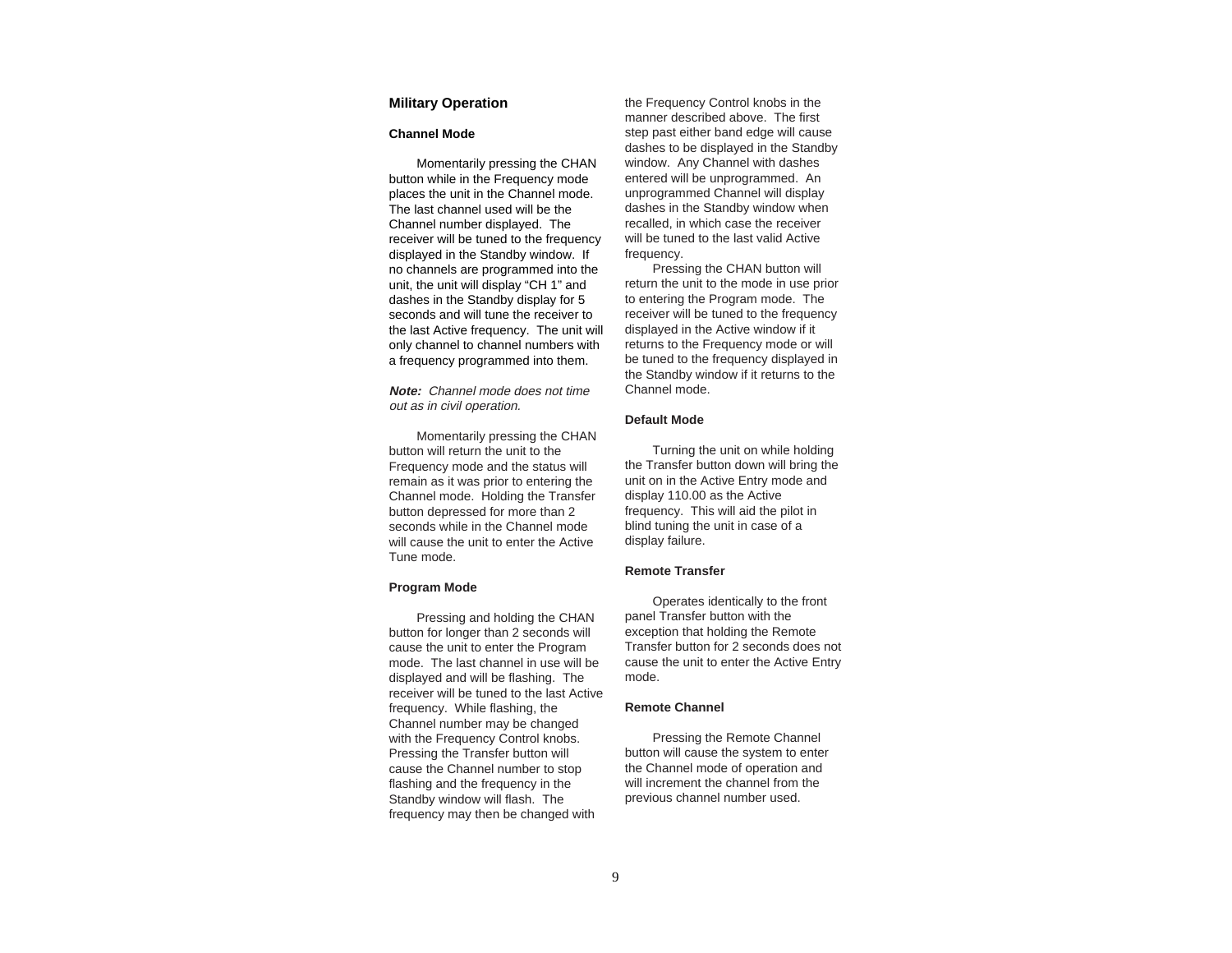# <span id="page-10-0"></span>**Navigation Indicator**

# **Omni-bearing Selector (OBS)**

The omni-bearing selector is used to select the desired course. The VOR radial selected serves as a reference for all VOR indications.

# **VOR/LOC Deviation Indicator**

The VOR/LOC deviation needle indicates the direction and amount of deviation from the selected VOR radial or localizer path.

#### **Glideslope Deviation Indicator**

The Glideslope deviation needle indicates the direction and amount of deviation from the glidepath.

## **TO/FROM Indicator**

The TO/FROM flag indicates whether the direction to the VOR station is within the semicircle centered about the direction selected on the omni-bearing selector or within the semicircle centered about the reciprocal of the selected course. If the station direction is within 90 degrees of the selected course radial, the FROM flag will be visible.

## **VOR/LOC Warning Flag**

The VOR/LOC warning flag is fully visible when the VOR or LOC signals are unreliable or when a malfunction has occurred in the NAV receiver. The flag is out of view when the signal is reliable and the system is operating properly.

#### **Glideslope Warning Flag**

The Glideslope warning flag is fully visible when the glideslope signal is unreliable or when a malfunction has occurred in the glideslope receiver. The flag is out of view when the signal is reliable and the glideslope receiver is functioning properly.



**Navigation Indicator**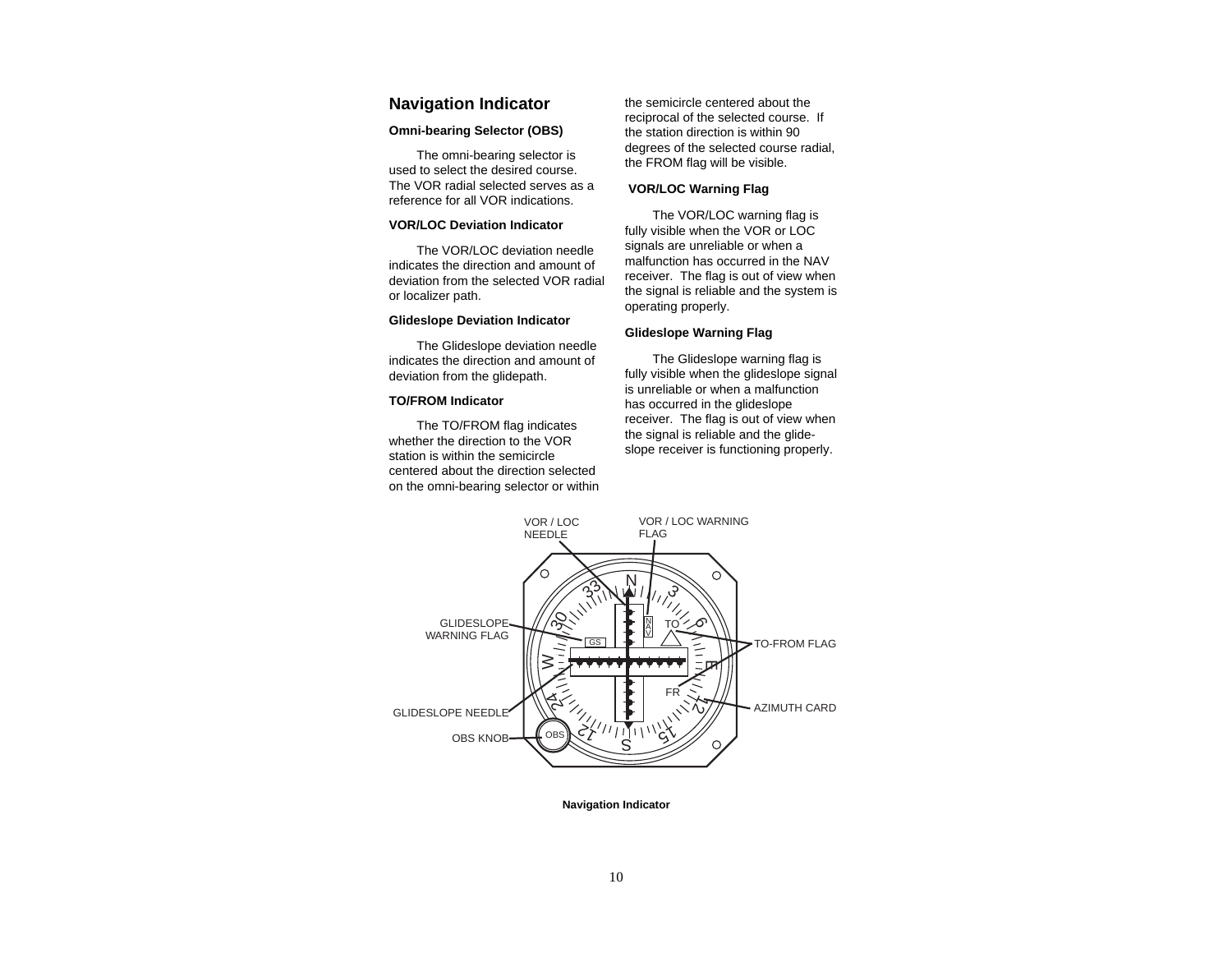# <span id="page-11-0"></span>**Radio Magnetic Indicator (RMI)**

The VOR needle on the RMI continuously indicates the magnetic heading to the station referenced to the RMI compass card.



**Radio Magnetic Indicator (RMI)**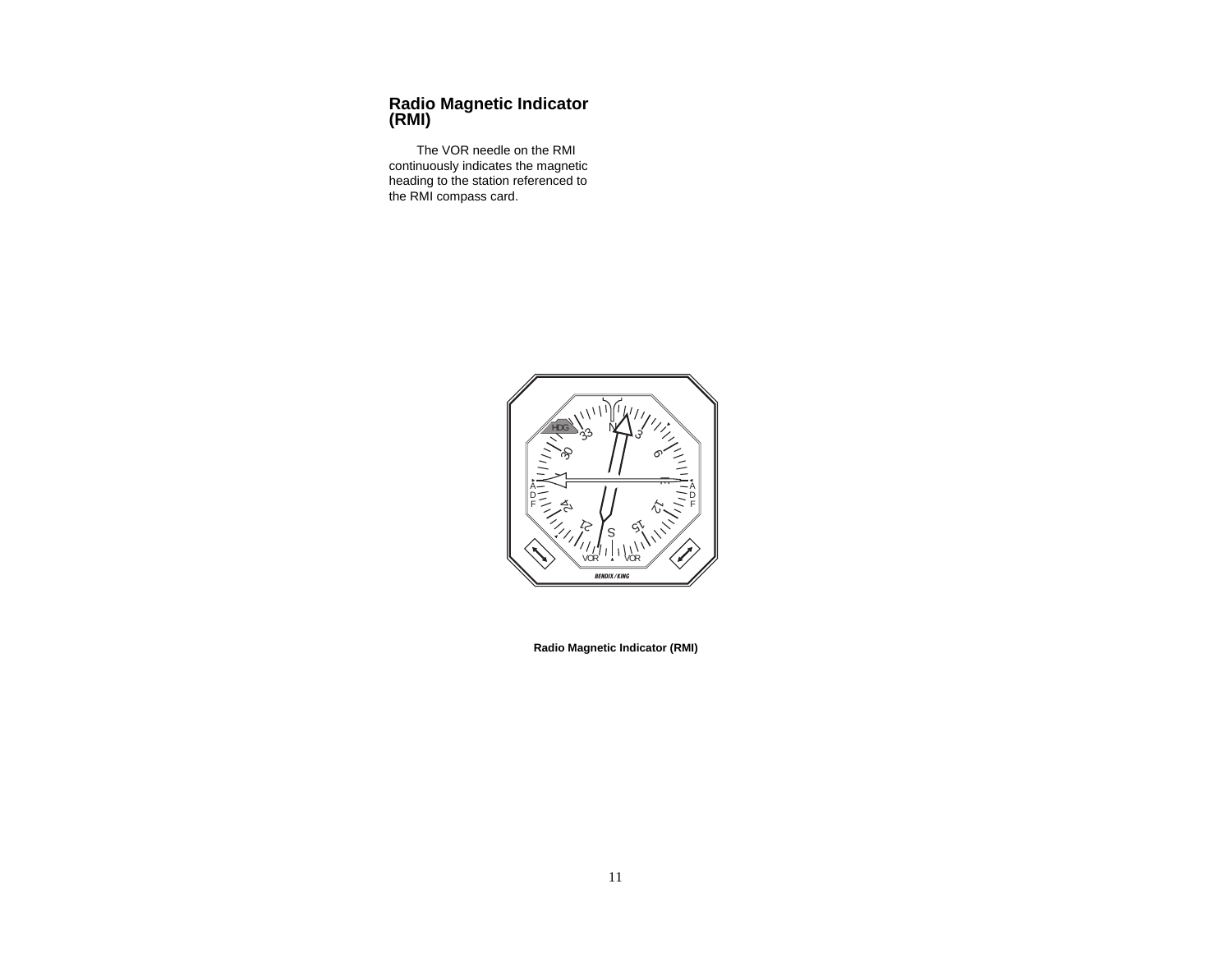# <span id="page-12-0"></span>**KPI 552B and KPI 553A/B Indicator**

The following controls and indicators are on the KPI 552B and KPI 553A/B.

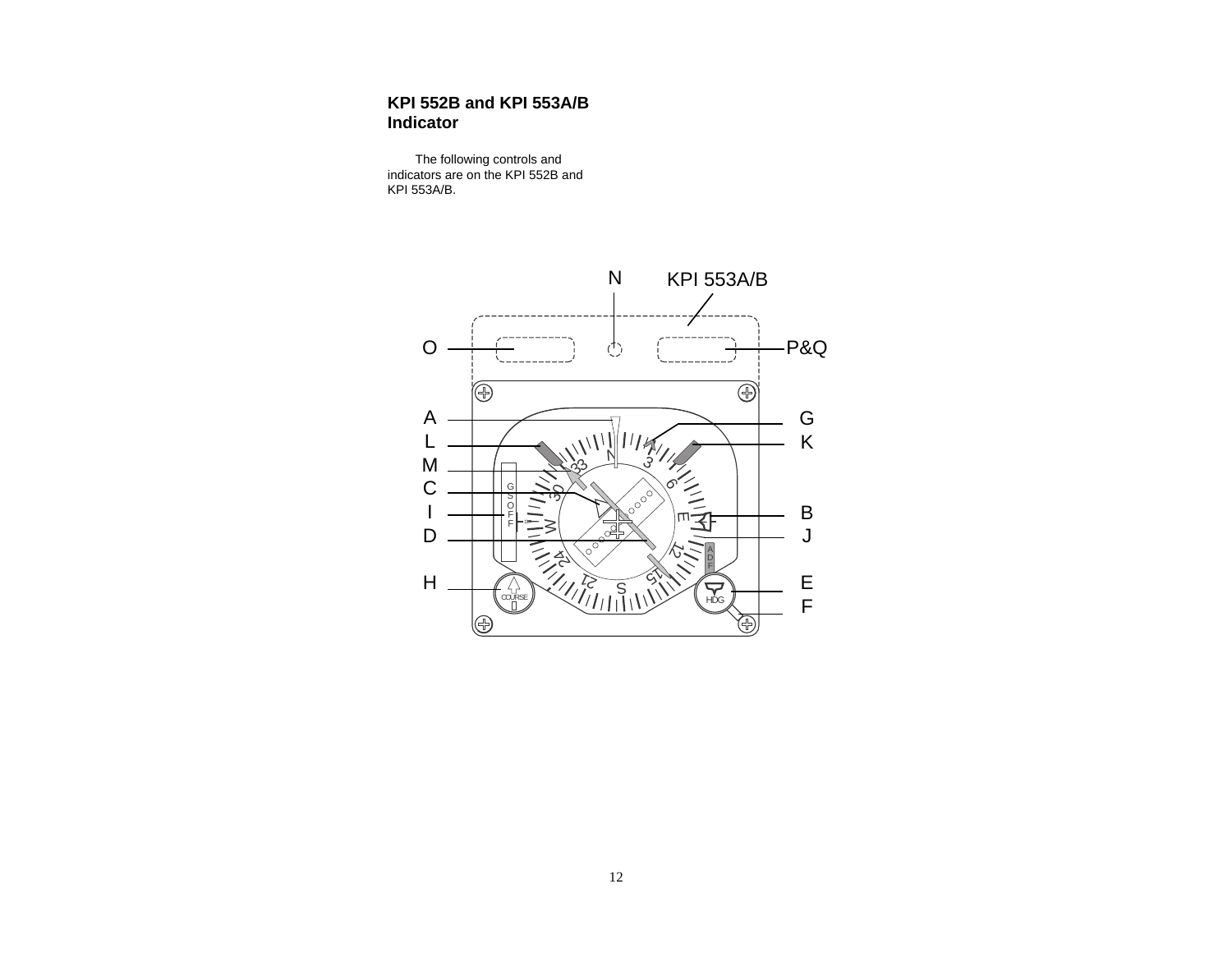# **A. Lubber Line**

Fixed reference mark for compass card. Represents nose of aircraft.

- **B. Heading Bug (Orange)** Indicates Selected Heading.
- **C. TO-FROM Indicator** Indicates whether the course pointer is showing the magnetic bearing TO or FROM the station.
- **D. Lateral Deviation Indicator** Indicates flight on selected VOR radial, localizer beam or RNAV track with respect to aircraft location. Scale is 1 dot equals typically ±.5° of localizer deviation, ±2° of VOR deviation, ±1 mile or RNAV Enroute deviation, and ±.25 mile RNAV Approach deviation.
- **E. Heading Select Knob** Positions Heading Bug on Compass Card. Knob face includes a color coded symbol representing the Heading Bug.

# **F. ADF/NAV Selector**

Rotating lever determines which information the ADF/NAV indicator (G) is displaying. Automatic direction finder (ADF) and radio magnetic indicator (RMI or NAV) information is supplied by aircraft avionics.

- **G. ADF/NAV Indicator (Green)** Indicates bearing of ADF or NAV signal.
- **H. Course Select Knob**

Positions course selector on compass card. Knob face includes a color coded symbol representing the Course Arrow.

**I. Glideslope Deviation Indicator** Indicates glideslope beam center with respect to (from View) location. Glideslope scale is typically ±.35° per dot. A black glideslope warning flag covers this area when the glideslope signal is invalid.

# **J. Compass Card**

Indicates aircraft magnetic heading with reference to Lubber Line.

- **K. Compass Warning Flag (Red)** In view when an erroneous directional gyro input, a power failure or a compass card servo failure occurs.
- **L. NAV Warning Flag (Red)** In view when navigational receiver output is invalid.
- **M. Course Arrow (Yellow)** Indicates Selected Course.
- **N. Photoresistor (KPI 553A/B)** Senses light for display dimming circuit.
- **O. Distance Display (KPI 553A/B)** The left-hand portion of the display shows distance (NM) to the VOR or waypoint, as determined by the function switch.
- **P. Groundspeed, Time-To-Go or Altitude (KPI 553A/B)** The right-hand portion of the

display shows Groundspeed, Time-To-Go or Altitude as indicated by the illumination of the KT, H:M or FT legends.

**Q. GS/TTG Transfer Button (KPI 553"B" only)** Pressing the GS/TTG transfer

button switches the right-hand display from the GS display to the TTG display, or from TTG to GS depending on what is currently in use. This information is only displayed above 1250 ft. Below 1250 ft. the display changes to altitude as indicated by the legend.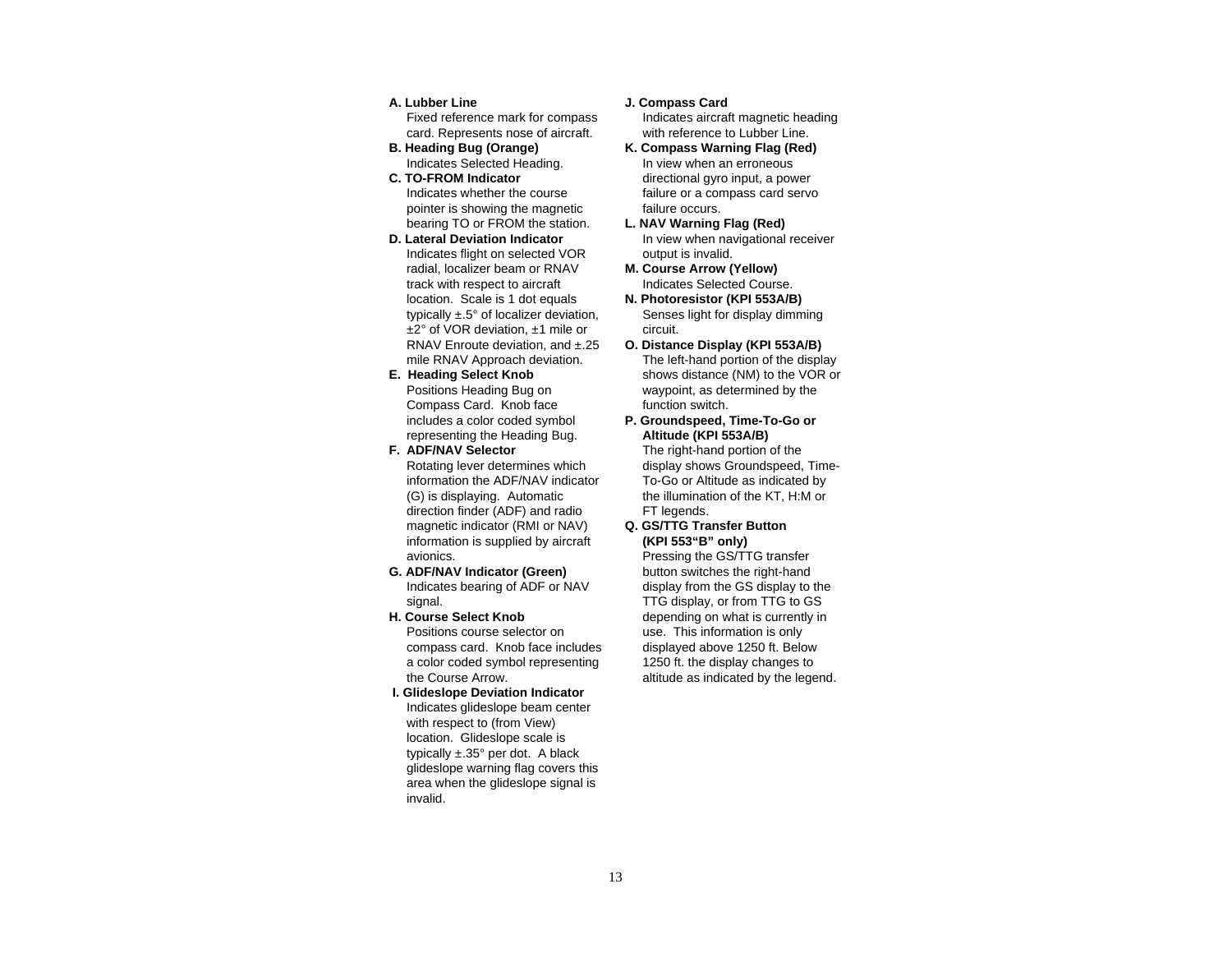# <span id="page-14-0"></span>DME/TACAN



**KDI 573/574 Display**

# **DME KDI 572/573/574 When Used With the KDM 706/706A**

The effective range of a DME depends on many factors: most important being line of sight limitations determined by the altitude of the aircraft (se[e Table 1\)](#page-16-0), weather, the location and altitude of the ground transmitter and transmitter power output. The degree of maintenance of the KDM 706/706A DME and maintenance of the ground station also contribute to a DME's effective range capability. Usually line-of-sight limitations will prevent an aircraft on the ground from receiving and locking onto a VORTAC station.

The DME system electronically

converts elapsed time-to-distance by measuring the length of time between the transmission of a radio signal to a pre-selected VORTAC station and reception of the reply signal. This distance is then indicated in nautical miles on the DME range/ground speed/time-to-station indicator. This distance is measured on a slant from the aircraft to the ground and is commonly referred to as slant-range distance. Slant-range distance should not be confused with actual ground distance. The difference between slant-range distance and ground distance is smallest at low altitude and long range. These distances may differ considerably when in close proximity to a VORTAC facility. However, if the range is three times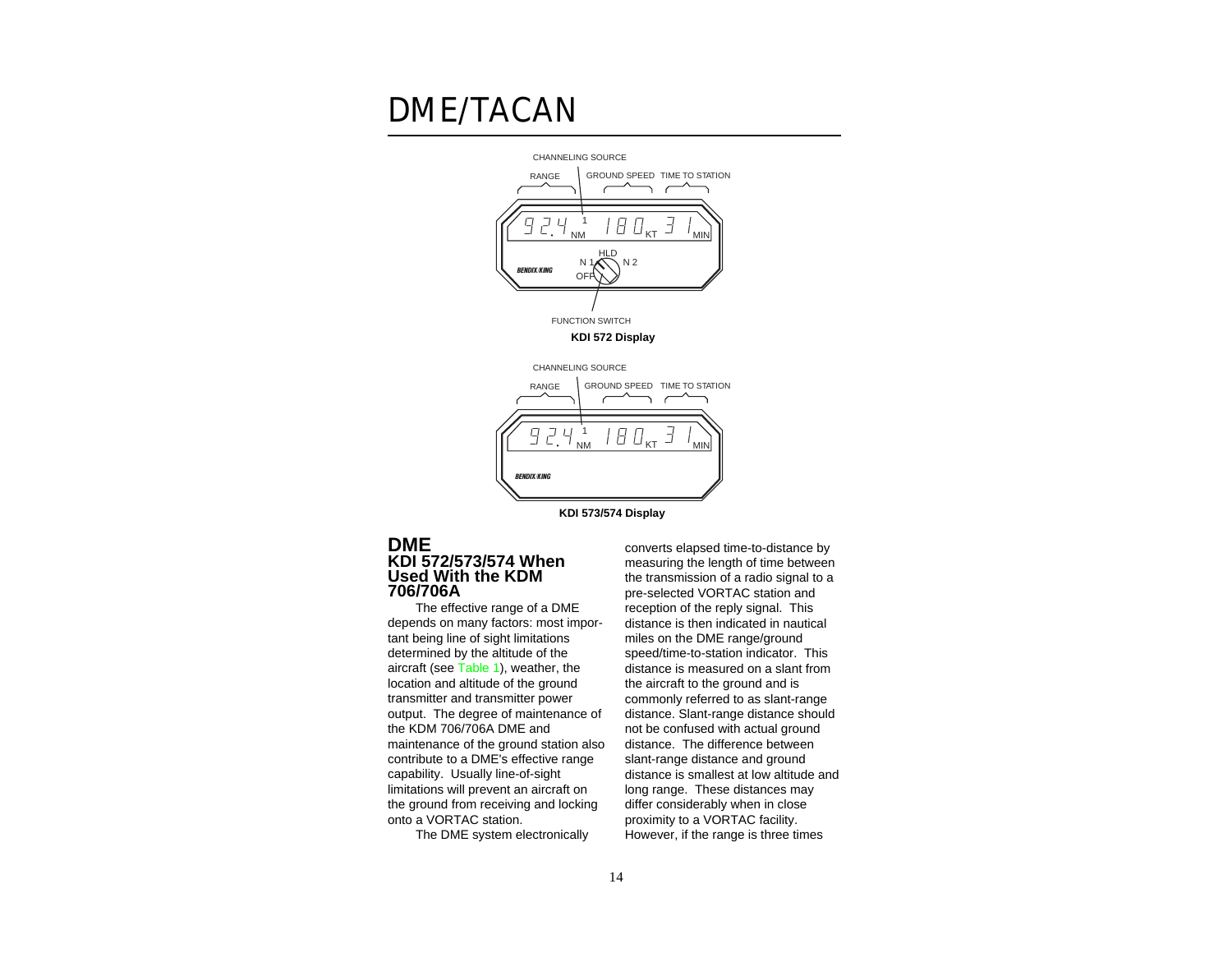the altitude or greater, this error is negligible. To obtain accurate ground speed and time-to-station, the aircraft must be on a direct course to or from the VORTAC facility.

**Note:** It is recommended that the power to the DME system be turned on only after engine start-up as this procedure increases the reliability of the solid state circuitry.

The KDI 572 Master Indicator function selector switch serves as the Power ON-OFF control for the system as well as selecting the DME channeling source N1 (NAV 1), Hold (NAV 1 or NAV 2) and N2 (NAV 2). In most typical installations, channeling of the DME is accomplished with the No. 1 and No. 2 VOR/LOC frequency selectors in the aircraft. The KDI 573 requires a external panel mounted switch to provide ON-OFF and NAV 1, HOLD, NAV 2 Switching.

The DME uses channels that are paired with VOR/LOC channels. Tuning the desired VOR/LOC frequency on the NAV frequency selector automatically pairs the proper DME channel. In a few installations, a separate DME control head is installed. It selects the VORTAC channel enabling the DME to function separately from the aircraft's NAV system.

Information on VORTAC stations can be found by checking the current aeronautical chart.

One or two frequency selector controls may be used with the KDI 572/574 Master Indicator. The KDI 572/574 also provides a Hold function. After a DME channel has been selected, the Hold function may be selected. This will uncouple the frequency selector control from the DME and allow a new navigation frequency to be selected without channeling the DME until the N1 (NAV 1)

or N2 (NAV 2) function is again selected on the KDI 572/574. This feature may be used to advantage during an approach where both NAV receivers are tuned to the ILS frequency. If there is no corresponding DME channel on the ILS frequency, the DME may be channeled to a nearby VORTAC station before the approach is begun and then placed in Hold position where it will remain giving useful distance information up to the time of loss of signal.

To prevent the display of false information the KDI 572/574 will display "dashes" while in search or if power is turned on or momentarily interrupted while in the frequency Hold mode, indicating loss of the DME holding frequency. Normal operation is re-established by placing the indicator function switch in the N1 (NAV 1) or N2 (NAV 2) position. A "1" (one) is displayed when N1 or a "2" (two) is displayed when N2 has been selected as the channeling source. In the Hold mode either a "1H" or "H2" is displayed to indicate the channeling source being held.

The indicator will display "RNV" when the displayed range, ground speed and time-to-station are derived from an area navigation system.

The KDI 572/574 Indicator displays range to the nearest nautical mile from 0 to 99.9 nautical miles and to the nearest 1 nautical mile from 100 to 389 nautical miles. Ground speed is displayed to the nearest knot from 0 to 999 knots. Time-to-station is displayed to the nearest minute from 0 to 99 minutes. The display also will indicate 99 minutes for any computed time-to-station greater than 99 minutes.

The KDI 573 Slave Indicator (see Figure) provides a display identical to the display on the KDI 572 Master Indicator. An automatic dimming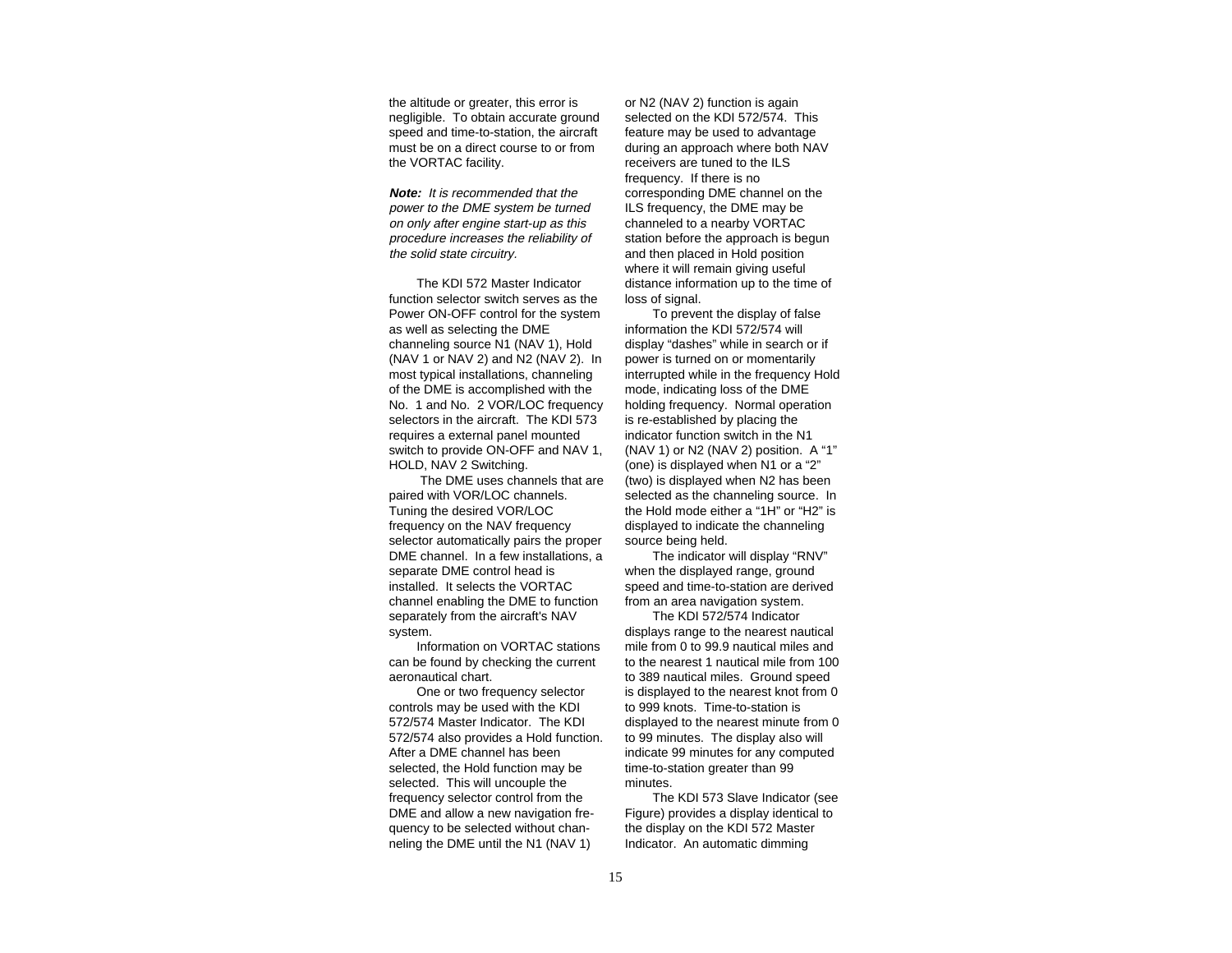<span id="page-16-0"></span>function is designed into both indicators to adjust the brightness of the display to compensate for changes in the ambient light level.

The NAV Frequency Selector proveds frequency selection for the NAV receiver (including glideslope channels) as well as DME channels. The desired navigation frequency is selected by use of two controls located on the front panel. The large (inner) control is used to increase or decrease the navigation frequency in one MHz increments from 108.00MHz to 117.00MHz. The small (outer) control is used to increase or decrease the navigation frequency in 50 KHz increments. The frequency selected is displayed in the "frequency window".

The DME system provides an audio output capability allowing the pilot to identify the DME ground station by listening to the CW tones transmitted by the ground station at 30-second intervals.

| AGL ALTITUDE<br>(FEET) | LINE OF SIGHT RANGE<br>(NAUTICAL MILES) | (FEET)  | AGL ALTITUDE LINE OF SIGHT RANGE<br>(NAUTICAL MILES) |
|------------------------|-----------------------------------------|---------|------------------------------------------------------|
| 1.000                  | 39                                      | 25,000  | 195                                                  |
| 2,000                  | 55                                      | 30.000  | 213                                                  |
| 3.000                  | 67                                      | 35.000  | 230                                                  |
| 4.000                  | 78                                      | 40.000  | 246                                                  |
| 5,000                  | 87                                      | 45,000  | 261                                                  |
| 6.000                  | 95                                      | 50.000  | 275                                                  |
| 7.000                  | 103                                     | 60.000  | 301                                                  |
| 8.000                  | 110                                     | 70,000  | 325                                                  |
| 9.000                  | 117                                     | 80.000  | 348                                                  |
| 10,000                 | 123                                     | 90.000  | 369                                                  |
| 15.000                 | 151                                     | 100.000 | 389                                                  |
| 20,000                 | 174                                     |         |                                                      |

#### **Table 1 Aircraft Altitude Versus Range Capability**

# **TACAN**

# **KFS 579A and KDI 572/573/574 When Used With the KTU 709**

The KTU 709 TACAN system is a polar coordinate UHF navigation system that provides relative bearing and slant-range distance information with respect to a selected TACAN or VORTAC ground station. The effective range of the TACAN is limited to the line-of-sight. Actual operating range depends on the altitude of the aircraft,

weather, type of terrain, location and altitude of the ground transmitter and transmitter power. Usually line-of-sight limitations will prevent an aircraft on the ground from receiving and locking on to a TACAN or VORTAC ground station. Typical operating distance versus altitude is shown in Table 1.

The range measurement portion of the KTU 709 TACAN system electronically converts elapsed timeto-distance by measuring the length of time between the transmission of a radio signal to a pre- selected TACAN or VORTAC station and reception of the reply signal. This distance is then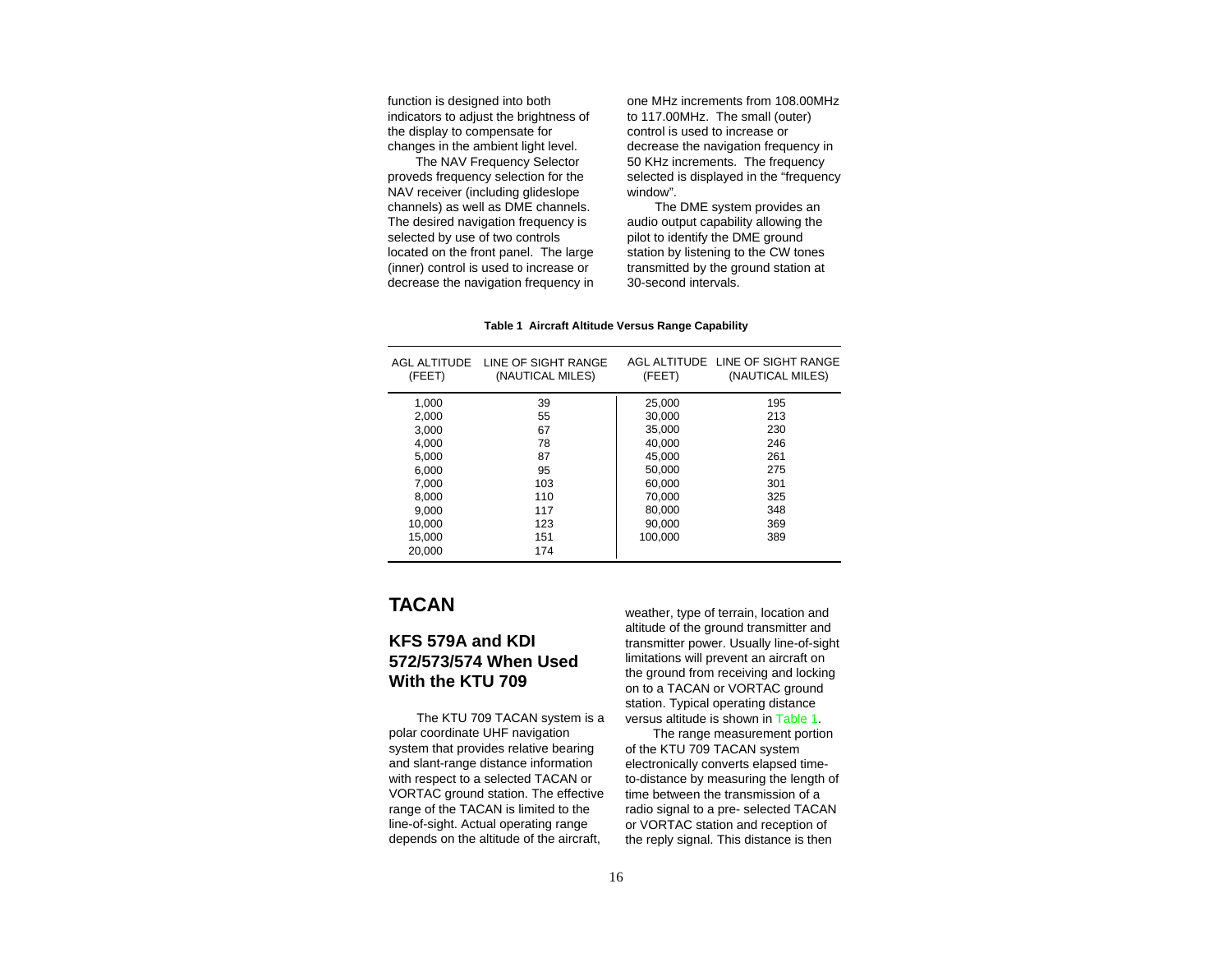indicated in nautical miles on the range/groundspeed/time-to-station indicator. The distance is measured on a slant from the aircraft to the ground and is commonly referred to as slant-range distance. Slant-range distance should not be confused with actual ground distance. The difference between slant-range distance and ground distance is smallest at a low altitude and long range. These distances may differ considerably when in close proximity to a TACAN or VORTAC ground station. However, if the range is three times the altitude or greater, the error is negligible. To obtain accurate ground speed and time-to-station, the aircraft must be on a direct course to or from a TACAN or VORTAC ground station.

**Note:** It is recommended that the power to the KTU 709 TACAN system be turned on only after engine startup as this procedure increases the reliability of the solid state circuitry.

The KDI 572/573/574 indicators display range to the nearest 0.1 nautical mile from 0 to 99.9 nautical miles and to the nearest 1 nautical mile from 100 to 389 nautical miles. Groundspeed is displayed to the nearest knot from 0 to 999 knots. Time-to-station is displayed to the nearest minute from 0 to 99 minutes, the display also will indicate 99 minutes for any computed time-tostation greater than 99 minutes. The indicators will display "RNV" when the displayed range, groundspeed and time-to-station are derived from an area navigation system. The indicators will display "dashes" while in search or if power is turned on or momentarily interrupted while in the frequency Hold mode, indicating loss of the DME holding frequency. Normal operation is re-established by placing the KDI 572/574 function switch in the N1 (NAV 1) or N2 (NAV 2) position. A "1" (one) is displayed when N1 or a "2" (two) is displayed when N2 has been selected as the channeling source. In the Hold mode either a "1H" or "H2" is displayed to indicate the channeling source being held.

The KDI 573 Slave Indicator provides a display identical to the display on the KDI 572/574 Master Indicator. An automatic dimming function is designed into both indicators to adjust the brightness of the display to compensate for changes in the ambient light level.

The KDI 572 Master Indicator function selector switch serves as the Power ON-OFF control for the system as well as slecting the TACAN channeling source N1 (NAV 1), Hold (NAV 1 or NAV 2) and N2 (NAV 2). The KDI 574 requires a external panel mounted switch to provide ON-OFF and NAV 1, HOLD, NAV 2 Switching.

In hold (H1 or H2) The KDI 572/574 will uncouple the frequency selector control from the TACAN and allow a new navigation frequency to be selected without channeling the KTU 709, until the N1 (NAV 1) or N2 (NAV 2) function is again selected on the KDI 572/574. This feature may be used to advantage during an approach where both NAV receivers are tuned to the ILS frequency. If there is no corresponding DME channel on the ILS frequency, the TACAN may be channeled to a nearby VORTAC station before the approach is begun and then placed in Hold position where it will remain giving useful distance information up to the time of loss of signal.

The KTU 709 TACAN will not output TACAN bearing composite when its designated tuning source (either NAV 1 or NAV 2) is deselected or when a frequency HOLD is attempted (either NAV 1 or NAV 2). This feature provides better pilot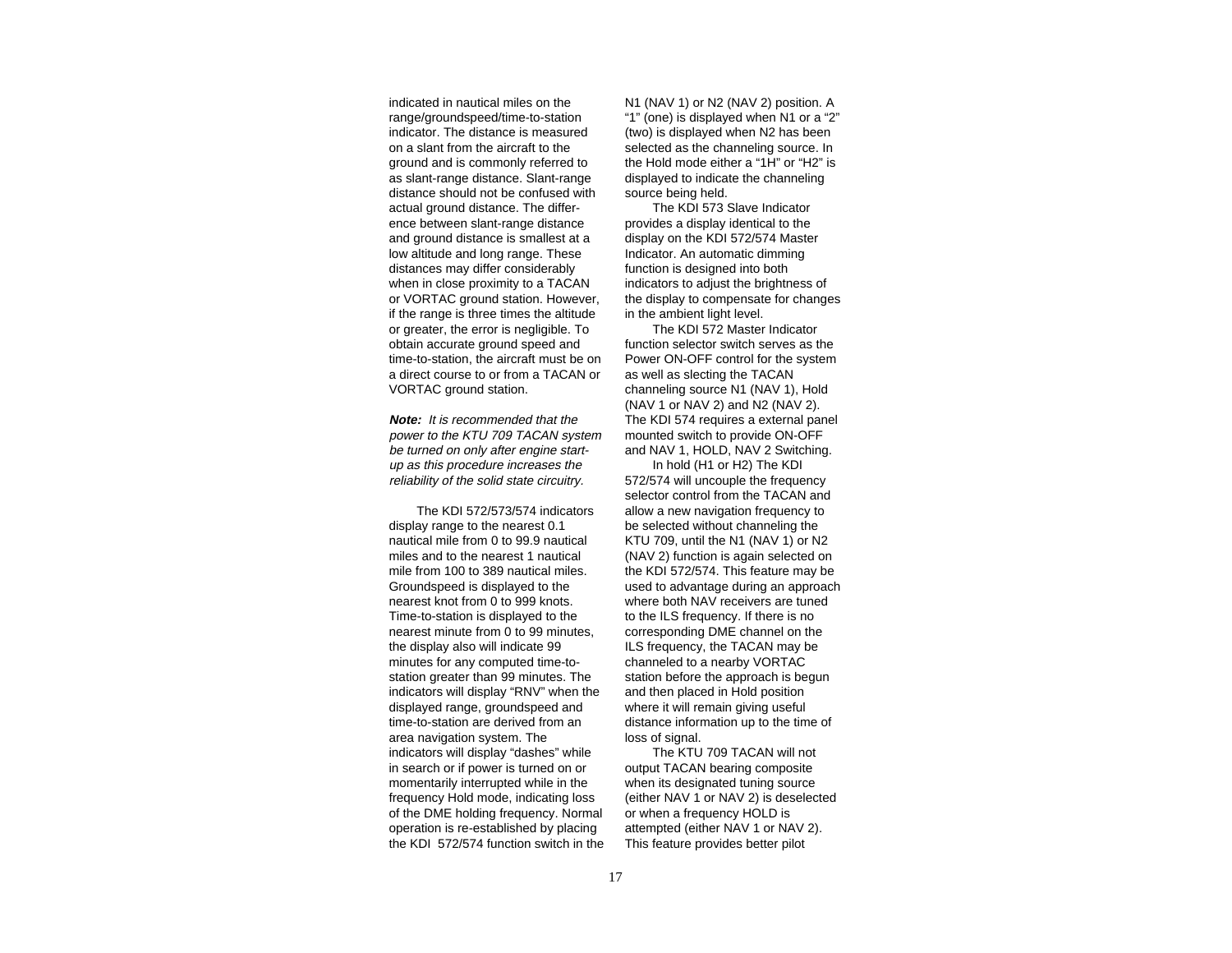management of the TACAN derived steering signal when dual tuning sources (and dual HOLD sources) exist.

A typical installation may have the TACAN tuning source designated as the NAV 1 control head whereby the pilot associates this tuning source with the number one navigational display system. Pilot selection of NAV 2 to tune the TACAN will now remove the TACAN derived steering information from the number one NAV display. This action allows only the steering information obtained from the number one tuning source to be displayed on the number one NAV display. Pilot selection of NAV 1 HOLD will also remove the steering information from the NAV 1 steering display. This action prevents the operator from associating a retunedduring-HOLD frequency on the NAV 1 tuning head with the tune-before-HOLD steering information displayed had that steering information been presented. The TACAN may use channels that are paired with VOR/LOC channels. Tuning the desired VOR/LOC frequency on the NAV frequency selector automatically pairs the proper TACAN channel. [Table 2](#page-22-0) shows VOR frequency to TACAN channel and frequency conversion. In certain installations, a separate TACAN control head is installed. It selects the TACAN or VORTAC channel enabling the unit to function separately from the aircraft's

NAV system. The number of channels is limited to 200 if tuning is accomplished using a NAV control head. A TACAN control head will tune all 252 channels. This unit selects TACAN channels 1 thru 126, X or Y. To tune a VORTAC station, one must know the channel number of the corresponding VOR frequency. Refer to [Table 2.](#page-22-0) 

Information on TACAN and VORTAC ground stations may be found in the current aeronautical chart.

Bearing information may be displayed on the KI 203 or KI 229 indicator. The KTU 709 provides a TACAN derived composite output which can directly drive most VOR indicators. Because it operates at microwave frequencies, the KTU 709's TACAN bearing signal is less subject to erratic behavior such as VOR "scalloping". It is also less affected by helicopter rotor modulation and is less prone to reflected signal distortions than VOR.

The KTU 709 provides echo monitoring and protection. It also features self-test modes for both bearing and range. Self-test modes may be used to checkout the system prior to installation or as an in-flight test to verify the system is functioning properly. The KTU 709 TACAN system provides an audio capability allowing the pilot to identify the TACAN or VORTAC ground station by listening to the ID tones transmitted by the ground station at 30-second intervals.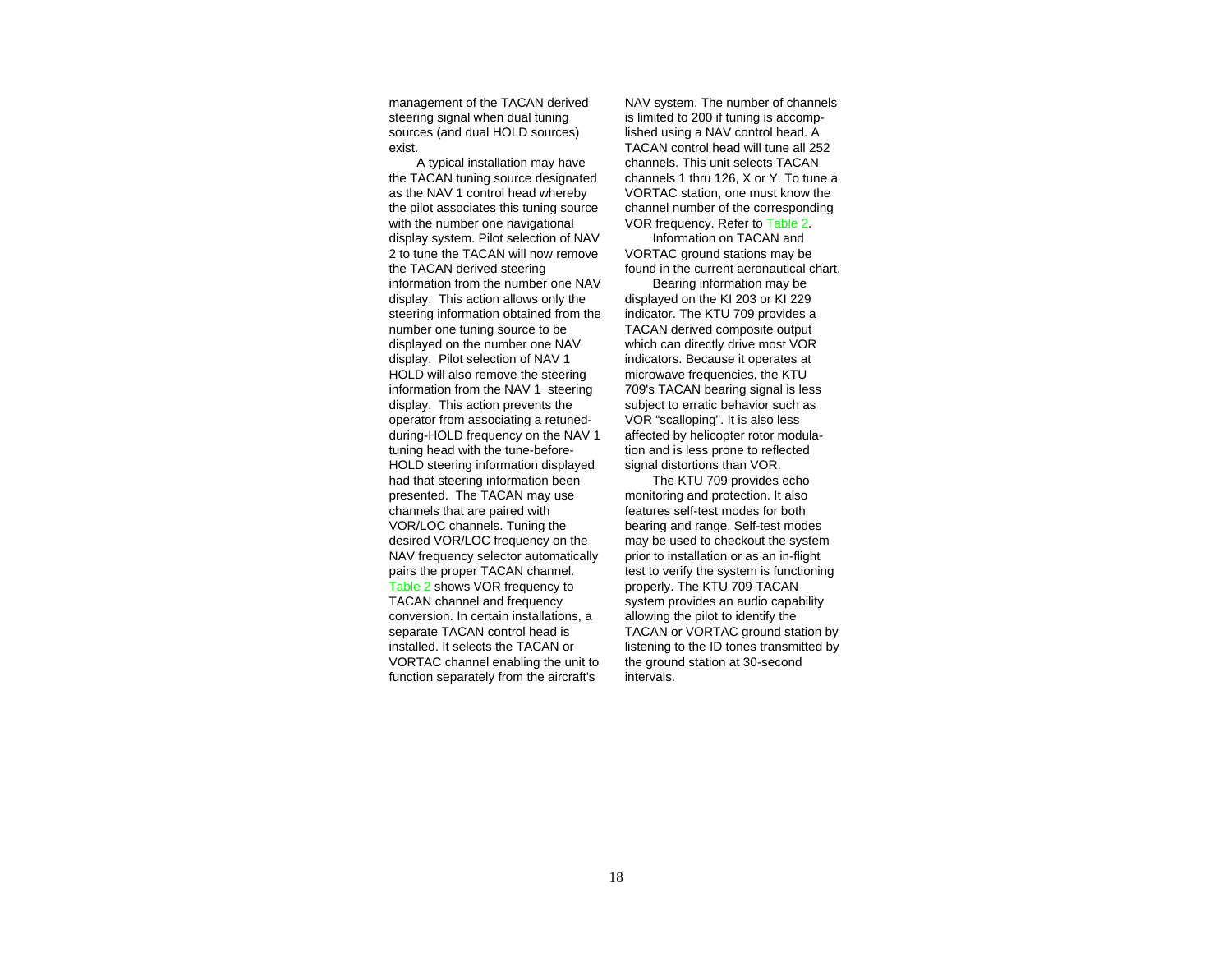# <span id="page-19-0"></span>**KFS 579A TACAN Control Unit**



Rotate the "VOL" control knob clockwise from the "OFF" position. The display will light.

# **Display Modes Standby Entry**

Two Tacan channels are displayed; one in the Active display and the other in the Standby display. Select desired channel in standby display by rotating the tuning knobs either clockwise or counterclockwise. The larger knob will change the 10's and 100's digits of the standby display. When changing display past either end of specified frequency range the display will roll over to the other end of the frequency range. The small knob will change the unit's ending digit in the standby display. It also selects X or Y channel; with knob out,either X or Y channels are present and with knob in either X or Y channels are present depending on which was displayed prior to pushing the small knob in.

Channels 0 and 127 thru 129 X or Y are displayed but are not valid Tacan channels and will flash to indicate their invalidity. The Tacan receiver will tune to the invalid frequency.

To tune the receiver to the desired channel the desired channel must first be entered into the Standby display, and then the Transfer button

must be pushed for less than 2 seconds. This will trade the channel of the Active and Standby window. The Tacan receiver is always tuned to the channel in the Active window.

# **Active Entry**

The Active Entry mode is entered by pushing the Tranfer button for longer than 2 seconds. The tuning knobs operate as in Standby Entry, but as the active channel display changes so does the tuned frequency of the Tacan receiver. The standby entry will be blanked.

Momentarily pushing the Transfer button causes the standby entry to reappear and the Standby channel prior to Active Entry mode remains unchanged.

#### **Remote Transfer (Optional Remote Installation)**

Operates identically as front panel Transfer button. Grounding indicated pin actuates transfer, however, holding the pin at ground for more than 2 seconds will not change the mode of the unit to Active Entry.

## **Control Disable**

By grounding Pin 8, the front panel and remote controls are made nonfunctional. The transceiver is tuned to the frequency in use prior to disabling.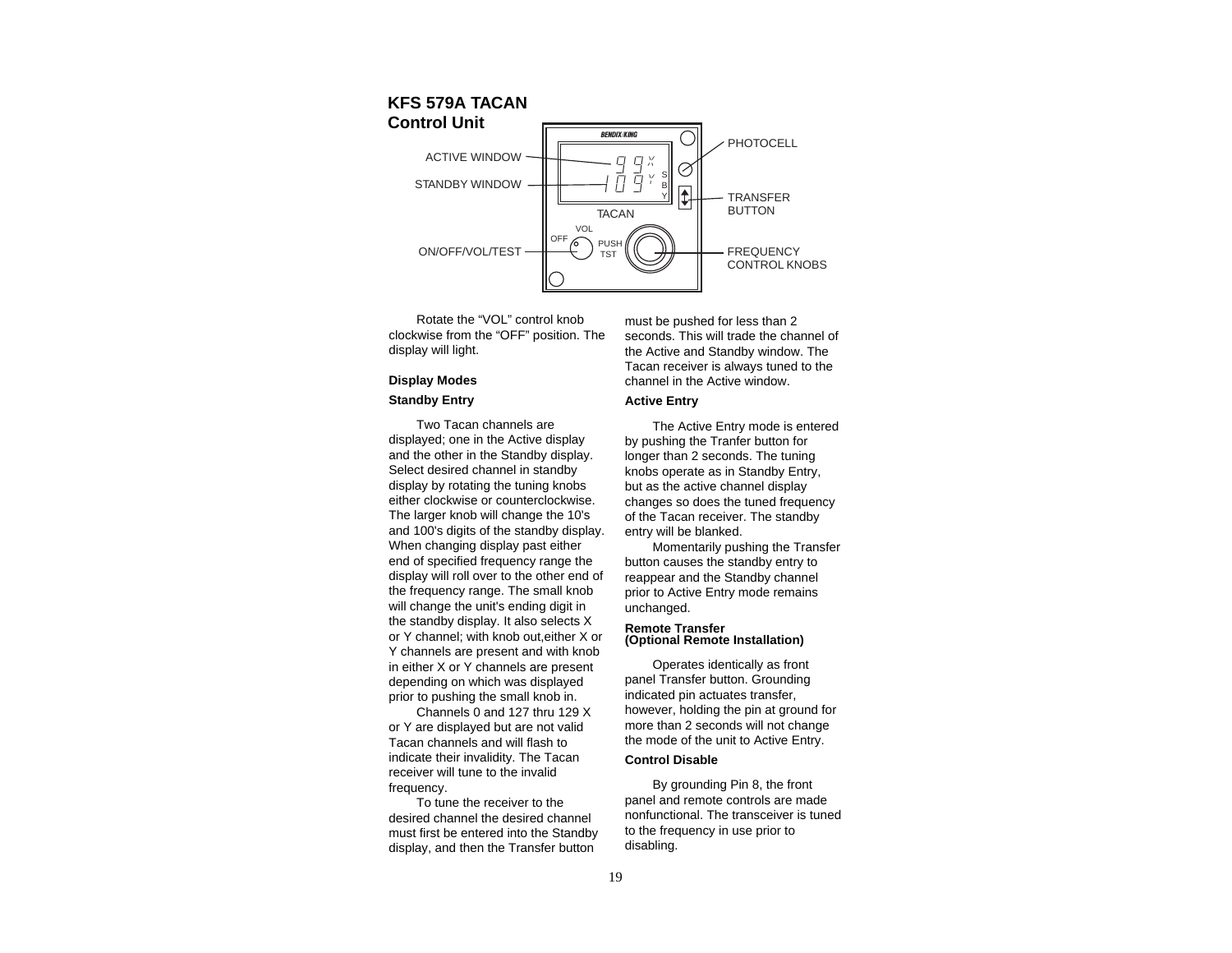# <span id="page-20-0"></span>**KFS 579A NAV/TACAN Control Unit**



Rotate the "VOL" control knob clockwise from the "OFF" position. The display will light.

# **Display Modes**

# **Standby Entry**

Two TACAN channels, two NAV frequencies, or a mixed combination of NAV frequency and TACAN channel are displayed; one in the Active display and the other in the Standby display. The mode of the standby display is changed from TACAN channel to the NAV frequency or NAV frequency to TACAN channel by momentarily depressing the MODE button. Select the desired TACAN channel or NAV frequency in the Standby display by rotating the tuning knobs either clockwise or counterclockwise. The larger knob will change the 10's and 100's digits of a TACAN channel or the MHz digit of a NAV frequency if that mode is selected. When changing the display past the end of the frequency range (0 to 129 X or Y or 108.XX to 117.XX) the display will rollover to the other end of the frequency range. The small knob will change the units digit for TACAN channels of increments or

decrement in increments of 50KHz for NAV frequencies. Rollovers exist for the small knob between 0 and 9 X or Y for TACAN channels and 0 and .95MHz for NAV frequencies. The small knob also selects X or Y channels; with knob out, X & Y channels are selected and with the knob in X or Y channels are selected depending on which was displayed prior to pushing the small knob in. The KHz tuning in NAV mode is not affected by the "PULL Y" option.

To tune the receiver to the desired channel or frequency, the desired channel or frequency must first be entered into the Standby display, and then the Transfer button must be pushed for less than 2 seconds. This will exchange the Acitve and Standby displays. When the displays are mixed combination of NAV frequency and TACAN channel, the act of transfering a NAV frequency to the Active display will open a line on the KNR 634 allowing bearing information to come from the NAV Receiver. The act of transfering a TACAN channel to the Active display will ground the same line on the KNR 634 allowing bearing information to come from the KTU 709.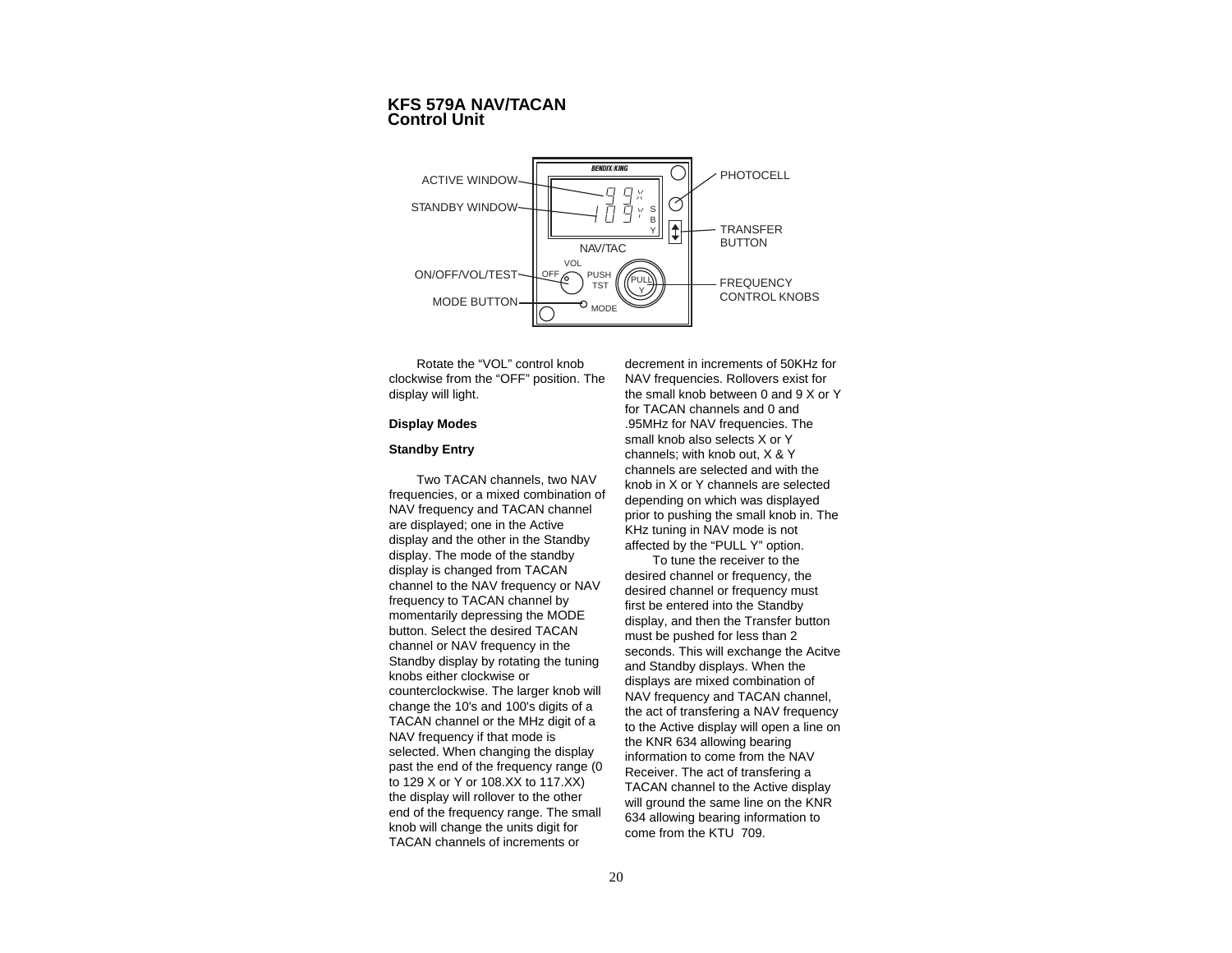## **Active Entry**

The Active Entry mode is entered by pushing the Transfer button for longer than 2 seconds. The increment/decrement knobs operated as in Standby Entry, however, the Standby display is blanked out and only the Active display as well as the remote unit is changed by the increment/decrement knobs. Momentarily pushing the Transfer button returns the control unit to Standby Entry mode. The Standby frequency or TACAN channel prior to Active Entry mode remains unchanged.

# **Remote Transfer (Optional Remote Installation)**

Grounding the Remote Transfer line on the rear connector will exchange the Active and Standby displays, however, holding the pin at ground for more than 2 seconds will not change the mode of the control unit to Active Entry.

# **Control Disable**

By grounding pin 8, the front panel and remote controls are made inoperative.

#### **Default Mode**

Depressing the Transfer button or grounding Remote Transfer while turning the control unit on will put the unit in Active Entry mode with a frequency of 110.00MHz or a TACAN channel of 37X. Momentarily depressing the Transfer button will change the mode of the control unit to Standby Entry with 110.00MHz or 37X depending on the mode of the Standby display. This will aid thje pilot in blind tuning the radio in case of a display failure.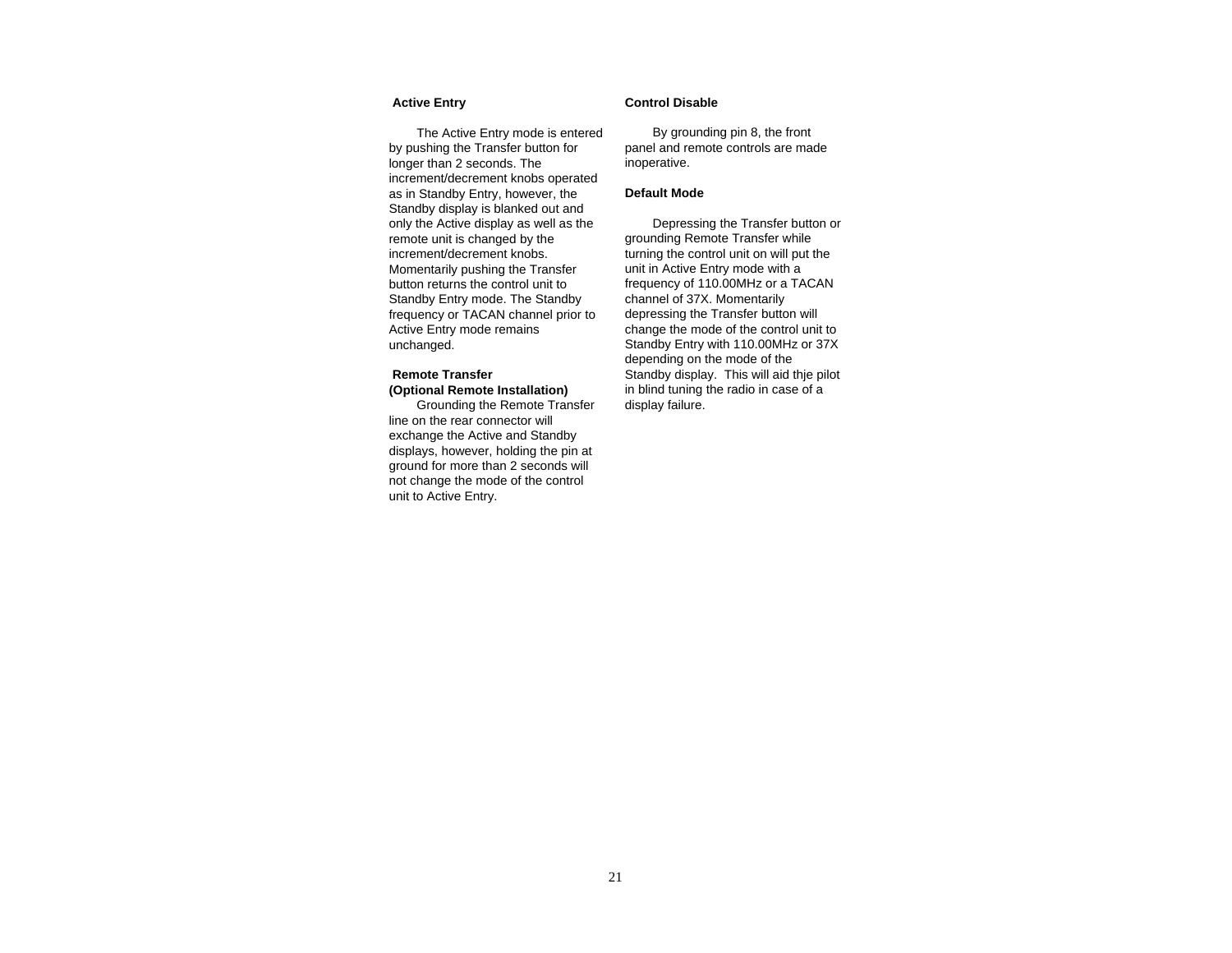<span id="page-22-0"></span>

| VOR              | TACAN<br><b>FREQ CHANNELS</b> | <b>XMIT &amp; RCV</b><br><b>FREQ</b> |             | VOR    | TACAN<br><b>FREQ CHANNELS</b> | <b>XMIT &amp; RCV</b><br><b>FREQ</b> |      |
|------------------|-------------------------------|--------------------------------------|-------------|--------|-------------------------------|--------------------------------------|------|
| 134.40           | (1X)                          | 1025                                 | 962         | 108.55 | (22Y)                         | 1046                                 | 1109 |
| 134.45           | (1Y)                          | 1025                                 | 1088        | 108.60 | (23X)                         | 1047                                 | 984  |
| 134.50           | (2X)                          | 1026                                 | 963         | 108.65 | (23Y)                         | 1047                                 | 1110 |
| 134.55           | (2Y)                          | 1026                                 | 1089        | 108.70 | (24X)                         | 1048                                 | 985  |
| 134.60           | (3X)                          | 1027                                 | 964         | 108.75 | (24Y)                         | 1048                                 | 1111 |
| 134.65           | (3Y)                          | 1027                                 | 1090        | 108.80 | (25X)                         | 1049                                 | 986  |
| 134.70           | (4X)                          | 1028                                 | 965         | 108.85 | (25Y)                         | 1049                                 | 1112 |
| 134.75           | (4Y)                          | 1028                                 | 1091        | 108.90 | (26X)                         | 1050                                 | 987  |
| 134.80           | (5X)                          | 1029                                 | 966         | 108.95 | (26Y)                         | 1050                                 | 1113 |
| 134.85           | (5Y)                          | 1029                                 | 1092        | 109.00 | (27X)                         | 1051                                 | 988  |
| 134.90           | (6X)                          | 1030                                 | 967         | 109.05 | (27Y)                         | 1051                                 | 1114 |
| 134.95           | (6Y)                          | 1030                                 | 1093        | 109.10 | (28X)                         | 1052                                 | 989  |
| 135.00           | (7X)                          | 1031                                 | 968         | 109.15 | (28Y)                         | 1052                                 | 1115 |
| 135.05           | (7Y)                          | 1031                                 | 1094        | 109.20 | (29X)                         | 1053                                 | 990  |
| 135.10           | (8X)                          | 1032                                 | 969         | 109.25 | (29Y)                         | 1053                                 | 1116 |
| 135.15           | (8Y)                          | 1032                                 | 1095        | 109.30 | (30X)                         | 1054                                 | 991  |
| 135.20           | (9X)                          | 1033                                 | 970         | 109.35 | (30Y)                         | 1054                                 | 1117 |
| 135.25           | (9Y)                          | 1033                                 | 1096        | 109.40 | (31X)                         | 1055                                 | 992  |
| 135.30           | (10X)                         | 1034                                 | 971         | 109.45 | (31Y)                         | 1055                                 | 1118 |
| 135.35           | (10Y)                         | 1034                                 | 1097        | 109.50 | (32X)                         | 1056                                 | 993  |
| 135.40           | (11X)                         | 1035                                 | 972         | 109.55 | (32Y)                         | 1056                                 | 1119 |
| 135.45           | (11Y)                         | 1035                                 | 1098        | 109.60 | (33X)                         | 1057                                 | 994  |
| 135.50           | (12X)                         | 1036                                 | 973         | 109.65 | (33Y)                         | 1057                                 | 1120 |
| 135.55           | (12Y)                         | 1036                                 | 1099        | 109.70 | (34X)                         | 1058                                 | 995  |
| 135.60           | (13X)                         | 1037                                 | 974         | 109.75 | (34Y)                         | 1058                                 | 1121 |
| 135.65           | (13Y)                         | 1037                                 | 1100        | 109.80 | (35X)                         | 1059                                 | 996  |
| 135.70           | (14X)                         | 1038                                 | 975         | 109.85 | (35Y)                         | 1059                                 | 1122 |
| 135.75           | (14Y)                         | 1038                                 | 1101        | 109.90 | (36X)                         | 1060                                 | 997  |
| 135.80           | (15X)                         | 1039                                 | 976         | 109.95 | (36Y)                         | 1060                                 | 1123 |
| 135.85           | (15Y)                         | 1039                                 | 1102        | 110.00 | (37X)                         | 1061                                 | 998  |
| 135.90           | (16X)                         | 1040                                 | 977         | 110.05 | (37Y)                         | 1061                                 | 1124 |
| 135.95           | (16Y)                         | 1040                                 | 1103        | 110.10 | (38X)                         | 1062                                 | 999  |
| 108.00           | (17X)                         | 1041                                 | 978         | 110.15 | (38Y)                         | 1062                                 | 1125 |
| 108.05           | (17Y)                         | 1041                                 | 1104        | 110.20 | (39X)                         | 1063                                 | 1000 |
| 108.10           | (18X)                         | 1042                                 | 979         | 110.25 | (39Y)                         | 1063                                 | 1126 |
| 108.15           | (18Y)                         | 1042                                 | 1105        | 110.30 | (40X)                         | 1064                                 | 1001 |
| 108.20           | (19X)                         | 1043                                 | 980         | 110.35 | (40Y)                         | 1064                                 | 1127 |
| 108.25           | (19Y)                         | 1043                                 | 1106        | 110.40 | (41X)                         | 1065                                 | 1002 |
| 108.30           | (20X)                         | 1044                                 | 981         | 110.45 | (41Y)                         | 1065                                 | 1128 |
| 108.35           | (20Y)                         | 1044                                 | 1107        | 110.50 | (42X)                         | 1066                                 | 1003 |
| 108.40           | (21X)<br>(21Y)                | 1045<br>1045                         | 982<br>1108 | 110.55 | (42Y)                         | 1066                                 | 1129 |
| 108.45<br>108.50 | (22X)                         | 1046                                 | 983         | 110.60 | (43X)<br>(43Y)                | 1067                                 | 1004 |
|                  |                               |                                      |             | 110.65 |                               | 1067                                 | 1130 |

# **Table 2 TACAN/DME Channel Designation and Paired Frequencies**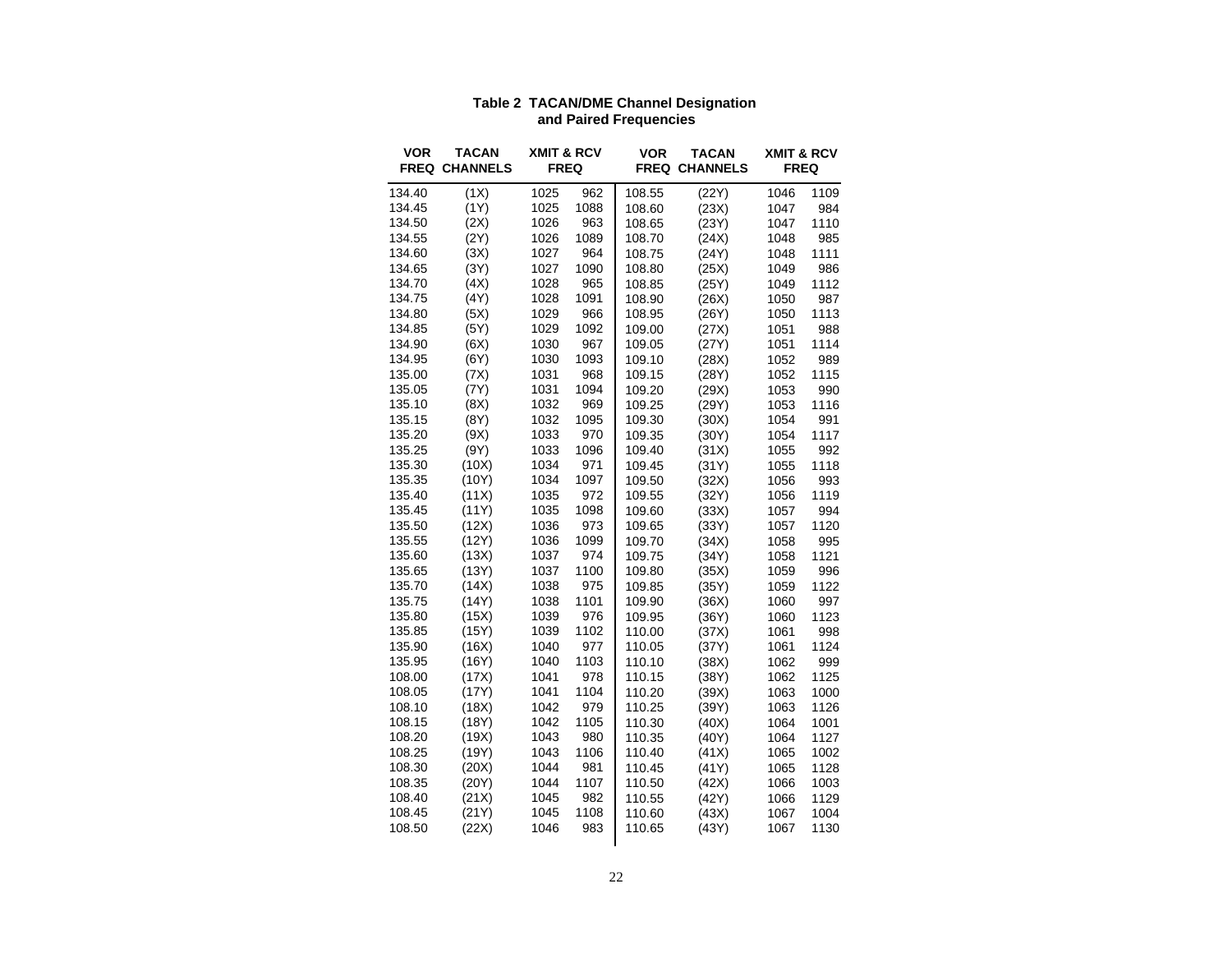| <b>VOR</b> | <b>TACAN</b><br><b>FREQ CHANNELS</b> | <b>XMIT &amp; RCV</b><br><b>FREQ</b> |      | <b>VOR</b> | <b>TACAN</b><br><b>FREQ CHANNELS</b> | <b>XMIT &amp; RCV</b><br><b>FREQ</b> |      |
|------------|--------------------------------------|--------------------------------------|------|------------|--------------------------------------|--------------------------------------|------|
| 110.70     | (44X)                                | 1068                                 | 1005 | 134.00     | (67X)                                | 1091                                 | 1154 |
| 110.75     | (44Y)                                | 1068                                 | 1131 | 134.05     | (67Y)                                | 1091                                 | 1028 |
| 110.80     | (45X)                                | 1069                                 | 1006 | 134.10     | (68X)                                | 1092                                 | 1155 |
| 110.85     | (45Y)                                | 1069                                 | 1132 | 134.15     | (68Y)                                | 1092                                 | 1029 |
| 110.90     | (46X)                                | 1070                                 | 1007 | 134.20     | (69X)                                | 1093                                 | 1156 |
| 110.95     | (46Y)                                | 1070                                 | 1133 | 134.25     | (69Y)                                | 1093                                 | 1030 |
| 111.00     | (47X)                                | 1071                                 | 1008 | 112.30     | (70X)                                | 1094                                 | 1157 |
| 111.05     | (47Y)                                | 1071                                 | 1134 | 112.35     | (70Y)                                | 1094                                 | 1031 |
| 111.10     | (48X)                                | 1072                                 | 1009 | 112.40     | (71X)                                | 1095                                 | 1158 |
| 111.15     | (48Y)                                | 1072                                 | 1135 | 112.45     | (71Y)                                | 1095                                 | 1032 |
| 111.20     | (49X)                                | 1073                                 | 1010 | 112.50     | (72X)                                | 1096                                 | 1159 |
| 111.25     | (49Y)                                | 1073                                 | 1136 | 112.55     | (72Y)                                | 1096                                 | 1033 |
| 111.30     | (50X)                                | 1074                                 | 1011 | 112.60     | (73X)                                | 1097                                 | 1160 |
| 111.35     | (50Y)                                | 1074                                 | 1137 | 112.65     | (73Y)                                | 1097                                 | 1034 |
| 111.40     | (51X)                                | 1075                                 | 1012 | 112.70     | (74X)                                | 1098                                 | 1161 |
| 111.45     | (51Y)                                | 1075                                 | 1138 | 112.75     | (74Y)                                | 1098                                 | 1035 |
| 111.50     | (52X)                                | 1076                                 | 1013 | 112.80     | (75X)                                | 1099                                 | 1162 |
| 111.55     | (52Y)                                | 1076                                 | 1139 | 112.85     | (75Y)                                | 1099                                 | 1036 |
| 111.60     | (53X)                                | 1077                                 | 1014 | 112.90     | (76X)                                | 1100                                 | 1163 |
| 111.65     | (53Y)                                | 1077                                 | 1140 | 112.95     | (76Y)                                | 1100                                 | 1037 |
| 111.70     | (54X)                                | 1078                                 | 1015 | 113.00     | (77X)                                | 1101                                 | 1164 |
| 111.75     | (54Y)                                | 1078                                 | 1141 | 113.05     | (77Y)                                | 1101                                 | 1038 |
| 111.80     | (55X)                                | 1079                                 | 1016 | 113.10     | (78X)                                | 1102                                 | 1165 |
| 111.85     | (55Y)                                | 1079                                 | 1142 | 113.15     | (78Y)                                | 1102                                 | 1039 |
| 111.90     | (56X)                                | 1080                                 | 1017 | 113.20     | (79X)                                | 1103                                 | 1166 |
| 111.95     | (56Y)                                | 1080                                 | 1143 | 113.25     | (79Y)                                | 1103                                 | 1040 |
| 112.00     | (57X)                                | 1081                                 | 1018 | 113.30     | (80X)                                | 1104                                 | 1167 |
| 112.05     | (57Y)                                | 1081                                 | 1144 | 113.35     | (80Y)                                | 1104                                 | 1041 |
| 112.10     | (58X)                                | 1082                                 | 1019 | 113.40     | (81X)                                | 1105                                 | 1168 |
| 112.15     | (58Y)                                | 1082                                 | 1145 | 113.45     | (81Y)                                | 1105                                 | 1042 |
| 112.20     | (59X)                                | 1083                                 | 1020 | 113.50     | (82X)                                | 1106                                 | 1169 |
| 112.25     | (59Y)                                | 1083                                 | 1146 | 113.55     | (82Y)                                | 1106                                 | 1043 |
| 133.30     | (60X)                                | 1084                                 | 1021 | 113.60     | (83X)                                | 1107                                 | 1170 |
| 133.35     | (60Y)                                | 1084                                 | 1147 | 113.65     | (83Y)                                | 1107                                 | 1044 |
| 133.40     | (61X)                                | 1085                                 | 1022 | 113.70     | (84X)                                | 1108                                 | 1171 |
| 133.45     | (61Y)                                | 1085                                 | 1148 | 113.75     | (84Y)                                | 1108                                 | 1045 |
| 133.50     | (62X)                                | 1086                                 | 1023 | 113.80     | (85X)                                | 1109                                 | 1172 |
| 133.55     | (62Y)                                | 1086                                 | 1149 | 113.85     | (85Y)                                | 1109                                 | 1046 |
| 133.60     | (63X)                                | 1087                                 | 1024 | 113.90     | (86X)                                | 1110                                 | 1173 |
| 133.65     | (63Y)                                | 1087                                 | 1150 | 113.95     | (86Y)                                | 1110                                 | 1047 |
| 133.70     | (64X)                                | 1088                                 | 1151 | 114.00     | (87X)                                | 1111                                 | 1174 |
| 133.75     | (64Y)                                | 1088                                 | 1025 | 114.05     | (87Y)                                | 1111                                 | 1048 |
| 133.80     | (65X)                                | 1089                                 | 1152 | 114.10     | (88X)                                | 1112                                 | 1175 |
| 133.85     | (65Y)                                | 1089                                 | 1026 | 114.15     | (88Y)                                | 1112                                 | 1049 |
| 133.90     | (66X)                                | 1090                                 | 1153 | 114.20     | (89X)                                | 1113                                 | 1176 |
| 133.95     | (66Y)                                | 1090                                 | 1027 | 114.25     | (89Y)                                | 1113                                 | 1050 |
|            |                                      |                                      |      |            |                                      |                                      |      |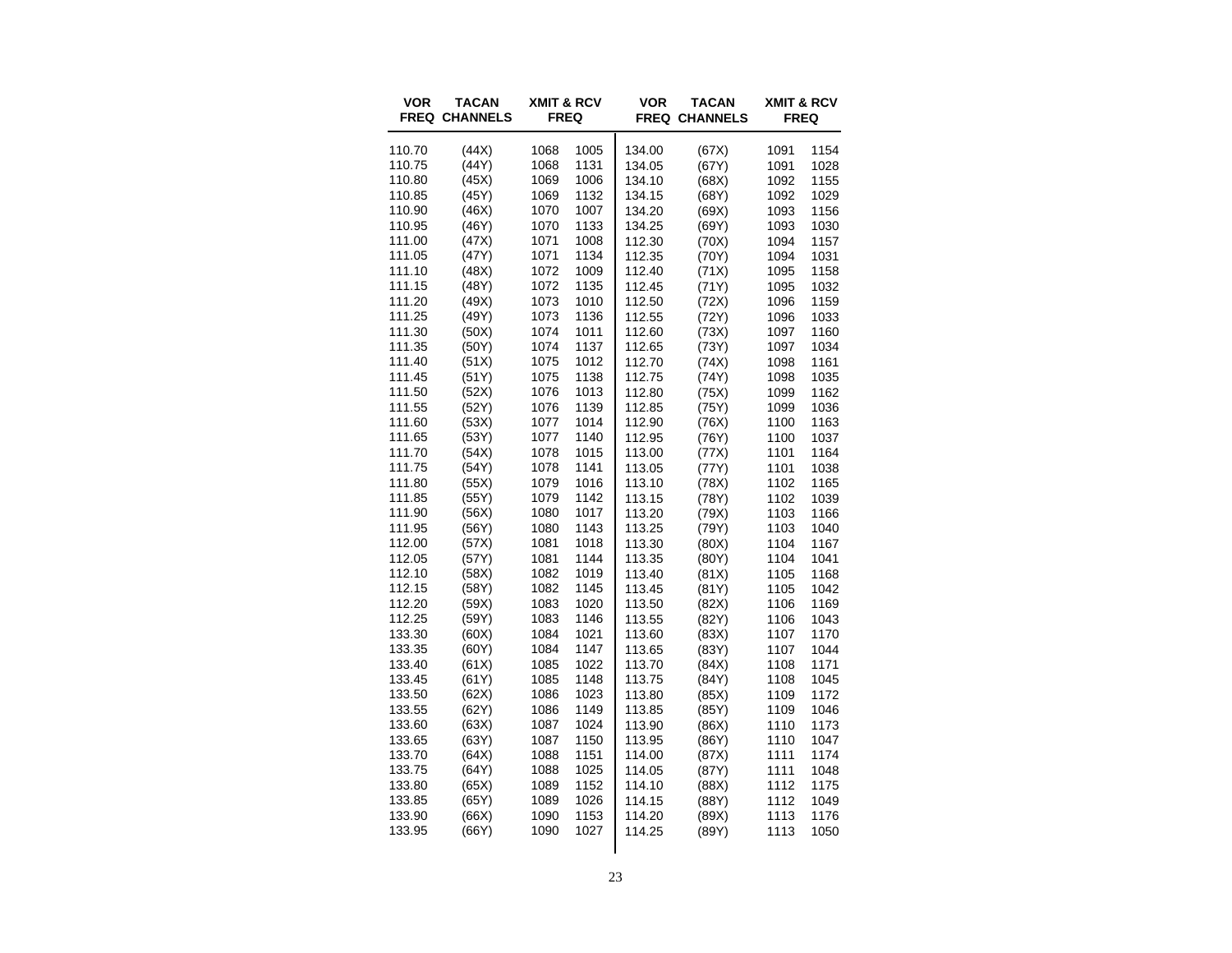| <b>VOR</b> | <b>TACAN</b><br><b>FREQ CHANNELS</b> | <b>XMIT &amp; RCV</b><br><b>FREQ</b> |      | <b>VOR</b> | <b>TACAN</b><br><b>FREQ CHANNELS</b> | <b>XMIT &amp; RCV</b><br><b>FREQ</b> |      |
|------------|--------------------------------------|--------------------------------------|------|------------|--------------------------------------|--------------------------------------|------|
| 114.30     | (90X)                                | 1114                                 | 1177 | 116.15     | (108Y)                               | 1132                                 | 1069 |
| 114.35     | (90Y)                                | 1114                                 | 1051 | 116.20     | (109X)                               | 1133                                 | 1196 |
| 114.40     | (91X)                                | 1115                                 | 1178 | 116.25     | (109Y)                               | 1133                                 | 1070 |
| 114.45     | (91Y)                                | 1115                                 | 1052 | 116.30     | (110X)                               | 1134                                 | 1197 |
| 114.50     | (92X)                                | 1116                                 | 1179 | 116.35     | (110Y)                               | 1134                                 | 1071 |
| 114.55     | (92Y)                                | 1116                                 | 1053 | 116.40     | (111X)                               | 1135                                 | 1198 |
| 114.60     | (93X)                                | 1117                                 | 1180 | 116.45     | (111Y)                               | 1135                                 | 1072 |
| 114.65     | (93Y)                                | 1117                                 | 1054 | 116.50     | (112X)                               | 1136                                 | 1199 |
| 114.70     | (94X)                                | 1118                                 | 1181 | 116.55     | (112Y)                               | 1136                                 | 1073 |
| 114.75     | (94Y)                                | 1118                                 | 1055 | 116.60     | (113X)                               | 1137                                 | 1200 |
| 114.80     | (95X)                                | 1119                                 | 1182 | 116.65     | (113Y)                               | 1137                                 | 1074 |
| 114.85     | (95Y)                                | 1119                                 | 1056 | 116.70     | (114X)                               | 1138                                 | 1201 |
| 114.90     | (96X)                                | 1120                                 | 1183 | 116.75     | (114Y)                               | 1138                                 | 1075 |
| 114.95     | (96Y)                                | 1120                                 | 1057 | 116.80     | (115X)                               | 1139                                 | 1202 |
| 115.00     | (97X)                                | 1121                                 | 1184 | 116.85     | (115Y)                               | 1139                                 | 1076 |
| 115.05     | (97Y)                                | 1121                                 | 1058 | 116.90     | (116X)                               | 1140                                 | 1203 |
| 115.10     | (98X)                                | 1122                                 | 1185 | 116.95     | (116Y)                               | 1140                                 | 1077 |
| 115.15     | (98Y)                                | 1122                                 | 1059 | 117.00     | (117X)                               | 1141                                 | 1204 |
| 115.20     | (99X)                                | 1123                                 | 1186 | 117.05     | (117Y)                               | 1141                                 | 1078 |
| 115.25     | (99Y)                                | 1123                                 | 1060 | 117.10     | (118X)                               | 1142                                 | 1205 |
| 115.30     | (100X)                               | 1124                                 | 1187 | 117.15     | (118Y)                               | 1142                                 | 1079 |
| 115.35     | (100Y)                               | 1124                                 | 1061 | 117.20     | (119X)                               | 1143                                 | 1206 |
| 115.40     | (101X)                               | 1125                                 | 1188 | 117.25     | (119Y)                               | 1143                                 | 1080 |
| 115.45     | (101Y)                               | 1125                                 | 1062 | 117.30     | (120X)                               | 1144                                 | 1207 |
| 115.50     | (102X)                               | 1126                                 | 1189 | 117.35     | (120Y)                               | 1144                                 | 1081 |
| 115.55     | (102Y)                               | 1126                                 | 1063 | 117.40     | (121X)                               | 1145                                 | 1208 |
| 115.60     | (103X)                               | 1127                                 | 1190 | 117.45     | (121Y)                               | 1145                                 | 1082 |
| 115.65     | (103Y)                               | 1127                                 | 1064 | 117.50     | (122X)                               | 1146                                 | 1209 |
| 115.70     | (104X)                               | 1128                                 | 1191 | 117.55     | (122Y)                               | 1146                                 | 1083 |
| 115.75     | (104Y)                               | 1128                                 | 1065 | 117.60     | (123X)                               | 1147                                 | 1210 |
| 115.80     | (105X)                               | 1129                                 | 1192 | 117.65     | (123Y)                               | 1147                                 | 1084 |
| 115.85     | (105Y)                               | 1129                                 | 1066 | 117.70     | (124X)                               | 1148                                 | 1211 |
| 115.90     | (106X)                               | 1130                                 | 1193 | 117.75     | (124Y)                               | 1148                                 | 1085 |
| 115.95     | (106Y)                               | 1130                                 | 1067 | 117.80     | (125X)                               | 1149                                 | 1212 |
| 116.00     | (107X)                               | 1131                                 | 1194 | 117.85     | (125Y)                               | 1149                                 | 1086 |
| 116.05     | (107Y)                               | 1131                                 | 1068 | 117.90     | (126X)                               | 1150                                 | 1213 |
| 116.10     | (108X)                               | 1132                                 | 1195 | 117.95     | (126Y)                               | 1150                                 | 1087 |
|            |                                      |                                      |      |            |                                      |                                      |      |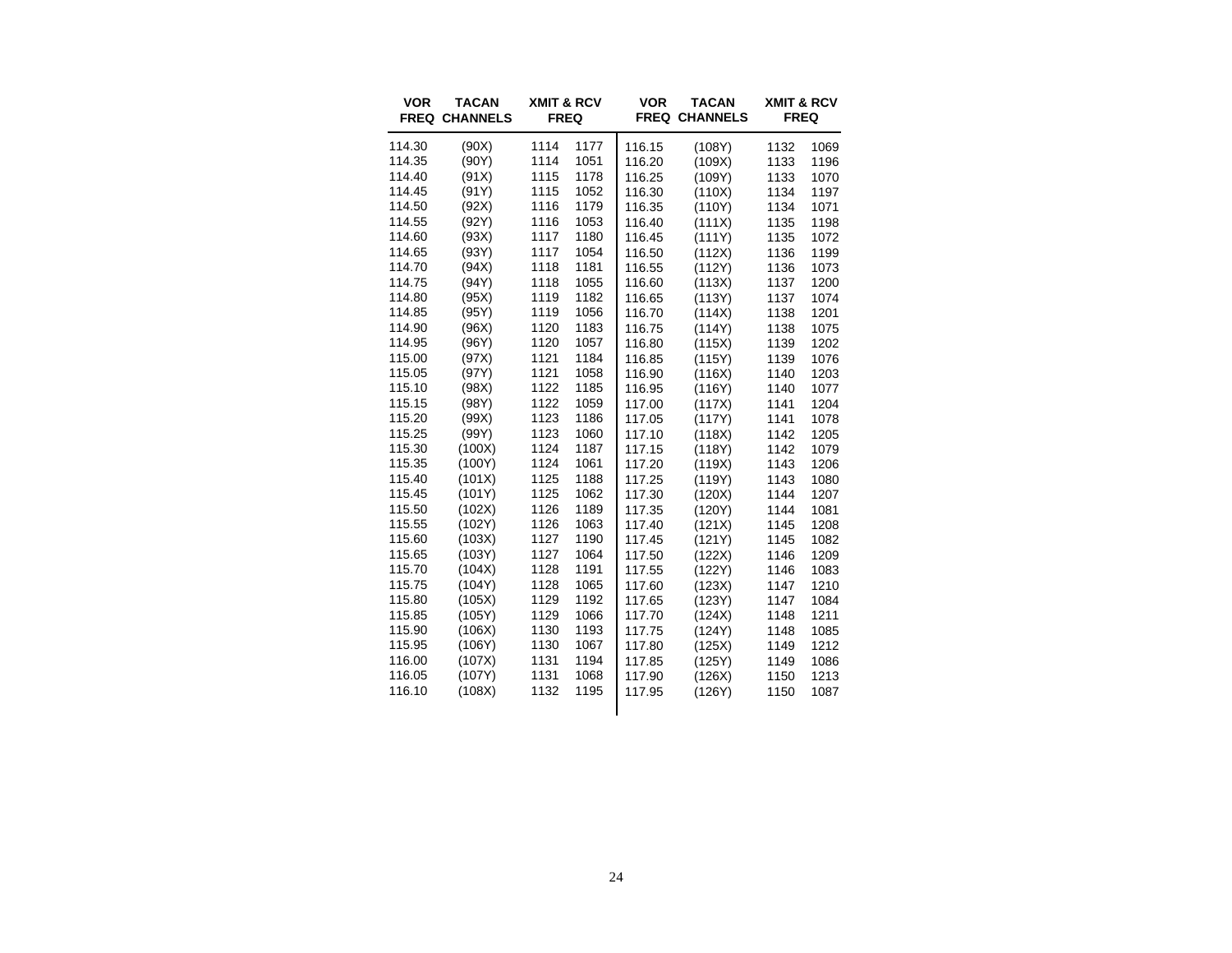# <span id="page-25-0"></span>ATCRBS Transponder



**KFS 576 Control Unit**





# **KFS 576/576A**

An aircraft equipped with a KXP 756 Transponder may be located in range and azimuth by a ground ATCRBS radar site. The transponder upon receiving Mode A, Mode B or Mode C interrogations, transmits coded returns that identify the aircraft by code number and/or report the altitude at which the aircraft is operating when an altimeter encoder is included as part of the system.

KXP 756 Transponder operation with the KFS 576/576A Control Unit

**Caution:** As with all avionics the transponder should be turned off while starting aircraft engine(s).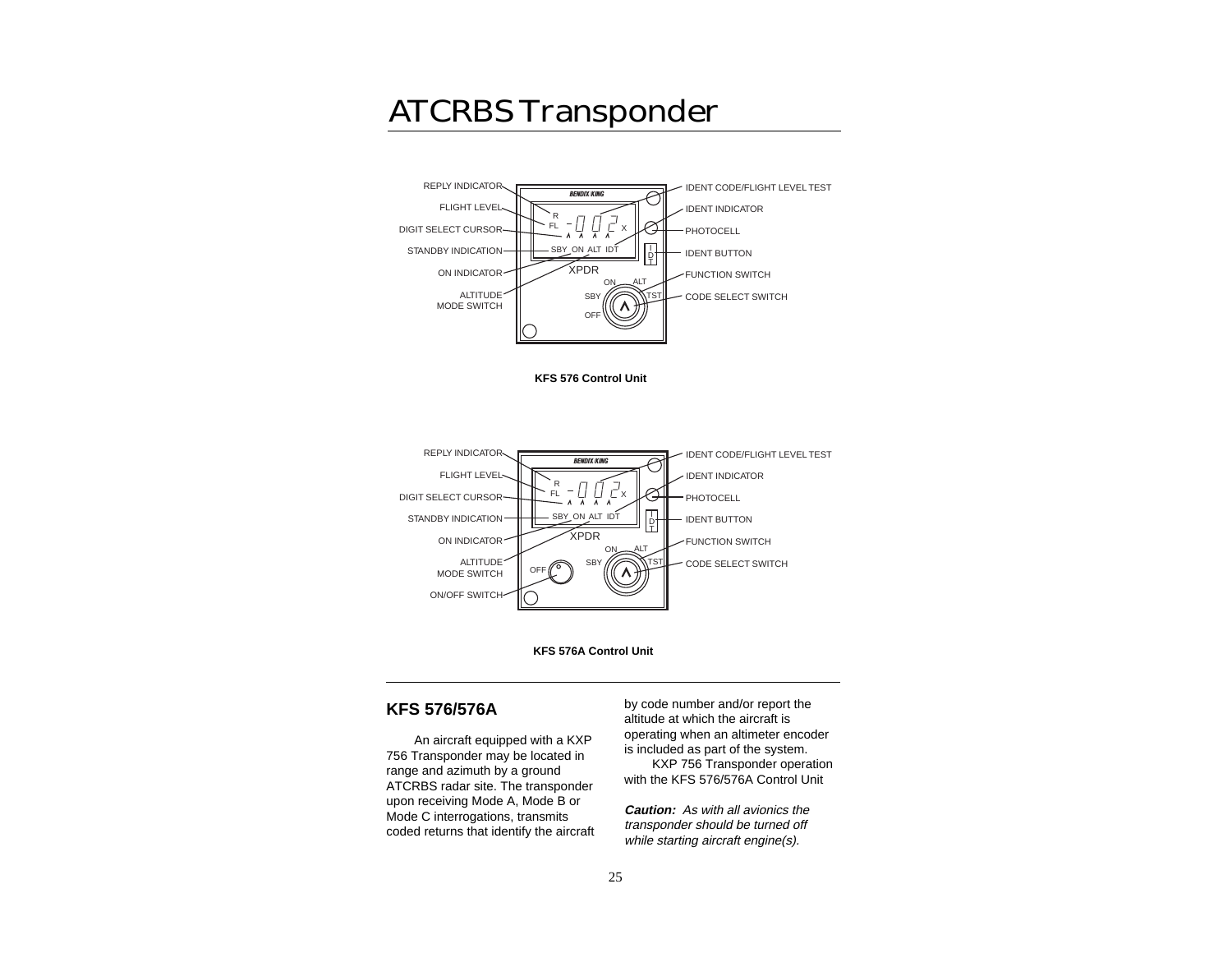The KFS 576/576A Control Unit, supplies serial data and control signals for the KXP 756 Transponder. An optional feature allows the use of dual KXP 756 Transponders individually selected by one KFS 576/576A Control Unit. The KFS 576A is equipped with a King Radio 429 serial data bus and can be integrated into a frequency management system. The KFS 576A may also be used in the tandem mode (two units controlling one R/T with each control unit displaying the same readout).

The selected transponder is turned on by rotating the Function Selector knob of a KFS 576 from the OFF position to the SBY position or in the case of a KFS 576A, turning the OFF switch clockwise to the ON position. The KFS 576A will always be in the standby mode when it is initially turned on. The selected code may then be entered as follows: Momentarily pressing the Code Selector knob steps the cursor (located under the first digit of the displayed code) to the right one digit at a time. Rotating the knob CW or CCW changes the numerical value of the selected digit as desired. Holding the code selector knob pressed in for approximately 3 seconds causes the code to automatically change to 1200. The selected code should be in accordance with the instructions for IFR flight or rules applicable to transponder utilization for VFR flight. On Mod 1 KFS 576 units and all KFS 576A's, the VFR code can be programmed to be any code (usually 1200) by the following technique:

- A. Place the function selector to **STBY**
- B. Select the VFR code as required.
- C. Push the IDT and the CURSOR buttons simultaneously. The new code is now programmed into memory and will appear whenever the cursor is pushed and held for

approximately 3 seconds. To eliminate the possibility of dialing through restricted reply codes, the transmitted reply does not change for a few seconds after the new code is selected completely.

**Caution:** Never activate the transponder with codes 0000, 7500, 5600, 7700 selected on the control unit. Code 7700 is selected for emergencies, 7600 for radio failure, and 7500 for hijack. Code 0000 is reserved.

The KXP 756 incorporates a solid state transmitter, no warm up time is required. Therefore, any time that the Function Selector knob is in the ON or ALT position, the transponder becomes an active part of the beacon system. It is undesirable from the Air Traffic Control system viewpoint to be operating out of standby while on the ground except during the self-test mode.

The function mode as determined by the position of the Function Selector knob will be displayed in the lower section of the display area. The reply indicator is an R located in the upper left of the display area and during normal transponder operation the R will be visible as an indication of a transmitted reply. An interrogation will normally be processed with each sweep of search radar which will normally be 10-15 second intervals. The R may light within the interval from a second or third interrogator.

The Ident Button when depressed momentarily, and then released, holds the IDENT reply for approximately 25 seconds to assure the proper reply within at least one radar sweep. During which time the IDT (ident) nomenclature will be displayed. The IDENT feature is used at the request of the traffic controller. An external ident feature provides for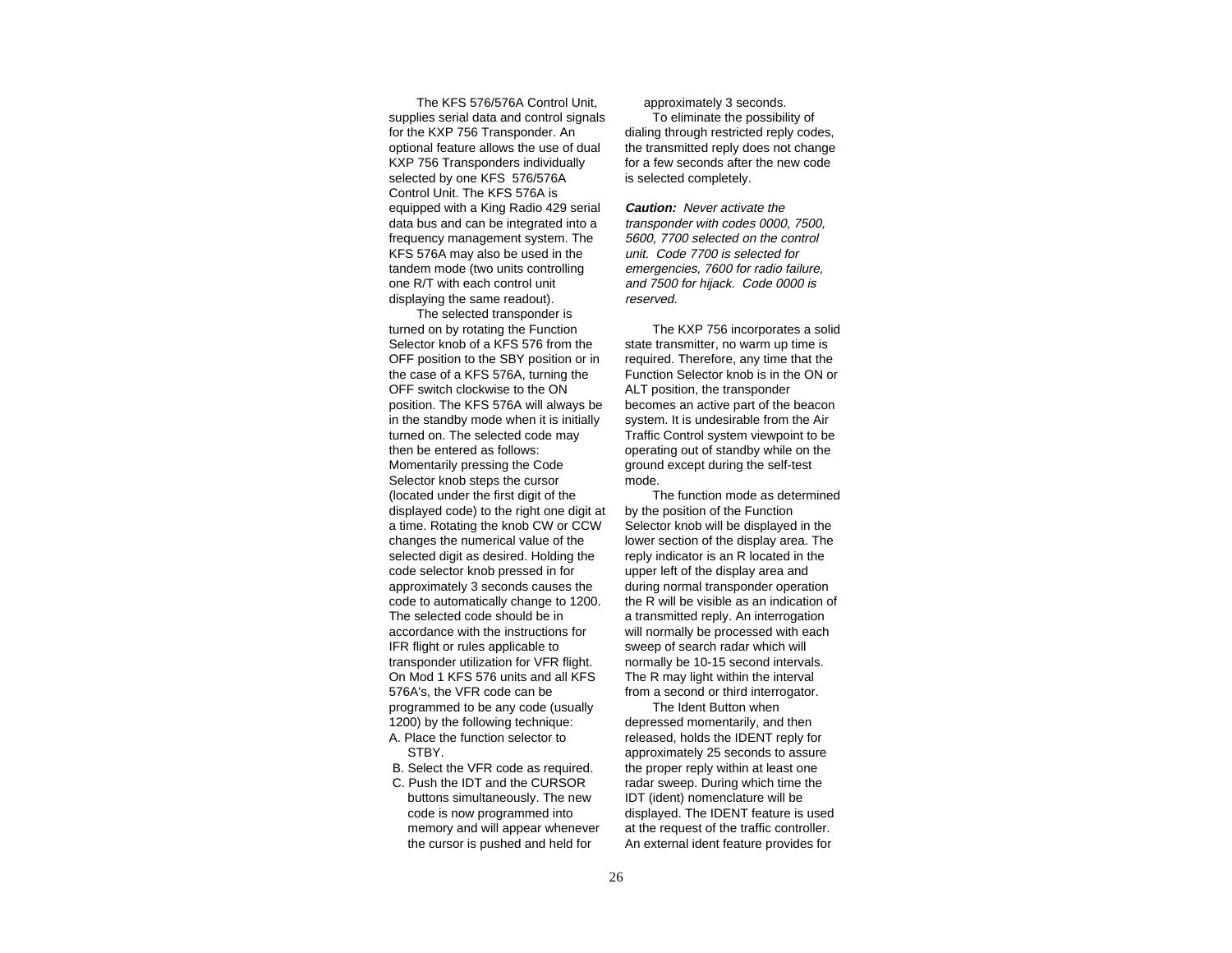a remote mounted push button switch to also activate the Ident reply.

When the Function Selector knob is in the ON position, the transponder replies to both Mode A and Mode C interrogations but without flight level information. With the Function Selector knob in the ALT position, the transponder automatically selects the proper reply to either a Mode A or Mode C interrogation transmitting flight level information if an altitude encoder is a part of the installation. An optional switch permits the transponder to reply Mode B interrogations which are used in place of Mode A interrogations in some areas outside of the U.S.

An automatic dimming function adjusts the brightness of the displayed data and nomenclature to compensate for changes in the ambient light level. A provision is made in the KFS 576A to cause the display to respond with maximum brilliance if needed, by an external switch.

The test position of the Function Selector knob provides for a preflight or airborne check of transponder operation. This check will be independent of any ground interrogation. Switching the Function Selector knob to the Test position should cause the R (reply indicator) to flash or illuminate continuously. If an altitude encoder is a part of the installation, the flight level input to the transponder and the letters FL will also be displayed. The flight level readout is displayed in 100 foot increments, thus a readout of 005 indicates 500 feet, or a readout of 042 indicates a flight level of 4200 feet. If an encoder is not included in the installation, a reading of -002 hundred feet will be displayed, unless the control unit is a KFS 576 Mod 1 or a KFS 576A then dashes will appear. The transmitter is inhibited during the test function. The TST position provides a momentary test function in the KFS 576A and after 3 seconds the unit will revert to the "ALT" mode.

In a dual system with KFS 576 Mod 1 or KFS 576A control unit, the external standby function may be used. If the system is configured in this manner, the active transponder will function as normal. The inactive (external standby) transponder will not transmit regardless of the position of the function switch. In any functioning mode except test, display will show the reply code of the standby unit. The letters SBY will indicate that the unit is in standby mode. The unit that is in external standby will show the flight level when the function switch is placed in the test position and the letters FL will illuminate. The KFS 576A provides only two modes with the function switch, clockwise for flight level information and counterclockwise for the standby aircraft identification code.

**Note:** The flight level readout is not corrected for atmospheric pressure changes.

A maintenance check of the transponder system and/or altitude encoder should be performed if the system fails the self-test function.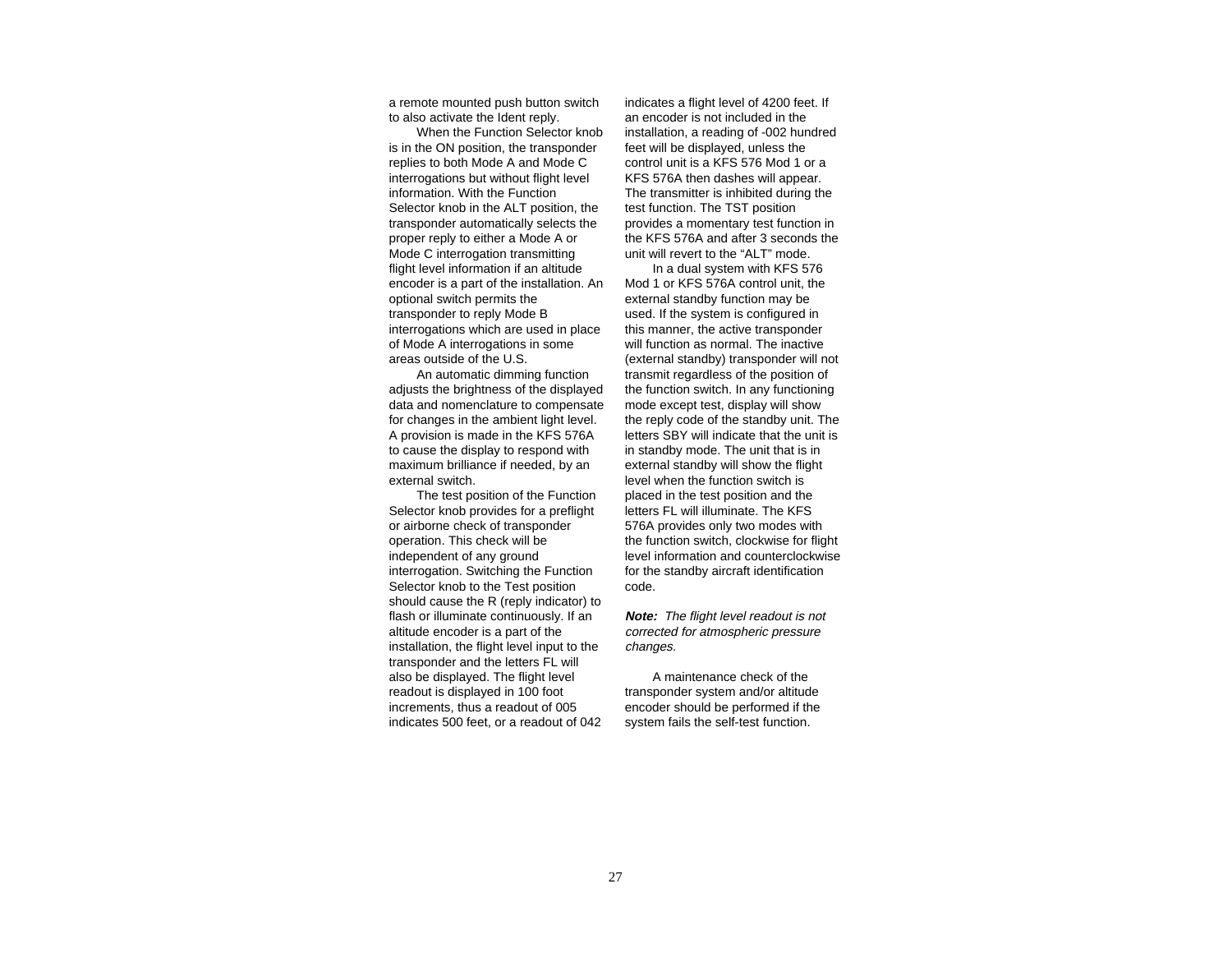# <span id="page-28-0"></span>RMI



**KNI 582 Control Functions**

# **KNI 582**

The KNI 582 display is discussed below:

## **Compass Card/Lubber Line**

This rotating card repeats gyro stabilized magnetic compass information. Aircraft heading is read from the compass card under the orange lubber line.

## **Compass Flag**

This flag comes into view whenever the compass system determines that the heading is invalid or the indicated heading has an error of 5° or more.

# **Pointers**

The arrow of either pointer indicates the magnetic heading to a VOR station/area navigation waypoint or an ADF station depending on the position of the front panel switches associated with the pointer.

#### **Normal Operation**

The KNI 582 RMI repeats magnetic heading information from a directional gyro system. Aircraft heading is read under the lubber line of the KNI 582.

When an ADF receiver is tuned to a station and the appropriate pointer placed in the ADF mode, the arrow of the pointer indicates the magnetic heading to the ADF station. Thus, if the pilot desires to fly toward the station, he merely turns his aircraft to the magnetic heading indicated by the pointer.

When a VOR receiver is tuned to a VOR station and the appropriate pointer placed in the VOR mode, the arrow of the pointer indicates the magnetic heading to the VOR station. If the KNI 582 is used in an area navigation system, the VOR pointer indicates magnetic heading to the waypoint. Should a localizer frequency be selected or the VOR receiver indicates a flagged condition, the VOR pointer is parked 90° to the right of the lubber line.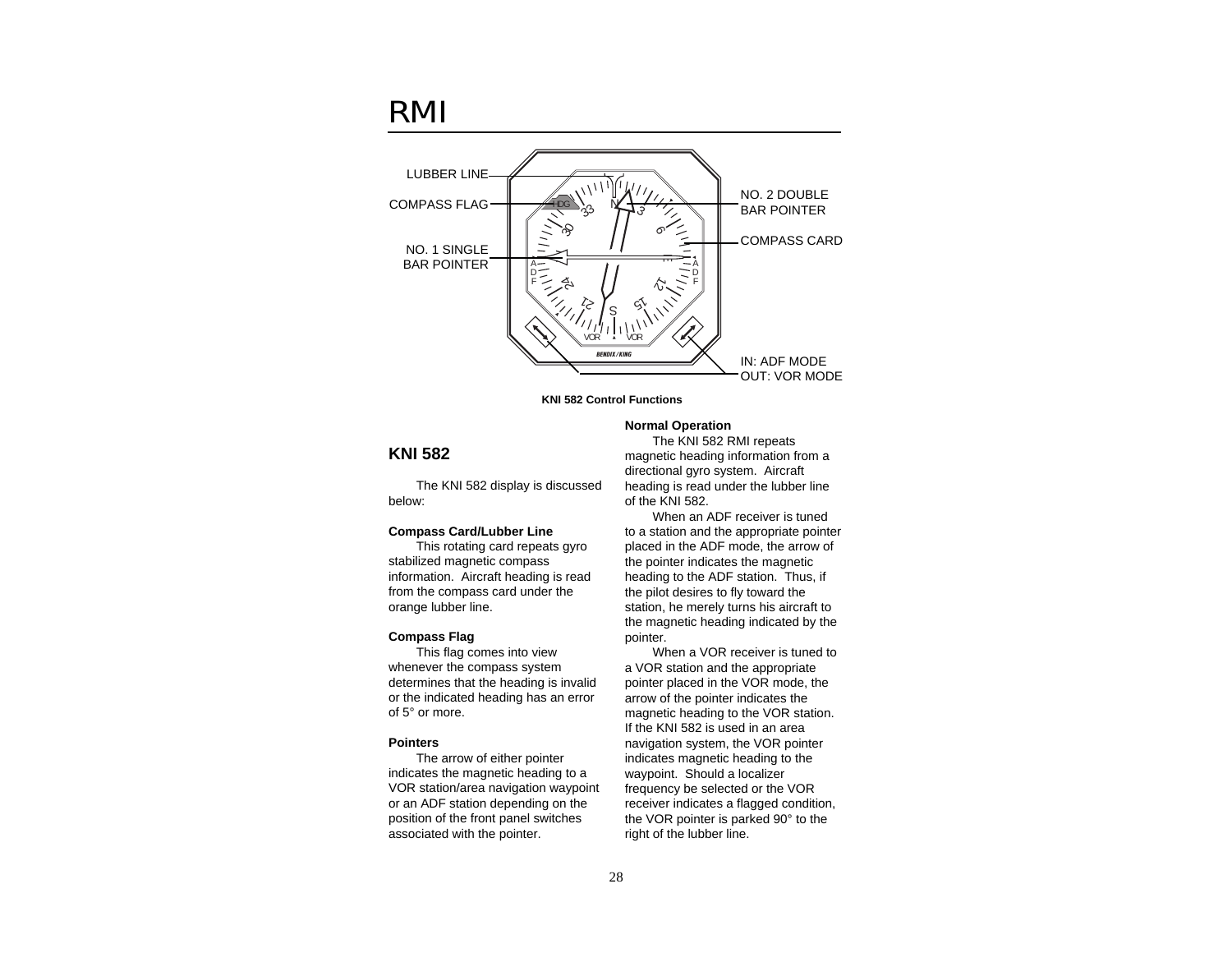# <span id="page-29-0"></span>ADF

# **KFS 586/586A**

It is recommended that the KDF 806 unit be turned off when the aircraft engine is started in order to prevent possible voltage transient damage to the radio. The unit is turned off by placing the function switch in the OFF position. The KFS 586A turns the unit off by rotating the ON/OFF/VOL knob fully

counterclockwise. The volume control adjusts the audio output for a comfortable listening level.

**Note:** In the ADF mode, the audio muting feature of the KDF 806 causes the audio output to be muted unless the receiver is locked onto a valid station. This reduces interstation noise and aids the pilot in identifying navigable stations.



**KFS 586 Control Functions**

# **KFS 586 Operation**

The KDF 806 Automatic Direction Finder has two operational modes. With the mode switch in the ADF position, the unit is placed into the ADF mode and the loop antenna is enabled. The indicator needle will point to the relative bearing of the selected station. To tell if there is a sufficient signal for navigational purposes, the pilot can place the KDF 806 back into the ANT mode, parking the indicator needle at 90°. When the unit is then switched to the ADF

mode, the needle should slew to the station bearing in a positive manner, without excessive sluggishness, wavering, or reversals.

In the ANT mode, the loop antenna is disabled and the unit acts as a receiver, allowing audio reception through the speaker or headphones. The indicator needle remains parked at the 90° relative position. This mode provides slightly clearer audio reception, and is used for station identification. In various parts of the world, some stations use an interrupted carrier for identification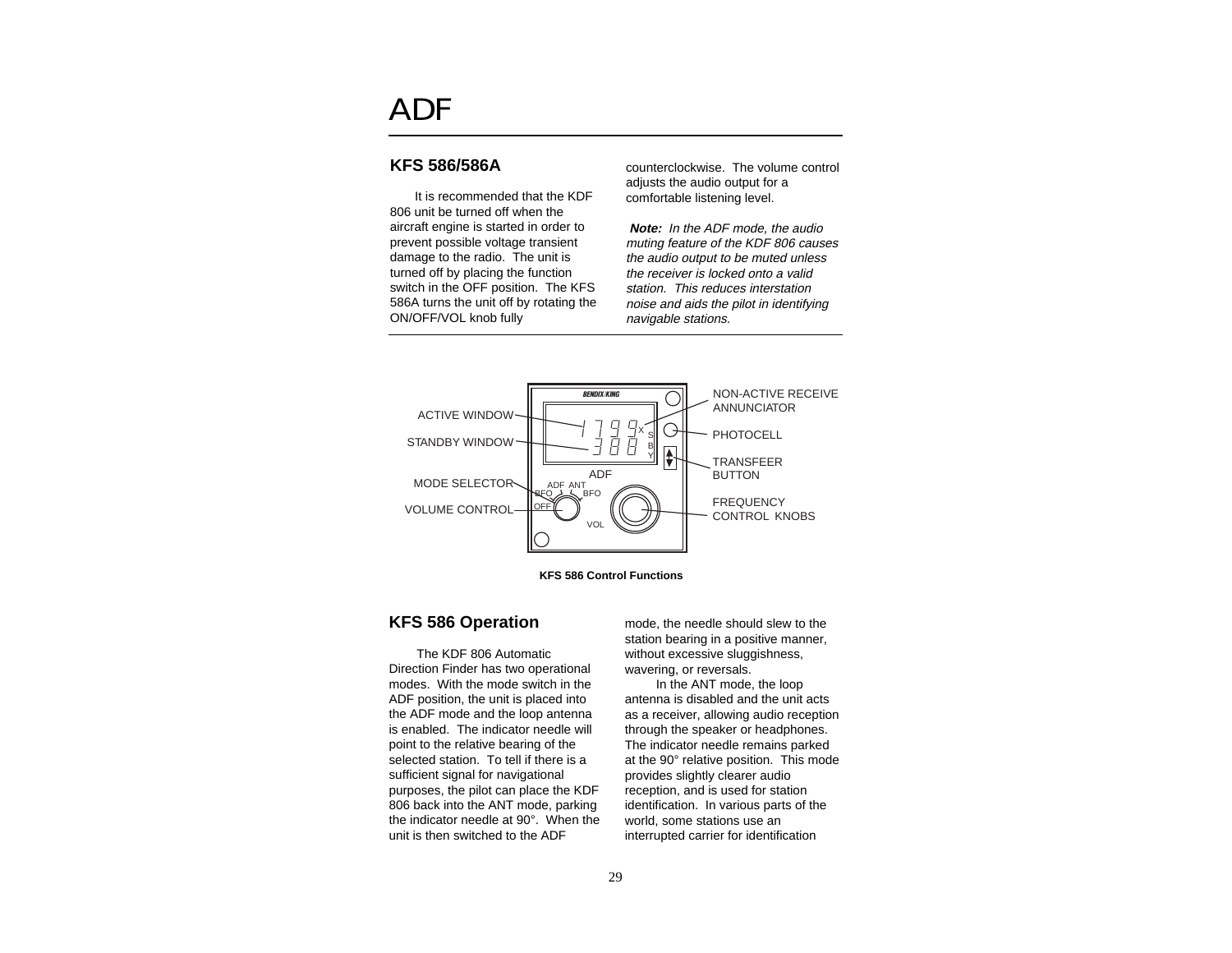purposes. A Beat Frequency Oscillator (BFO) function is provided to permit these stations to be more easily identified. Placing the function switch in either of the BFO positions causes a 1000Hz tone to be heard whenever there is a radio carrier signal present at the selected frequency.

#### **Frequency Control**

A. Standby Entry

The Standby frequency is read on the bottom of the display. It may be tuned by turning the frequency selector control. Standby frequency tuning does not affect the Active frequency. Depressing the Transfer button causes the Standby frequency to appear in the Active, or upper frequency location. To tune Standby frequency:

1. Tune frequency of station desired.

2. Push Transfer button This method permits the pilot to tune to the desired frequency without the accompanying noise of tuning through other stations.

B. Active Entry

The Active frequency is read on

the top of the display. Holding the transfer button depressed for approximately 2 seconds causes the Standby frequency display to go out. The Active frequency may now be controlled directly by the frequency selector control. In this tuning mode, the station audio is present, permitting the operator to hunt for a station by listening to the audio while tuning. The large outer knob of the frequency selector control selects the 100's KHz from 1 to 17, with roll over from 17 to 1, and roll under from 1 to 17. The small inner knob selects 10's KHz when pushed in and 1's KHz when pulled out. The 10's KHz and 1's KHz rolls over from 9 to 0 and rolls under from 0 to 9.

## C. Display Flash

Any time the frequency displayed is below 190, the display flashes. This is to alert the pilot he has selected an out of band frequency.

# D. X Character

The small X to the right of the active frequency turns off in the ADF and ADF/BFO modes only when the ADF is pointing.



**KFS 586A Control Functions**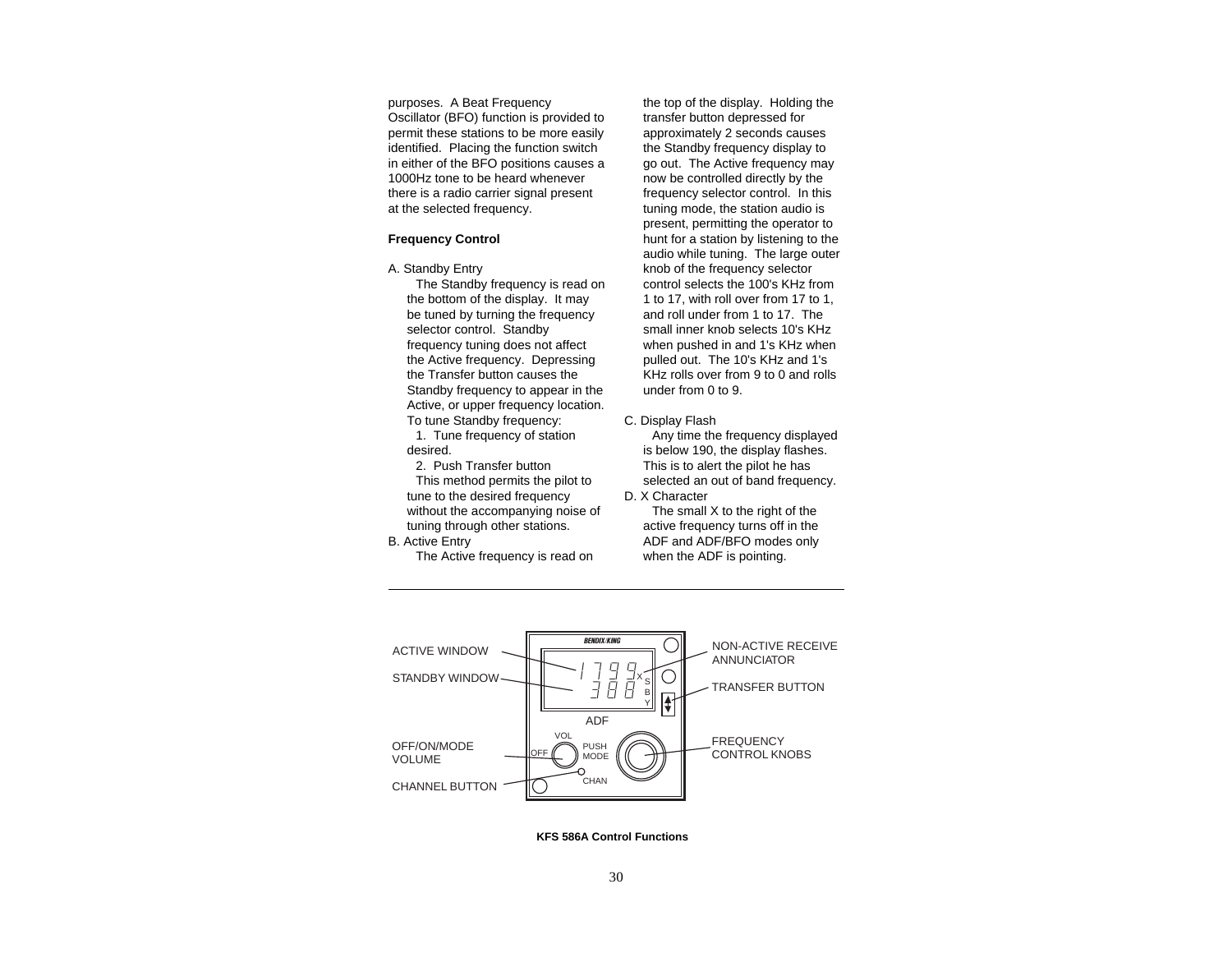# **KFS 586A Operation Frequency Mode**

#### A. Standby Entry

Two frequencies are displayed; one in the Active display and the other in the Standby display. Select desired frequency in Standby display by rotating the Frequency Control knobs either clockwise or counterclockwise. The larger knob will change the 100KHz portion of the Standby (SBY) display. When changing the frequency past either end of specified frequency range the display will roll over to the other end of the frequency range. The small knob will change KHz portion of the Standby display. It steps in increments of 10KHz when the knob is pushed in and 1KHz when the knob is pulled out.

To tune the ADF receiver to the desired frequency, the desired frequency must first be entered into the Standby display, and then the Transfer button must be pushed for less than 2 seconds. This will trade the frequency of the Active/Chan and Standby display. While in Frequency Mode, the ADF Receiver is always tuned to the frequency in the Active display.

#### B. Active Entry

The Active Entry mode is entered by pushing the Transfer button for longer than 2 seconds. The Frequency Control knobs operate as in Standby Entry, but as the Active/Chan display changes so does the tuned frequency of the radio.

Momentarily pushing the Transfer button returns the control head to Standby Entry. The Standby frequency prior to Active Entry mode remains unchanged.

## **Civil Operation Channel Mode**

A. Momentarily pressing the CHAN button while in one of the Frequency modes temporarily puts the unit in Channel mode. The unit remains tuned to the last Active frequency displayed before entering Channel mode. The last used channel number is displayed in the Active/ Chan window and the associated frequency in the Standby display (unless no channels have been programmed, in which case the unit defaults to channel 1 and dashes are displayed in the SBY display). Turning either Frequency Control knob will change the channel number and its corresponding frequency. The channels will only increment and decrement to channels that have been programmed.

Pressing the CHAN button will return the unit to Frequency mode and the status of Frequency mode prior to entering Channel mode remains the same. If there has been no activity for 5 seconds the unit will return to Frequency mode and the channel frequency remains in the Standby display.

B. If in Channel mode, pressing the Transfer button will return the unit to Frequency mode. The Channel frequency will become the new Active frequency and the last Active frequency will become the new Standby frequency. If the unit was in Active Entry mode prior to entering Channel mode, pressing Transfer button or allowing the unit to time out will bring it back to Standby Entry.

C. The On/Off/Volume and Mode control operate as in Frequency Mode.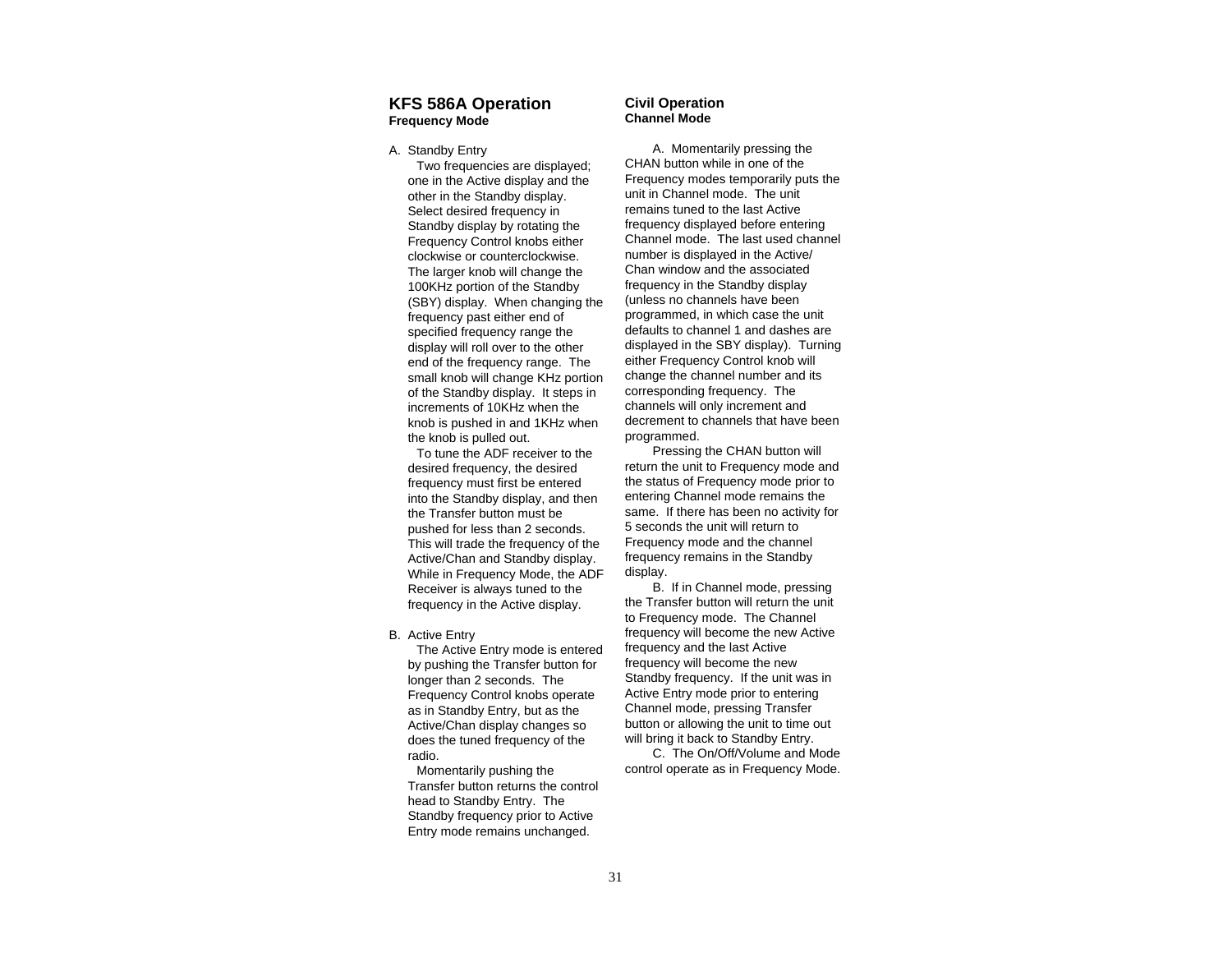#### **Program Mode**

A. Program mode is selected by pressing and holding the CHAN button for longer than 2 seconds. The unit remains tuned to the last Active frequency displayed before entering Program mode and the last used channel number is displayed. The channel number flashes. Either Frequency Control knob changes the channel number. Any channel, 1 thru 9, may be programmed. When the channel number is flashing, pressing the Transfer button will cause the channel number to stop flashing and cause the frequency to flash. The Frequency Control knobs work as in Frequency mode. When frequency is flashing, pressing the Transfer button will cause the frequency to stop flashing and the channel number to flash allowing the next channel to be programmed. An unprogrammed channel displays dashes.

B. In frequency rollover or rollunder, dashes will be displayed before rolling to the highest or lowest frequency respectively. Leaving the dashes in the display unprograms the channel when leaving Program mode.

C. If no knob activity has occurred for 20 seconds the unit returns to Frequency mode. The unit can also be returned to Frequency mode from Program mode by pressing the CHAN button. Returning to Frequency mode will not change the Active or Standby frequency from what it was prior to entering Program mode.

D. The On/Off/Volume and Mode controls operate as in Frequency mode.

#### **Default Mode**

Turning the unit on while holding the Transfer button down will bring the unit on in Active Entry and load 800KHz as the Active frequency.

# **Military Operation**

#### **Channel Mode**

A. Momentarily pressing the CHAN button while in Frequency mode puts the unit in Channel mode. The last channel used is the channel number displayed. The unit tunes the ADF receiver to the frequency in the Standby display provided that it is a valid frequency. Otherwise it will tune the KDF 806 to the last Active frequency. If no channels are programmed the unit will display for 3 seconds; "CH 1" and dashes in the Standby window. Turning either Frequency Control knob changes the channel number and corresponding channel frequency. The unit will only channel to channel numbers with a valid frequency programmed. If the frequency is below 190Khz, the ADF receiver does not operate and the frequency flashes.

Holding Transfer Button for 2 seconds selects Active Entry.

**NOTE:** Channel mode does not time out as in civil operation.

B. Momentarily pressing the CHAN button will return the unit to frequency mode and the status remains what it was prior to entering Channel mode. The KDF 806 will be tuned to the frequency in the Active display.

C. The On/Off/Volume and Mode controls operate as in Frequency mode.

#### **Program Mode**

A. Pressing and holding the CHAN button for longer than 2 seconds brings the unit into Program mode. The last used channel number is displayed and flashes. The ADF receiver remains tuned to the last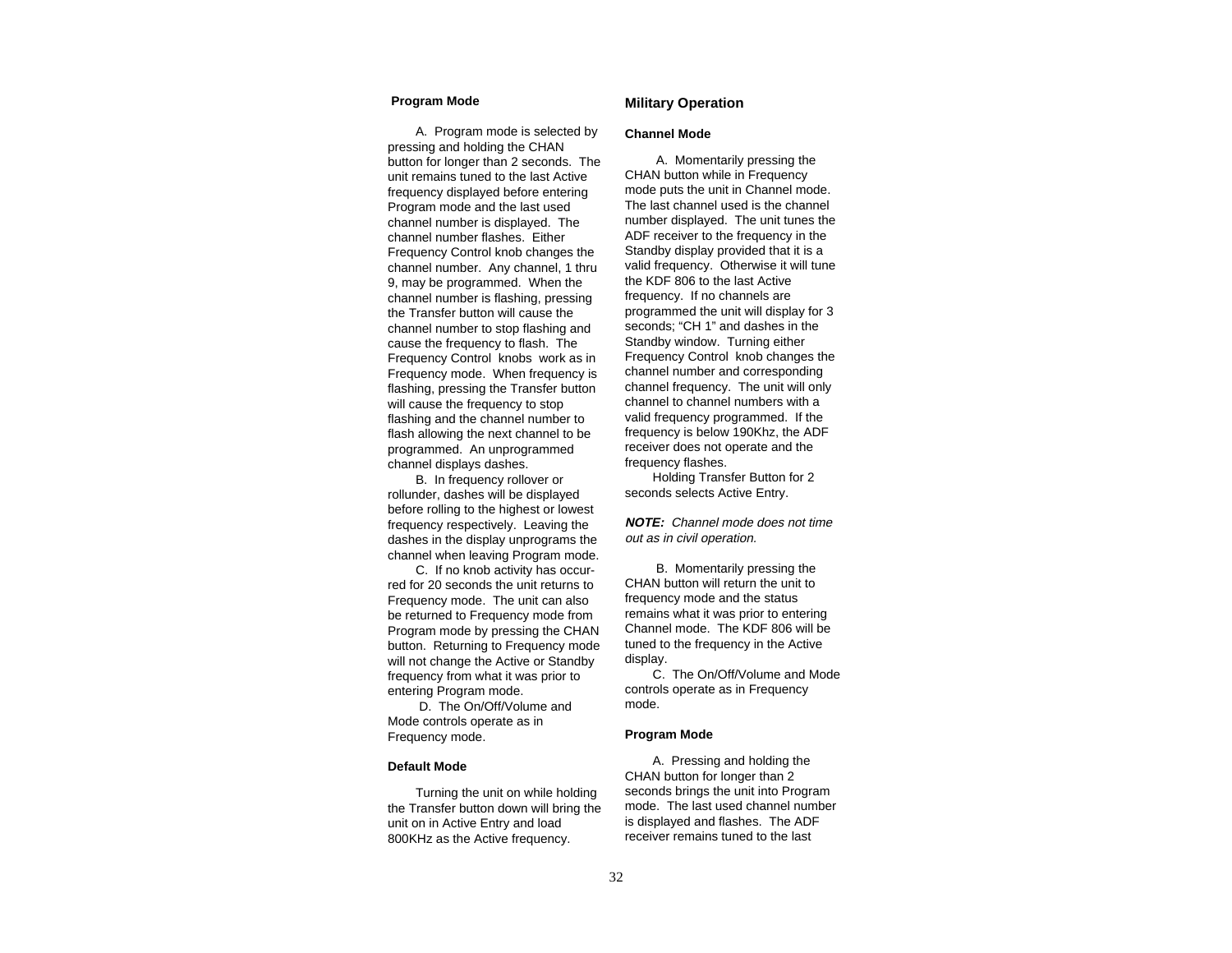Active frequency. When the channel number is flashing, the Frequency Control knobs change the channel number. An unprogrammed channel displays dashes in the Standby window, in which case the receiver tunes the last valid Active frequency.

B. Pressing the Transfer button causes the channel number to stop flashing and the frequency to flash. The Frequency Control knobs then operate as in Frequency mode. Pressing the Transfer button again causes the the Channel number to flash and the frequency to stop flashing.

C. In frequency rollover or rollunder dashes will be displayed before rolling to the lowest or highest frequency respectively. Leaving the dashes in the display unprograms the channel when leaving Program mode.

D. The unit returns to the mode and frequency which were in use prior to entering Program mode by momentarily pressing the CHAN

**Marine Distress Frequency Operation**

A strap on the KFS 586 or 586A will allow the KDF 806 to tune the marine distress frequency, 2182 KHZ. To select 2182 KHZ, channel the KFS 586/A to any 1700 frequency and rotate the large frequency select knob one click to the right, clockwise. The KDF 806 will be tuned to 2182. To fine tune the reception, the small knob may be used to vary the frequency between 2180 and 2189.

button or if no activity has occurred for 20 seconds. The ADF receiver will be tuned to the frequency in the Active/Chan display if the prior mode was Frequency mode or the frequency in the Standby window if the prior mode was Channel mode.

E. The On/Off/Volume and Mode controls operate as in Frequency mode.

## **Default Mode**

Turning the unit on while holding the Transfer button down will bring the unit on in Active Entry and load 800KHz as the Active frequency. This will aid the pilot in blind tuning the radio in case of a display failure.

## **X Character**

The small x to the left of the Active/Chan display turns off in the ADF and ADF/BFO modes only when the ADF is pointing.

To return to standard ADF frequencies rotate the large knob to the right, clockwise. The fist click will select the 100 KHZ frequency, an invalid ADF frequency. The display will flash and continue to flash until the second rotation click and a valid frequency is tuned.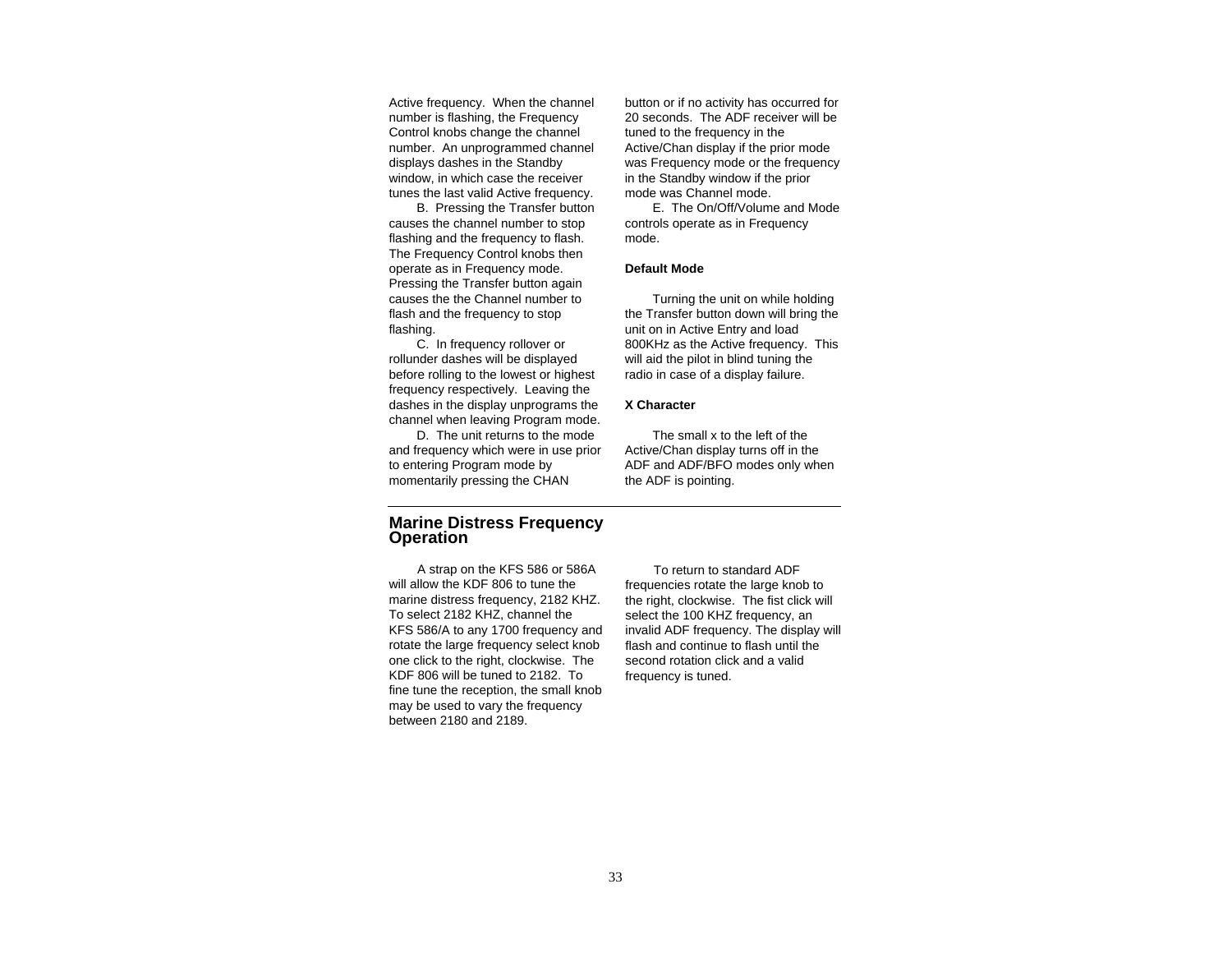# <span id="page-34-0"></span>HF/SSB COMM



**KFS 594 Control Functions**

# **KFS 594**

The operating controls of the KFS 594 are described as follows:

#### **ON/OFF/Volume Control**

The smaller left most knob controls the ON/OFF switch and the Volume of the received audio. Clockwise motion of the switch increases volume and turns the unit on.

#### **Squelch**

The large left most knob selects the threshold of the received signal above which the audio shall be enabled. Turn the knob clockwise to reduce this threshold.

## **Mode**

The larger right most knob controls the emission modes of the radio. When LSB, USB or AM is selected, the radio is set to the corresponding mode, and the control head displays a directly selectable frequency on one of nineteen user programable channels. When A3J is selected, the radio goes to the corresponding mode, and the control head displays an ITU channel.

#### **Cursor/Frequency Control Knob**

When pushed in the smaller right most knob moves the cursor (a flashing digit) from left to right, and when rotated, serves to increment or decrement the digit selected by the cursor.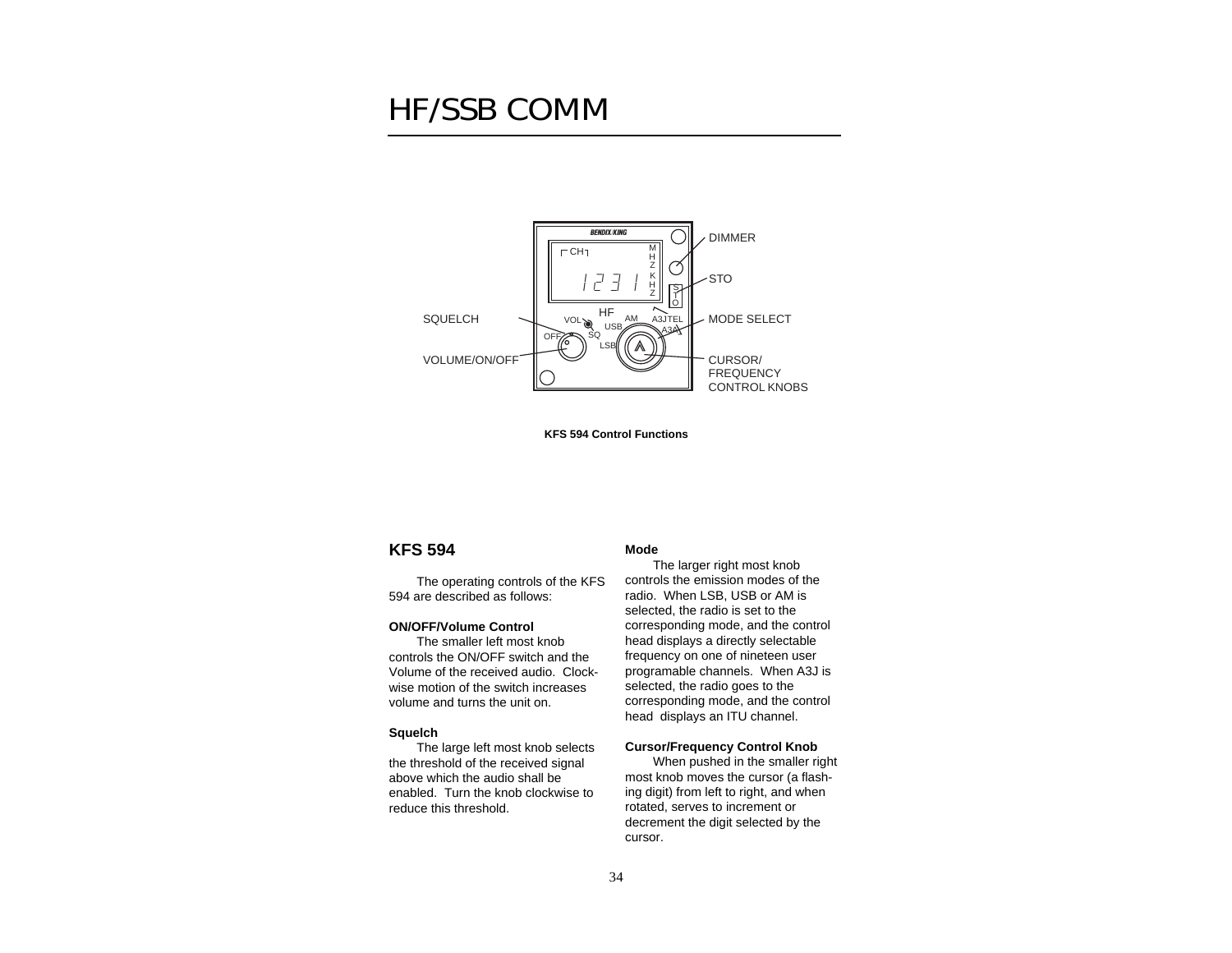# **STO**

The STO button performs three functions. First, when in the channel mode and not in program mode (program mode is annunciated by a flashing dash in the space adjacent to the channel number), pressing STO causes the head to display the letters "TX" and the transmit frequency, while the receiver monitors the transmit frequency. This allows the user to listen for signals on the transmit frequency of a duplex channel. Second, if STO is pushed while the microphone is keyed, a 1000Hz tone will transmitted. This is used to break the squelch of some stations. Third, pressing the STO while in program mode enters the selected frequency into the channel to be programmed.

## **Programming**

The nineteen user channels are programmed as follows:

- 1. Select the channel to be programmed.
- 2. Step the cursor to the frequency digits, and change them to the desired receiver frequency. Changing the displayed frequency of a programable channel will automatically place the control head in program mode, as shown by the flashing dash adjacent to the channel number.
- 3. Press STO. When the radio accepts the program of the receive frequency, the flashing "TX" letters will appear in the upper right of the display and the cursor will move to the 10/1MHz digits.
- 4. Change the displayed frequency to the desired transmit frequency.
- 5. Press STO. When the transmit frequency is accepted, the letters "TX" will disappear as will the cursor.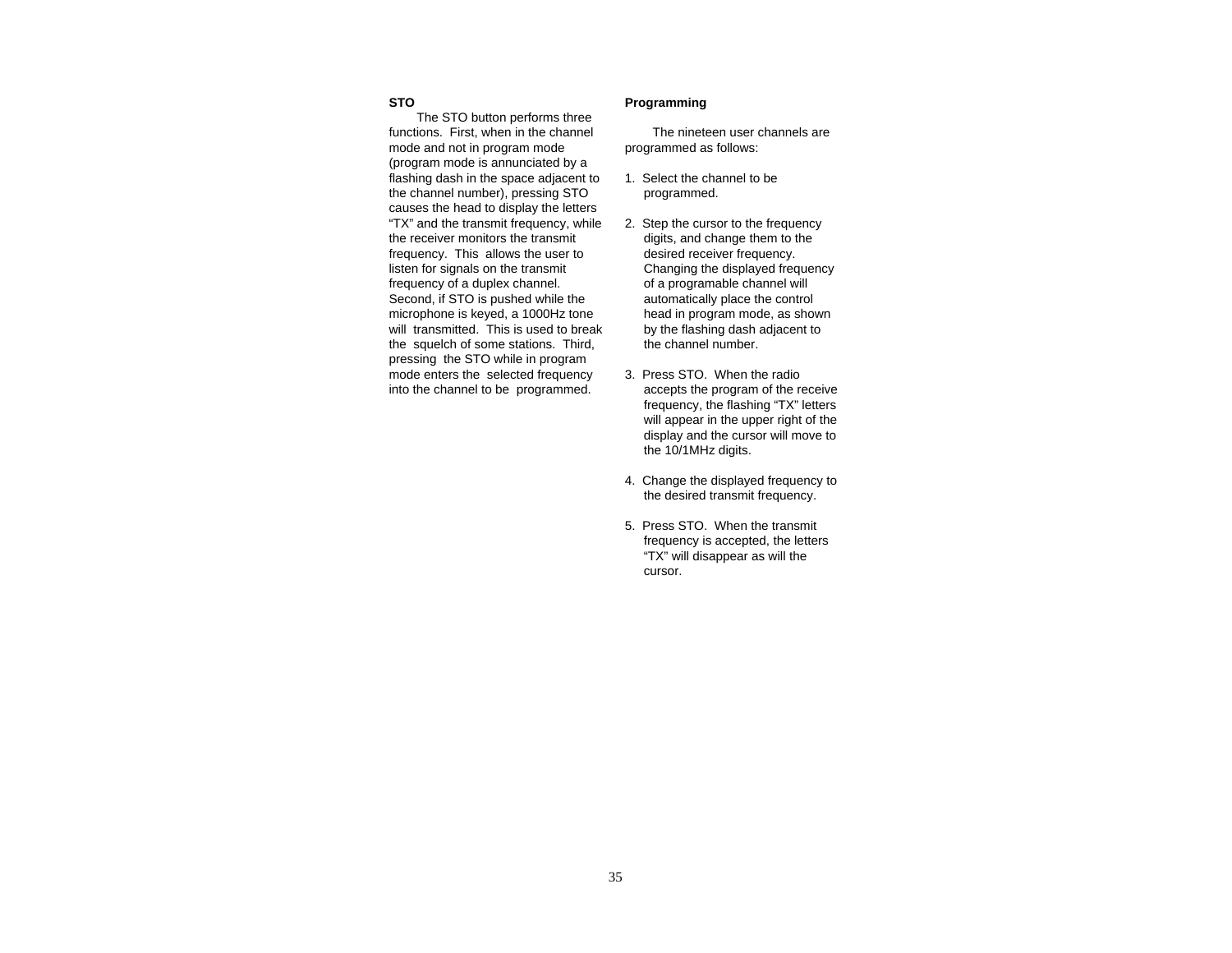<span id="page-36-0"></span>

**KCU 951 Control Functions**

# **KCU 951**

The operating controls of the KCU 951 are described as follows:

## **ON/OFF/Volume**

Applies power to the unit and controls the audio output level.

#### **Squelch**

Squelch Control provides variable squelch threshold control.

## **Clarifier**

Clarifier Control provides up to 250Hz of local oscillator adjustment during the receive mode of operation only. This function is performed by varying the master reference oscillator frequency. Means are provided to disengage the clarifier function by pushing the adjust knob in.

#### **Mode**

The emission mode switch is a momentary pushbutton that selects LSB, AME, USB or optional A3A. Emissions mode selection is cyclic moving from left to right. This switch is active at all times except transmit. A3A is indicated by displaying the AM and USB messages simultaneously.

#### **Freq/Chan**

This switch transfers the HF System from a direct frequency operation to a channelized form of operation. The switch operates as a two position switch. The depressed position establishes the channelized form of operation.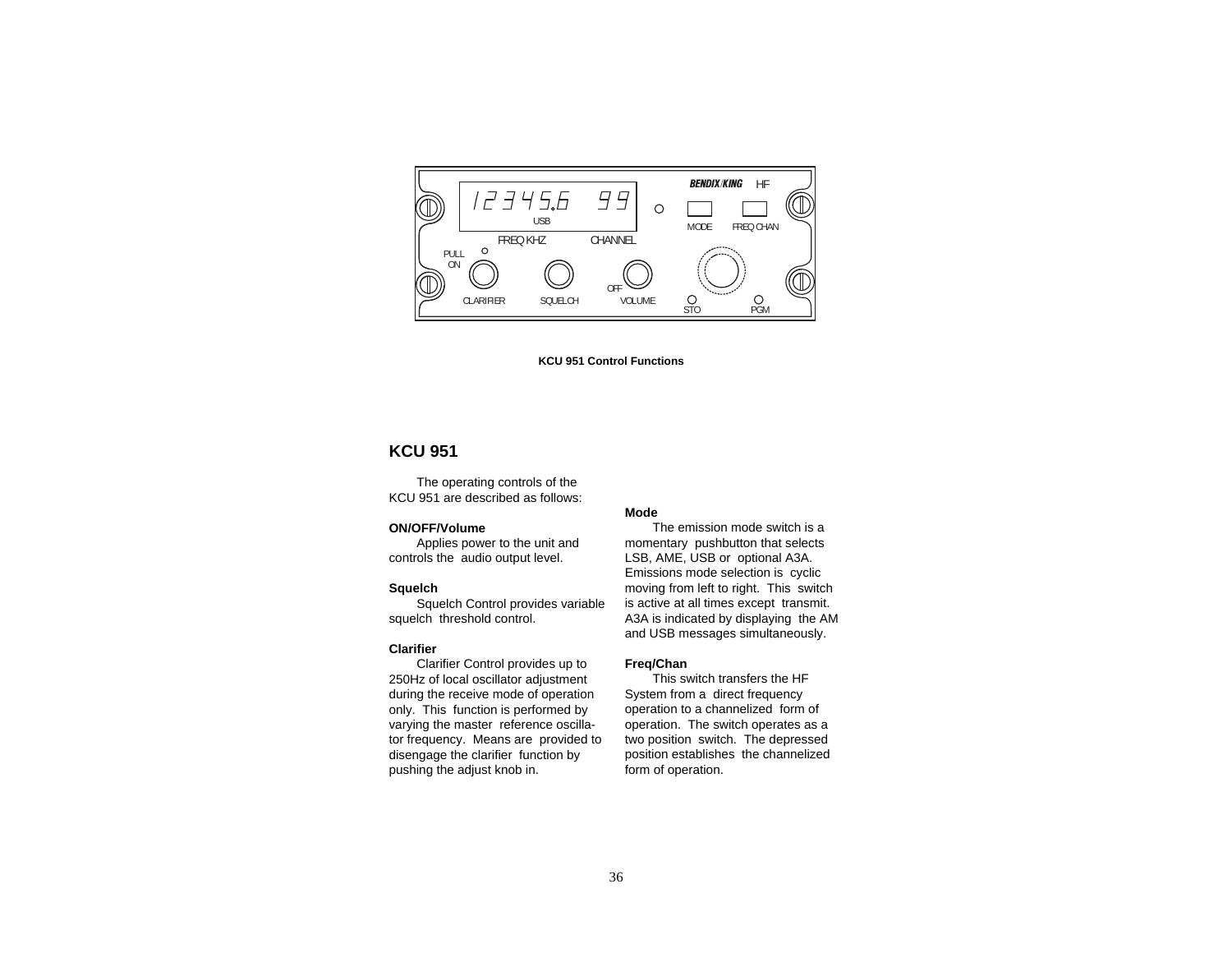#### **Channel/Frequency Select**

This selector consists of two concentric knobs that controls the channel and frequency digits, plus the lateral position of the cursor. These switches function as Frequency Control switches.

## **Channel Control**

The outer knob is not functional when the FREQ/CHAN switch is in the CHAN position. The inner knob will provide channel control from 1 through 99.

#### **Frequency Control**

The outer concentric knob becomes a cursor (flashing light) control with the FREQ/CHAN switch in the FREQ position. Rotation of the outer knob in a counterclockwise direction, one step will cause the right digit to flash. The flashing digit can be increased or decreased with the inner knob with rollover to 0 or 9 or optional automatic carry or borrow to those digits more significant than the cursor digit. A clockwise rotation of the outer knob will cause the cursor (flashing digit) to move in a left to right direction. The Tens megahertz digit cannot be selected. The units digit selects frequencies from 2 to 29MHz in 1MHz steps with rollover from 2 to 29MHz and 29 to 2MHz.

## **Program (PGM) Switch**

This switch enables channelized data to be modified. The PGM message will be displayed whenever this switch is depressed.

## **Store (STO) Switch**

This switch is used to store the displayed data when programming the preset channels.

#### **System Power Up**

When power is first applied (OFF/ON VOL CONTROL), the frequency display is blanked and transmit is inhibited until the crystal oven is heated up and synthesizer is locked. If the FREQ/CHAN button is in the depressed position, the active channel will be displayed. The active channel would be the last channel used on transmit prior to system turn off. The auto coupler is switched to the "bypassed" state. The system is functioning as a receiver connected directly to the HF antenna.

The receiver frequency will appear on the display (approximately 1-3 minutes after turn on) upon synthesizer lockup and oven warm up. The time delay will depend on the temperature of the crystal oven at turn on.

Depressing the mic key button momentarily will initiate the coupler auto tune sequence. Frequency will again be blanked during the auto tune cycle, the TX message will also flash. Emission mode and channel number will continue to be displayed. Active frequency will reappear upon completion of the coupler tune sequence.

## **Channel Operation**

Channel number, emission mode and active frequency will be displayed. When operating in the optional A3A mode the AM and USB messages are both illuminated. When transmitting in the channel mode, the transmit frequency and an added TX message will be displayed. Rotation of the inner control knob causes the channel number to be increased or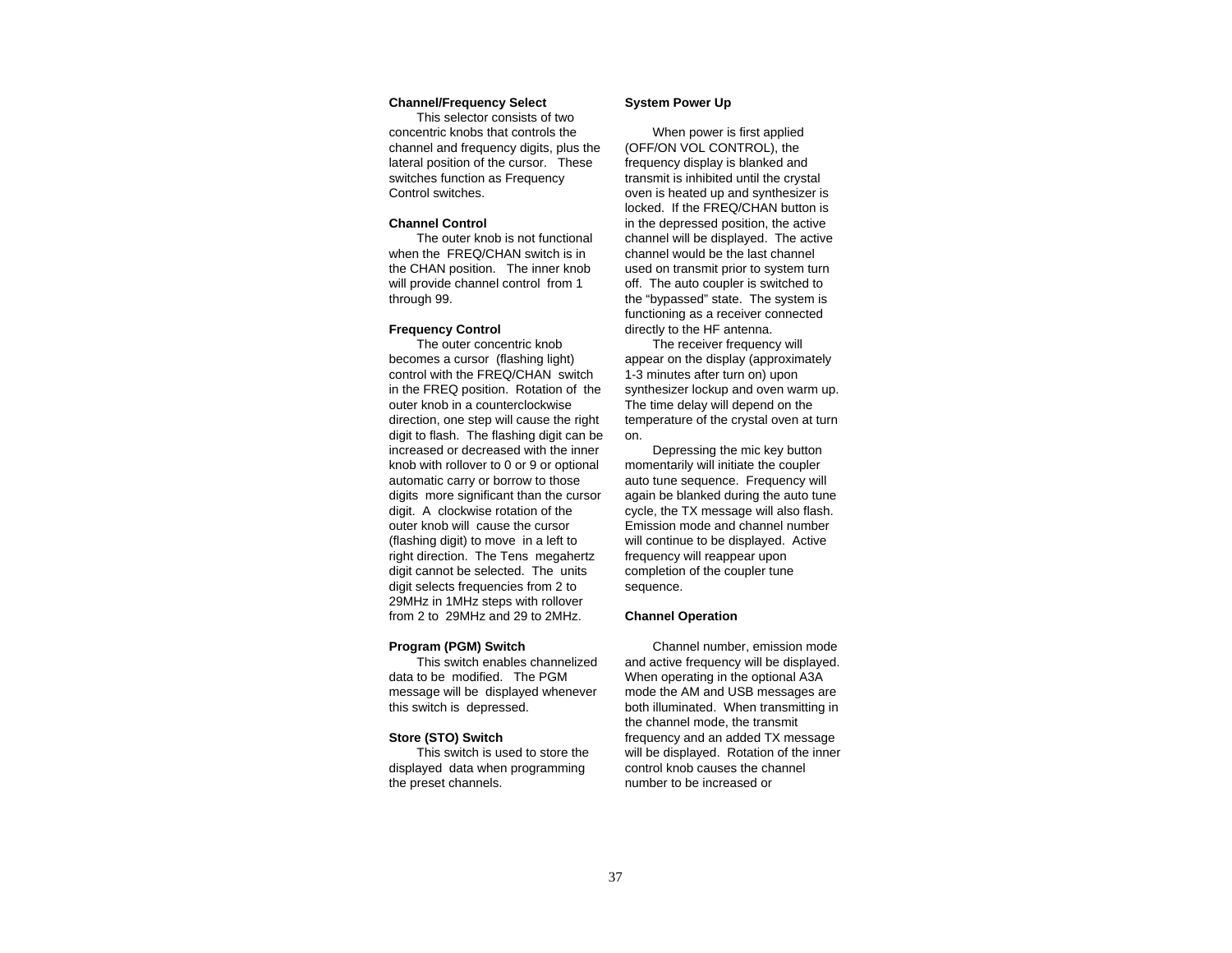decreased. The coupler is switched to the bypass condition when a channel change occurs. Depressing the mic key will initiate the auto tune sequence.

The auto coupler generates a "READY" signal that inhibits the auto coupler tune sequence until a channel change occurs. The auto coupler monitors SWR during transmit. Should the SWR degrade to a ratio greater than 3.6:1, the auto coupler will start a tune cycle synchronized with the next mic key depression.

If a PA or coupler fault is detected, transmit is inhibited and the frequency digits will flash indicating the fault. Depressing the mic key or a channel change will clear the fault indication.

All 99 of the preset channels may be programmed for semi duplex simplex or receive only operation, as desired. For the case of the semi duplex channel, the coupler is bypassed in receive to avoid receiver desensitization due to narrow antenna bandwidths.

A "receive only" channel may be programmed to allow only receive mode. When a receive only channel is detected, the coupler is bypassed and transmit is inhibited.

#### **Frequency Mode**

Operation in the frequency mode is similar to channel mode except that the frequency is selected as desired rather than on a preprogrammed basis.

Frequency selection is accomplished by means of cursor/digit Frequency Control knobs. No RCV only condition applies. Only simplex operation is allowed. Transmit is therefore allowed on any 100Hz frequency increase in the 2-30MHz frequency range.

In normal operation, the frequency, emission mode and TX message when transmitting is displayed. No channel number is displayed.

When the system is transferred from channelized operation to direct frequency control, the initial frequency displayed is the last frequency used for transmit purposes when operating in the direct frequency mode. Previous emission mode is also saved and displayed.

The coupler is bypassed under the above conditions. Auto tune sequence is initiated with the mic key. Changing any digit on the frequency display will cause a coupler bypass.

The cursor control is the outer concentric knob and works in an increment/decrement fashion. Cursor position is annunicated by flashing the active digit. The cursor occupies one of six positions and moves left to right for clockwise knob rotation.

The cursor hidden position is a blank space between the least significant digit and the most significant digit. Depressing the mic key will cause the cursor to go to the hidden position.

The KCU 951 has the capability of a borrow/carry type of tuning. This type of tuning is called "rollover" and is enabled in the aircraft wiring harness. This allows ease in continuous tuning up and down the frequencies (in 100Hz steps). For example, if rollover is enabled, and two frequency digits are 89 with the cursor on the 9, one more clockwise rotation of the knob will change the digits to 90. Without rollover, the digits would revert to 80. Normally, pilots may prefer not to have rollover enabled, so that they may select each frequency digit individually without borrowing from or carrying to the next digit.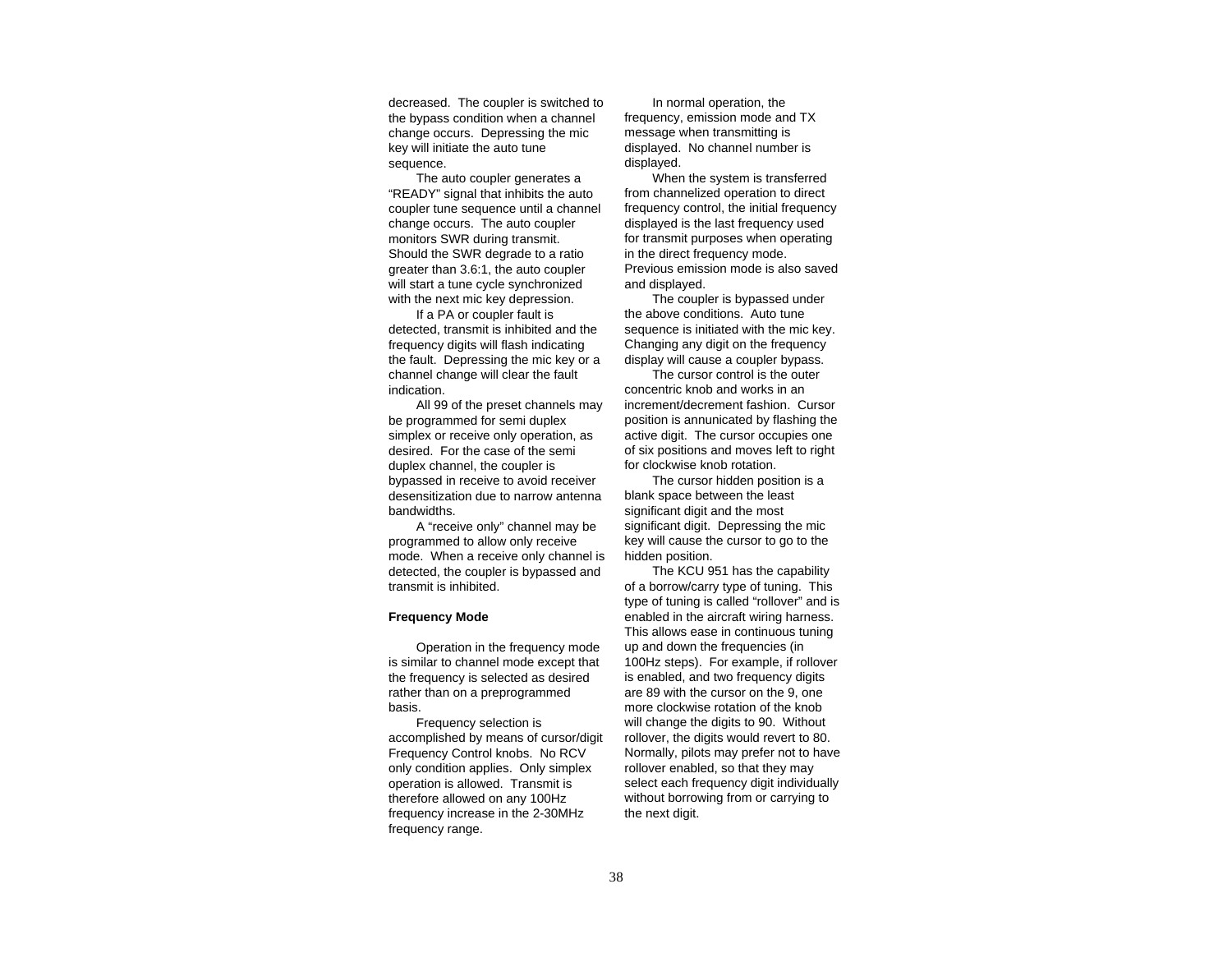## **Program Operation**

The program mode is accessed by depressing the PGM switch.

The program mode must be entered while in the channel configuration (only channels can be programmed). Once in the program mode, the channel number, emission mode and transmit frequency are displayed. Transmit is inhibited. The transmit frequency however, may be examined by depressing the mic key.

**Note:** LSB only available where application permits.

The following information is stored during the program operation:

- A. Receiver frequency
- B. Transmit frequency
- C. Receive only channel logic
- D. LSB, AME, USB, A3A logic

To set a receive only frequency on any given channel, perform the following:

- A. Depress the PGM switch.
- B. Select channel to be set to receive only.
- C. Set receive frequency.
- D. Select receive mode (LSB, AME, USB, A3A).
- E. Depress STO switch once.
- F. Release the PGM switch or select and program the next channel as desired.

The above procedure stores the displayed frequency, stores the displayed receive frequency and sets the receive only bit.

The "TX" message will flash after the STO actuation to indicate that the transmit frequency will be stored on the next STO actuation.

Setting a simplex channel would require the following steps:

- A. Depress the PGM switch.
- B. Select channel to be set to simplex.
- C. Set receive/transmit frequency.
- D. Select emission mode (LSB, AME, USB, A3A).
- E. Depress STO switch twice.
- F. Release the PGM switch or select and program the next channel as desired.

Setting a semi-duplex channel would require the following steps:

- A. Depress the PGM switch.
- B. Select channel to be set to semiduplex.
- C. Set receive frequency.
- D. Select emission mode (LSB, AME, USB, A3A)
- E. Depress STO switch once.
- F. Set transmit frequency.
- G. Depress STO switch.
- H. Release the PGM switch or select and program the next channel as desired.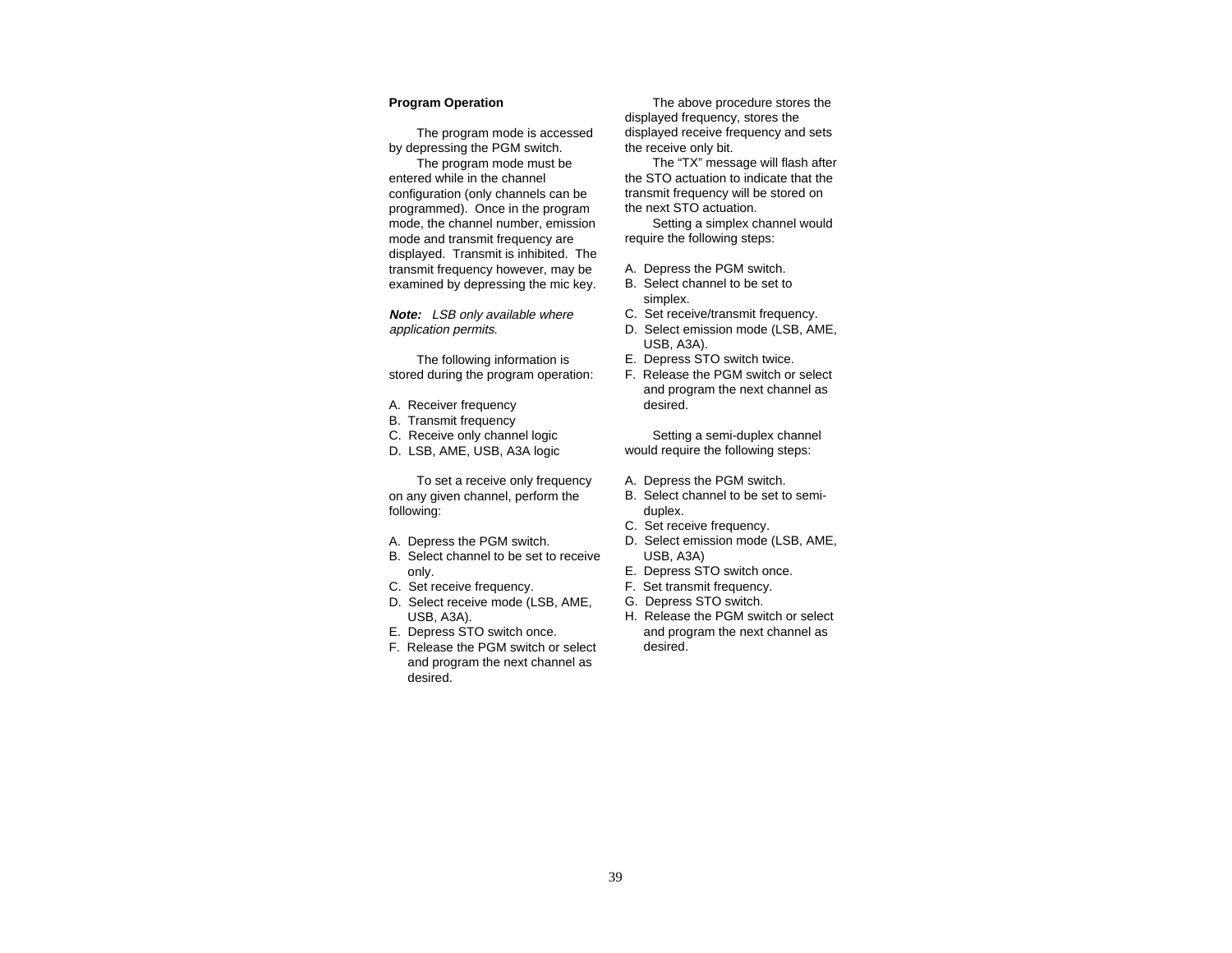# <span id="page-40-0"></span>Marker Beacon

# **KA 35 When Used With the KMR 675**

Marker beacon receivers are used to provide accurate fixes by informing the pilot of his passage over beacon stations located on airways and ILS approach courses. Three types of beacons are used. They are the inner marker, the outer marker and the middle marker.

The outer, middle and inner markers are used in conjunction with the radio instrument landing systems. The outer marker is normally positioned on the front localizer course near the point where the glideslope approach path intersects the minimum inbound altitude after the procedure turn. Distance from the airport will vary from 4 to 7 miles. Radio frequency from the marker is projected vertically in an elliptical cone shaped pattern. The marker signal is modulated at 400Hz and is keyed to emit dashes at a rate of two per second.

When passing the outer marker the blue light will falsh "on/off" at a two per second rate and the pilot will hear a series of low tone dashes.

The middle marker is normally located on the front localizer course about 3200 feet from the approach end of the ILS runway. The radiated pattern is similar in shape and power to the outer marker. The middle marker signal is modulated with 1300Hz and the modulation is keyed to identify by alternate dots and dashes. When the KMR 675 equipped aircraft passes the middle

marker the pilot hears a medium pitched tone in a series of dots and dashes and the amber light flashes synchronously with the tones.

The inner marker is located close to the end of the runway. The beacon transmitter and antenna project a vertical cone shaped pattern of radio frequency energy. The radio frequency output of the transmitter is modulated with an audio tone of 3000Hz. An aircraft equipped with the KMR 675 will receiver a 3000Hz tone in headphone or speaker and the white lamp will be on while over the station. The inner marker is used to indicate a point approximately 1500 feet from the runway and if on proper glide path the altitude above the runway should be approximately 100 feet. The inner marker is used for Cat. II ILS approaches.

The optional Hi-Lo Switch in the KMR 675 provides sensitivity switching control. Many marker receivers provide only a "low sensitivity" position. The effect of the high sensitivity position is to greatly enlarge the size of the cone shaped "area of indication" above the station. An aircraft flying at high altitude or slightly off course may fail to receive the signal when in the low sensitivity position. It is suggested that the KMR 675 marker sensitivity switch first be placed in high sensitivity position until aural and/or lamp indication is received. The control switch may be turned to low sensitivity to reduce the duration of the indication and to obtain a more accurate reading of passage since the signal appears to build and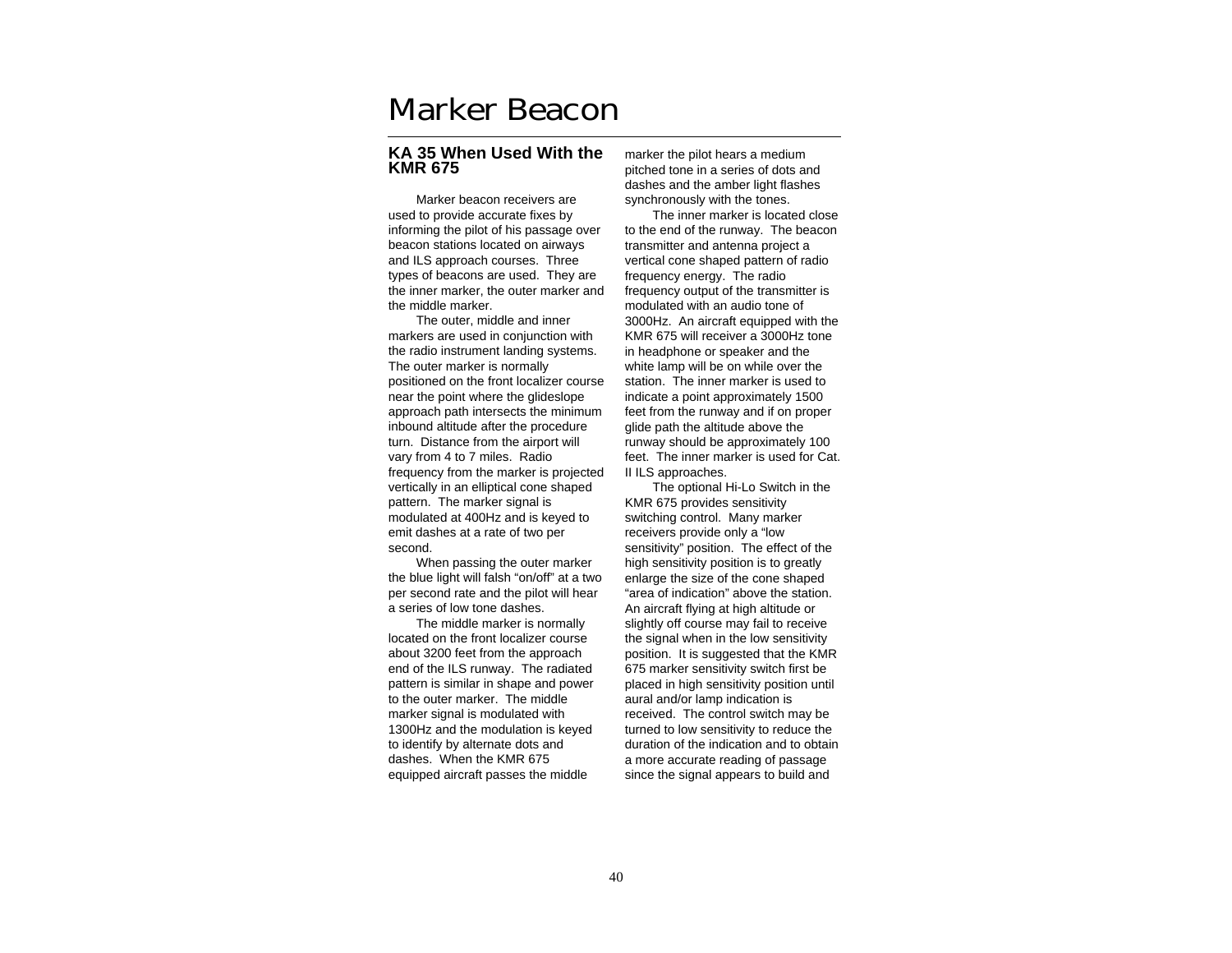fade faster on low sensitivity. The marker audio may now be turned off to obtain the exact time of center passage from the light only, since the imminence of station passage has already been indicated. This suggestion is especially appropriate if the pilot is involved in radio communication with approach control or tower at that moment.

The Test Function of the KMR 675 performs a functional check of the panel mounted marker lamps as well as the tone amplifiers, lamp circuitry and audio circuitry of the remote receiver. To initiate the test function, place the sensitivity/test switch in the

test position. All marker lamps should be illuminated and an 800Hz audio tone should be present. Placing the sensitivity/test switch in either Hi or Lo sensitivity should end the test function. If the sensitivity/ test switch remains in test position for longer than two or three seconds, the test function will automatically end.

The automatic dimming feature of the KMR 675 senses the amount of ambient light in the aircraft and adjusts the brightness of the marker panel lamps. In high ambient light conditions (direct sunlight) the marker panel lamps will be much brighter than in low ambient light conditions.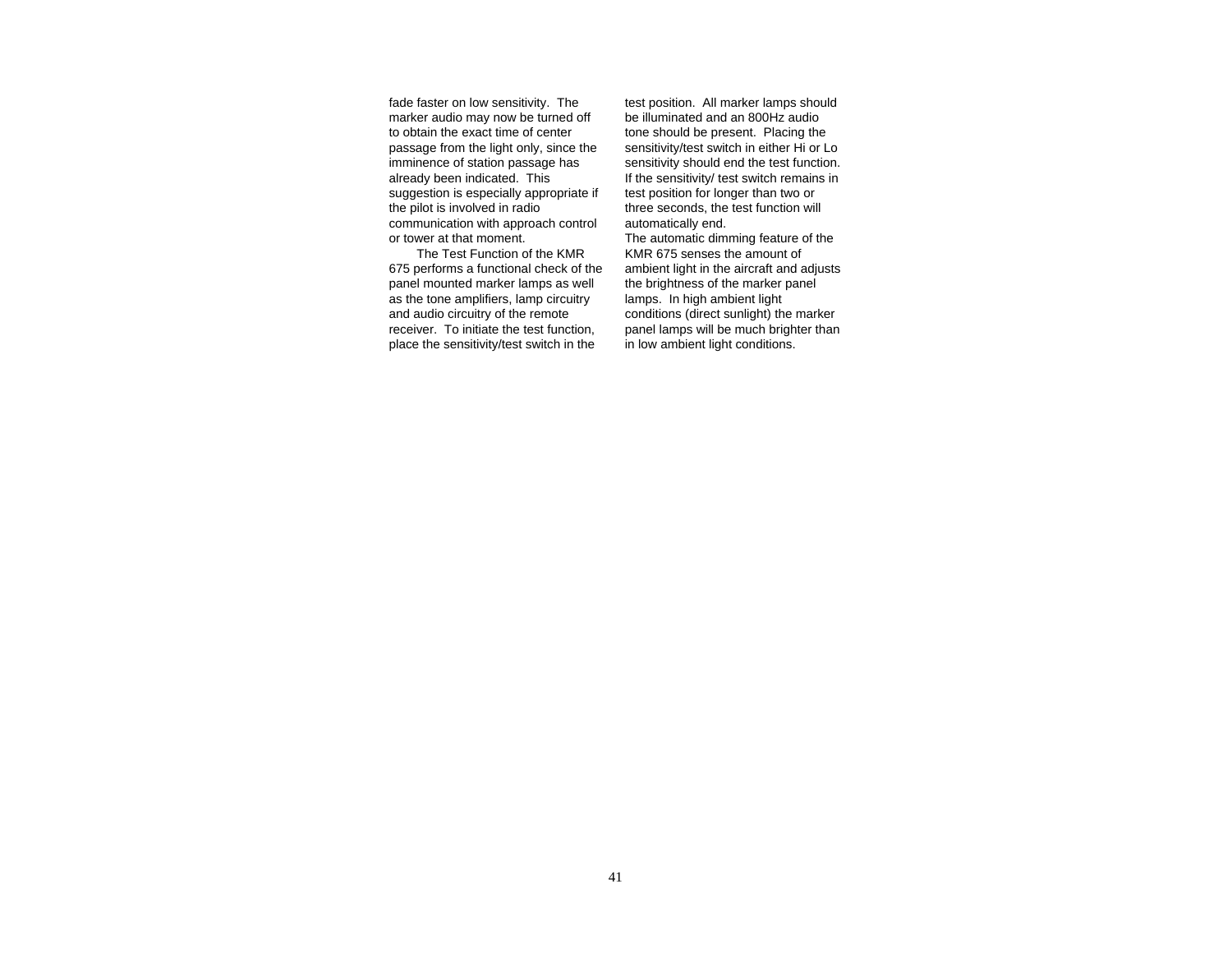# <span id="page-42-0"></span>Radar Altimeter



**KNI 416 Control Functions**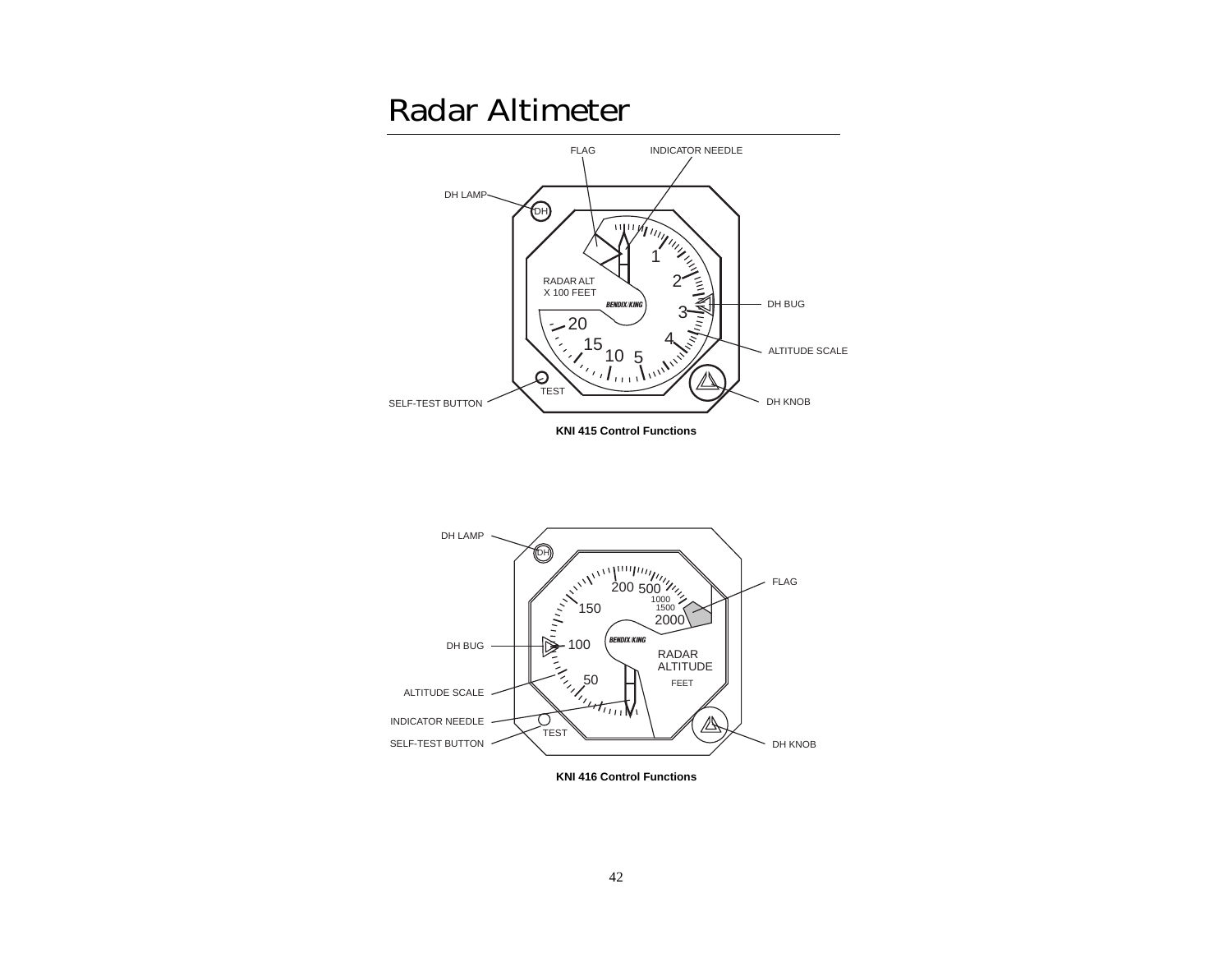# <span id="page-43-0"></span>**KNI 415/416**

The KNI 415 and KNI 416 Radar Altimeter Indicators are discussed below.

#### **Altitude Scale**

The KNI 415 scale gives accurate altitude indications from -20 to +2000 feet. From - 20 to 500 feet each mark on the scale represents 10 feet. From 500 to 2000 feet, each mark represents 100 feet.

The KNI 416 scale gives accurate altitude indications from -10 to +2000 feet. From -10 to 200 feet each mark represents 5 feet, from 200 to 500 feet each mark represents 20 feet, and from 500 to 2000 feet each mark represents 100 feet.

#### **Indicator Needle**

The AGL altitude in feet is displayed beneath this needle. Needle will be clockwise behind mask when above 2000 feet.

## **Flag**

Indicates invalid altitude information is being displayed or self test button is depressed.

# **Self Test Button**

This button is used to test the Radar Altimeter R/T and indicator. When the button is depressed, the flag will come into view and 50 +/-5 feet will be displayed.

## **DH Knob**

This knob controls the DH (Decision Height) bug. By turning it clockwise, the DH bug will increase in altitude; counterclockwise, the bug will decrease in altitude.

## **DH Bug**

Indicates altitude during an approach at which the DH lamp will light.

#### **DH Lamp**

This lamp lights when the Decision Height is reached. The lamp can be turned off by pushing the lamp in. The lamp can be turned off by pushing the lamp in. The lamp can be turned on again, when below the decision height, by depressing the lamp a second time.

Once turned off, the DH lamp will be automatically armed upon climb out as the aircraft passes through the DH altitude. Pressing the self-test button will also turn on the DH lamp if the DH bug is set above 50 feet.

# **Normal Operation**

## **Preflight**

- A. Turn on primary aircraft power.
- B. Adjust the DH knob on the KNI 415/416 Radar Altimeter Indicator to set the DH but to 25 feet.
- C. Depress the TEST button. The indicated altitude should be 50.  $\pm$ 5 feet and the flag should come into view. The DH lamp should be out.
- D. With the TEST button depressed, slowly increase the DH bug until the DH lamp lights. The bug should be 50, ± 5 feet. The lamp should be lit at all altitudes above 50 feet.
- E. Release the TEST switch. The warning flag should move out of view and the indicated altitude should be 0 feet, nominal.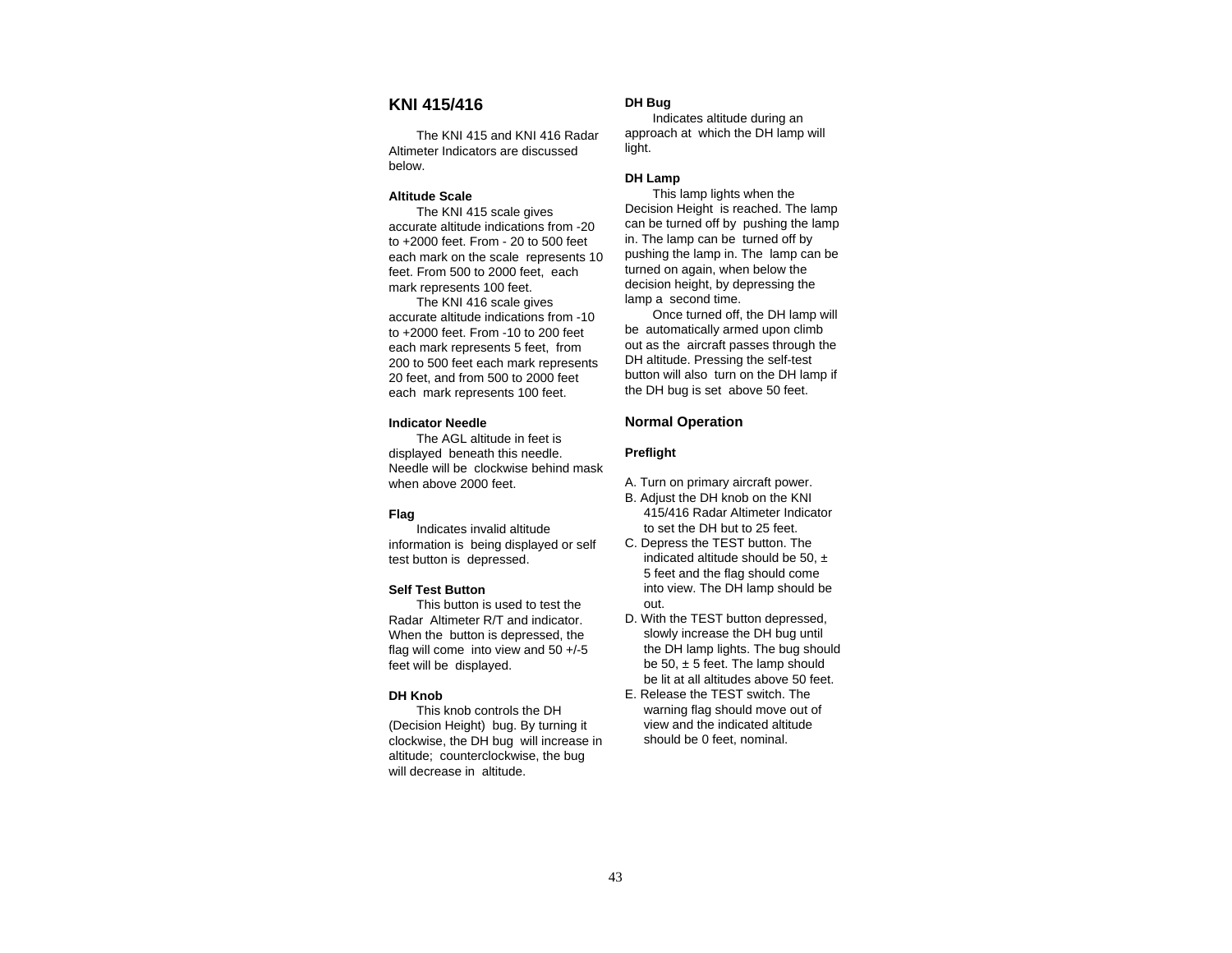# **Taxi**

When taxiing to and from the ramp, the DH light is sometimes annoying. The light may be turned off by simply pressing the DH lamp. Once off, the lamp may be turned on again by pressing the DH lamp or pressing the TEST button, if the DH bug is set above 50 feet. Climbing past the decision height (indicated by the DH bug) arms the DH lamp so during the approach the lamp will light upon reaching the decision height.

## **In Flight Operation**

At normal cruise altitudes above 2000 feet, the indicator pointer is behind the mask and the warning flag is hidden from view above 2,500 feet. A Flight Control System (FCS) warn is applied to the auto pilot or flight director system indicating that usable information is not available.

## **Approach**

When the approach plates are reviewed prior to beginning the actual approach, the pilot should set the DH but to the decision height altitude, and check altimeter operation as follows:

- A. Depress the SELF TEST button and hold:
	- 1. 50 ±5 feet should be indicated.
	- 2. The flag should come into view.
	- 3. The DH lamp should light (if the DH setting is above 50 feet).
- B. Verify that the pointer comes on scale at 2000 feet AGL by using the barometric altitude as a reference.
- C. If altimeter does not operate as specified above, refer to the following section: Emergency Operation.

During the actual approach, the Radar Altimeter System provides altitude and altitude trip information to the flight control system. When the decision height is reached, the DH lamp lights to alert the pilot that a decision is to be made. The DH lamp may then be turned off by pressing the lamp in.

# **Emergency Operation**

# **Self Test Errors**

- A. If the altimeter does not indicate 50  $± 5$  feet when initiating self test, disregard radar altimeter system.
- B. Should the flag not come into view but the indicated altitude is correct, the altimeter system may be used. Keep in mind that subsequent failures will not be indicated by the flag.
- C. Failure of the DH lamp to light during self test means the pilot must watch the indicator closely since the decision height will not be annunciated.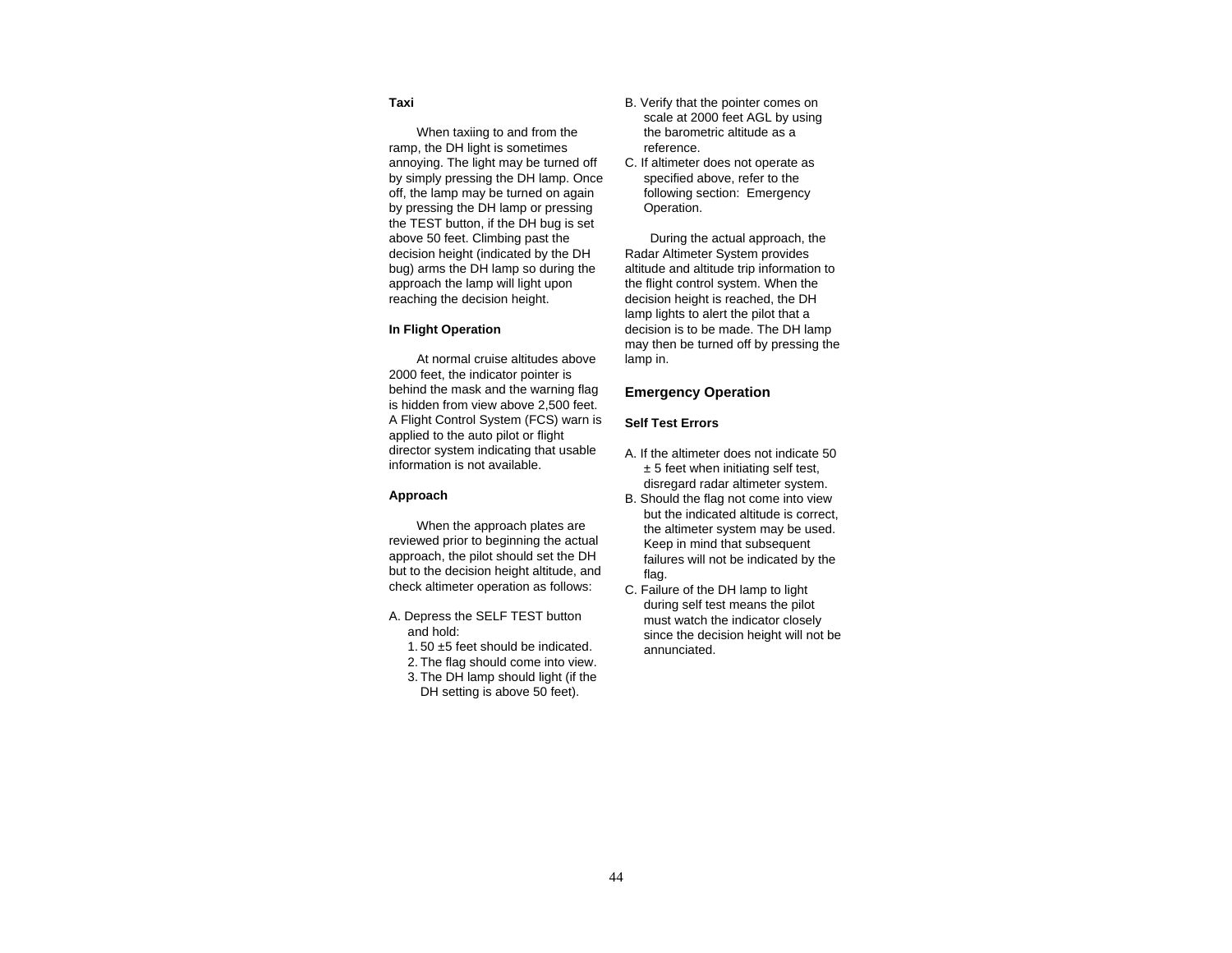# <span id="page-45-0"></span>Mode S Transponder



**KFS 578A CONTROL UNIT - MODE S/TCAS**

# **KFS 578A**

An aircraft equipped with a MST 67A Transponder may be located in range and azimuth by a ground ATCRBS radar site. The transponder upon receiving Mode A or Mode C interrogation, transmits coded returns that identify the aircraft by code

number and/or report the altitude at which the aircraft is operating when an altimeter encoder is included as part of the system. Mode S transponders transmit random replies called squitter which include the unique Mode S address strapped in the installation harness. The ATC Mode S ground station receives this Mode S reply and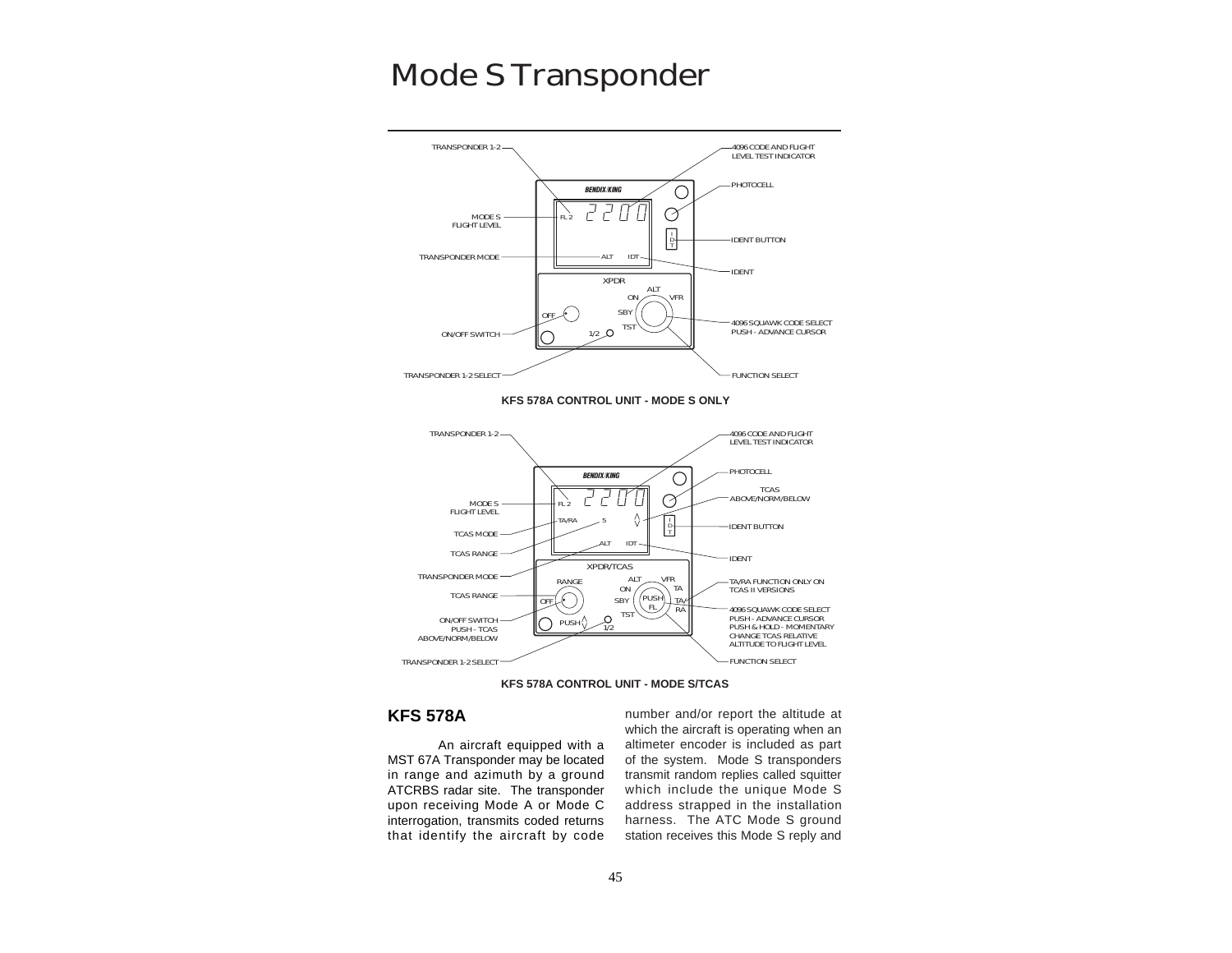can selectively interrogate one specific Mode S address.

The KFS 578A Control Unit, supplies serial data and control signals for the MST 67A Transponder. An optional feature allows the use of dual MST 67A Transponders individually selected by one KFS 578A Control Unit. The KFS 578A is equipped with an ARINC 429 serial data bus. The KFS 578A may also be used in the tandem mode(two units controlling one R/T with each control unit displaying the same readout).

The selected transponder is turned on by rotating the ON/OFF Selector knob of a KFS 578A clockwise from the OFF position. The selected code may then be entered as follows: Momentarily pressing the FL/Cursor knob steps the cursor (indicated by the flashing digit) to the right one digit at a time. Rotating the FL/Cursor knob CW or CCW changes the numerical value of the selected digit as desired. Rotating the Function knob to the VFR position for approximately 3 seconds causes the code to automatically change to the pre programmed VFR code(usually 1200). The selected code should be in accordance with the instructions for IFR flight or rules applicable to transponder utilization for VFR flight. The VFR code can be programmed to be any code by the following technique:

A. Place the function selector to VFR.

B. Select the VFR code as required.

C. Push the Ident(IDT) button. or Wait 3 seconds. or Rotate the Function switch to the desired mode.

To eliminate the possibility of dialing through restricted reply codes, the transmitted reply does not change for a few seconds after the new code is selected completely.

**Caution:** Never activate the transponder with codes 0000, 7500, 7600 or 7700 selected on the control

unit. Code 7700 is selected for emergencies, 7600 is selected for radio failure, and 7500 for hijack. Code 0000 is reserved.

The MST 67A incorporates a solid state transmitter, no warm up time is required. Therefore, any time that the Function Selector knob is in the ON or ALT position, the transponder becomes an active part of the beacon system. It is undesirable from the Air Traffic Control system viewpoint to be operating out of standby while on the ground except during the self-test mode.

The function mode as determined by the position of the Function Selector knob will be displayed in the lower section of the display area.

The Ident Button when depressed momentarily, and then released, holds the IDENT reply for approximately  $18 \pm 2$  seconds to assure the proper reply within at least one radar sweep. During which time the IDT nomenclature will be displayed. The IDENT feature is used at the request of the traffic controller. An external ident feature provides for a remote mounted push button switch to also activate the Ident reply.

When the Function Selector knob is in the ON position, the transponder replies to Mode A, Mode C and Mode S interrogations but without flight level information. With the Function Selector knob in the ALT position, the transponder automatically selects the proper reply to either a Mode A, Mode C or Mode S interrogation transmitting flight level information if an altitude encoder is a part of the installation.

An automatic dimming function adjusts the brightness of the displayed data and nomenclature to compensate for changes in the ambient light level. A provision is made in the KFS 578A to cause the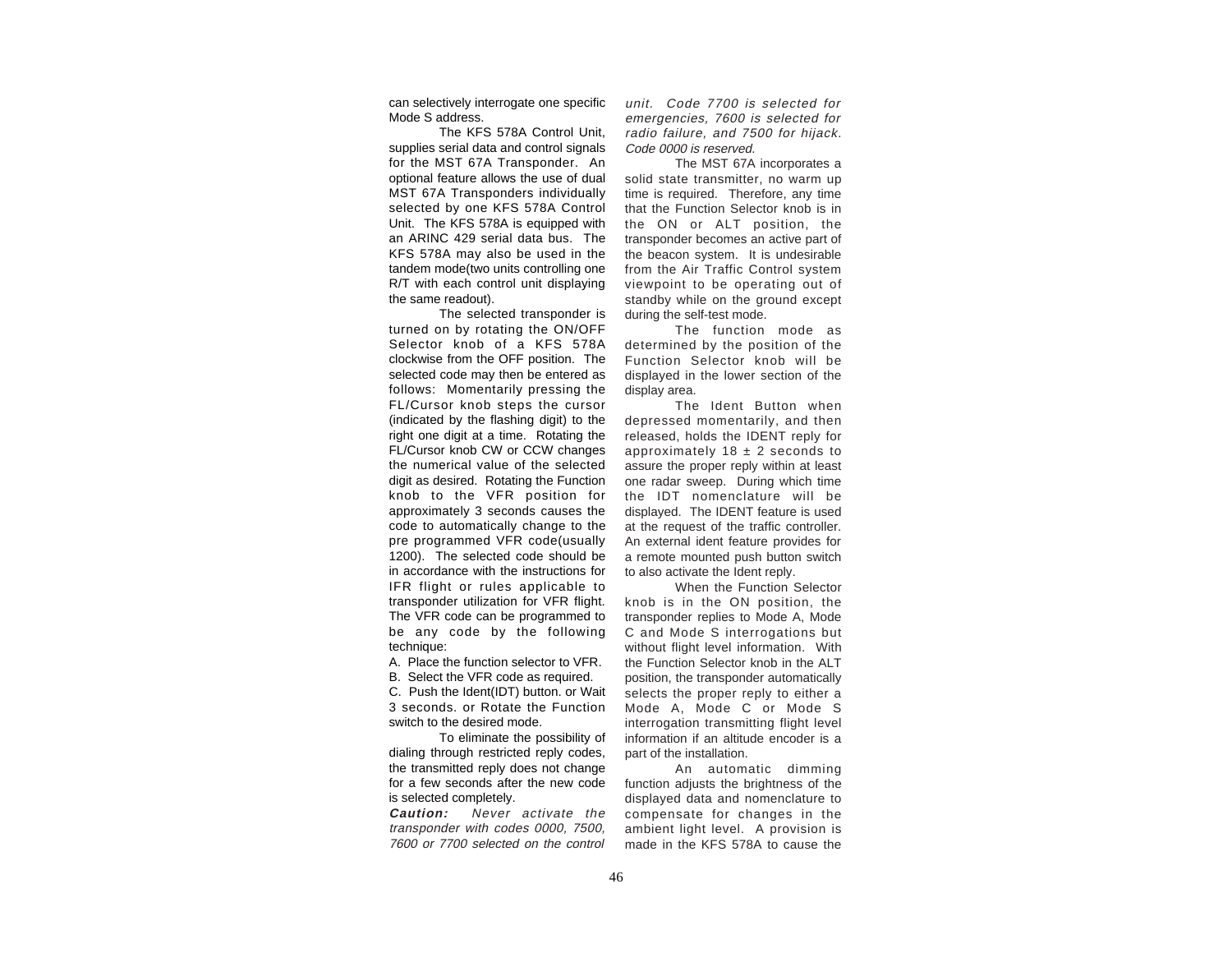display to respond with maximum brilliance if needed or to follow the panel lighting dimmer bus.

The test position of the Function Selector knob provides for a preflight or airborne check of transponder operation. This check will be independent of any ground interrogation. Switching the Function Selector knob to the Test position should cause all segments of the display to light for 2 seconds then the squawk code display will display flight level(altitude) information for 4 seconds, then return to Standby("SBY") mode. The flight level readout is displayed in 100 foot increments, thus a readout of 005 indicates 500 feet, or a readout of 042 indicates a flight level of 4200 feet. If an encoder is not included in the installation, dashes will be displayed in the squawk code display. The transmitter is inhibited during the test function.

In a dual system the external standby function may be used. If the system is configured in this manner. the active transponder will function as normal. The inactive(external standby) transponder will not transmit regardless of the position of the function switch. In any functioning mode except test, display will show the reply code of the standby unit. The letters SBY will indicate that the unit is in standby mode. The unit that is in external standby will show the flight level when the function switch is placed in the test position and the letters FL will illuminate. While in External Standby the KFS 578A provides only two modes with the function switch, counter-clockwise for flight level information and clockwise for the standby aircraft identification code.

**Note:** The flight level readout is not corrected for atmospheric pressure changes.

The KFS 578A may be included in a Traffic Alert and Collision Avoidance System(TCAS I or II). In this case the KFS 578A will also control the TCAS functions.

When the Traffic Advisory("TA") Mode is selected "TA" will be annunciated on the control unit display. This mode will place the TCAS in the Traffic Advisory only(no Resolution Advisory) mode. The selected Mode S transponder will remain in the "ALT" mode while the control unit annunciates "TA".

**Note:** The KFS 578A does not display TCAS information.

Rotating the Function Switch clockwise from "TA" mode will cause "TA/RA" to be annunciated on the control unit's display. The TCAS II will be switched to the "TA/RA" mode. The selected Mode S transponder will remain in the "ALT" mode while the control unit annunciates "TA/RA".

**Note:** On non TCAS versions, "TA" and "TA/RA" are only annunciated in the "TST" mode when all segments of the display are annunciated.

The TCAS Flight Level is not related to the transponder function of the same name. The TCAS Flight Level function causes the TCAS indicator to change displayed altitude from Relative Altitude (intruder to own aircraft) to absolute altitude. The TCAS Flight Level is initiated by pressing and holding (greater than 3 seconds) the FL/Cursor Switch. The TCAS Flight Level function will time out from absolute altitude to relative altitude after 15 seconds. The TCAS Flight Level function is defined by the TCAS unit. (no TCAS Flight Level is displayed on the KFS 578A)

The TCAS Range Switch is used to control the range (in nautical miles) that traffic is displayed on the TCAS indicator. The TCAS Range Switch is not a hard switch but a continuous rotary switch. Turning the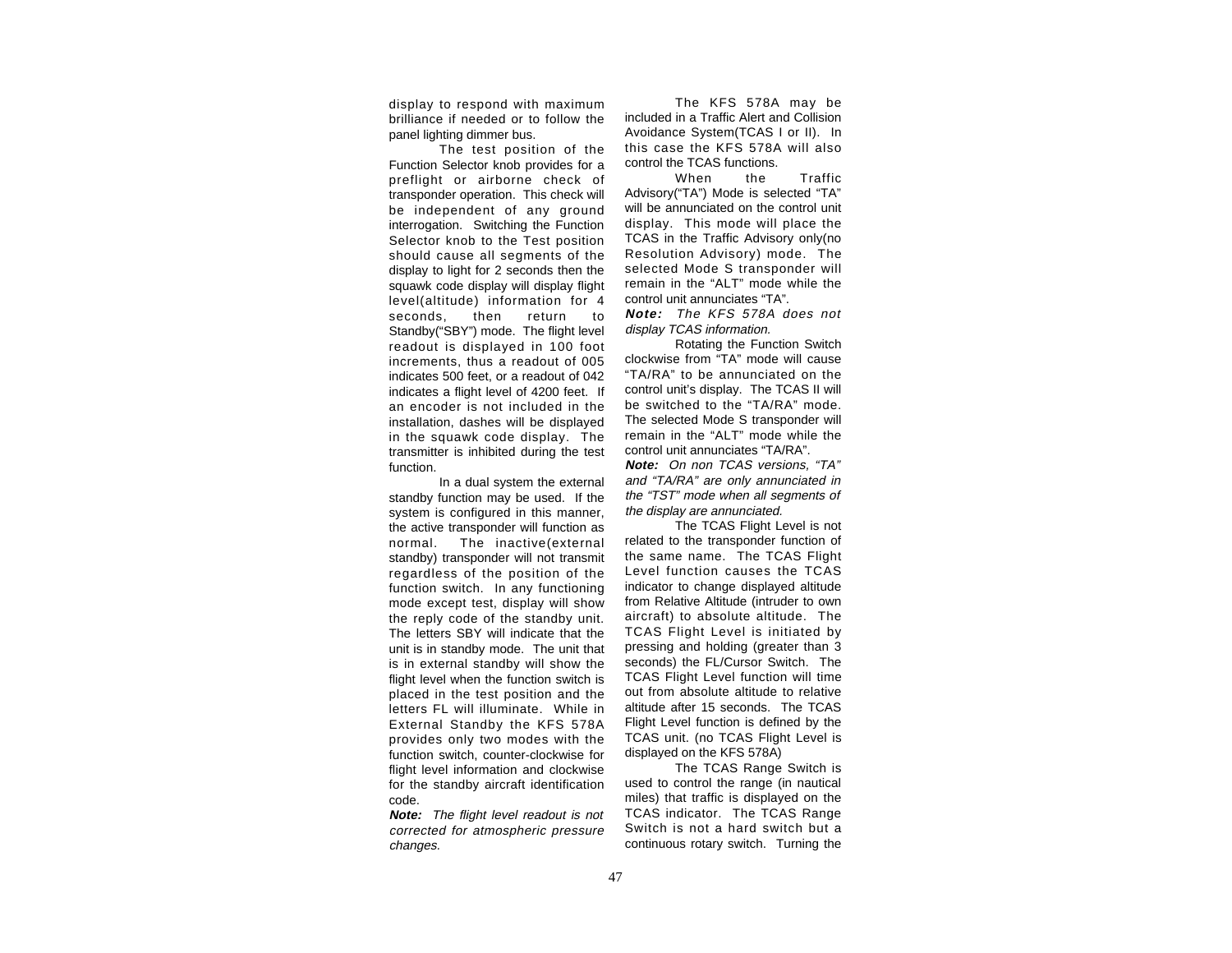TCAS Range Switch in the clockwise direction increments through the TCAS ranges and conversely counterclockwise rotation of the TCAS Range Switch decrements through the TCAS ranges. The TCAS range does not roll over when the range is at its minimum or maximum (i. e. stops at "15"). The TCAS ranges are "3", "5", "10", "15", "20" and "40", and are annunciated on the display.

Above/Norm/Below tells the TCAS to display traffic Above(8700 feet above & 2700 feet below), Below (2700 feet above & 8700 feet below) or Normal (2700 feet above & below). The TCAS Above/Norm/Below selection is sequenced through by pressing the ON/OFF Switch. The TCAS Above/Norm/Below selection is annunciated on the display as " ˆ" for Above and " ˇ " for Below. If both the up and down arrows are displayed the mode is Norm.

A maintenance check of the transponder system and/or altitude encoder should be performed if the system fails the self-test function.

The KFS 578A has a display adjust feature which allows for display balancing with other gas discharge displays. To utilize this mode first place the unit in the "TST" mode by rotating the function select knob counterclockwise, then press and hold the "IDT" button for three seconds. An "A" followed by a number between 1 and 8 is displayed. Rotate the FL/CURSOR knob to change the number which also adjusts the response time for the automatic display brightness adjust to react ot changes in ambient light levels. Push the FL/CURSOR knob to display a "b" followed by a number between 0 and 64. Change this number and the display brightness by rotating the FL/CURSOR knob. This adjustment is typically made at initial installation for balancing with other gas discharge displays in the cockpit. Push the FL/CURSOR knob again to display a "C" plus a number between 0 and 255. This number and the display brightness can also be changed by rotaiting the FL/CURSOR knob. This adjustment is typically made after initial installation for fine adjustment of the display brightness. Press the "IDT" button to exit the display adjust mode.